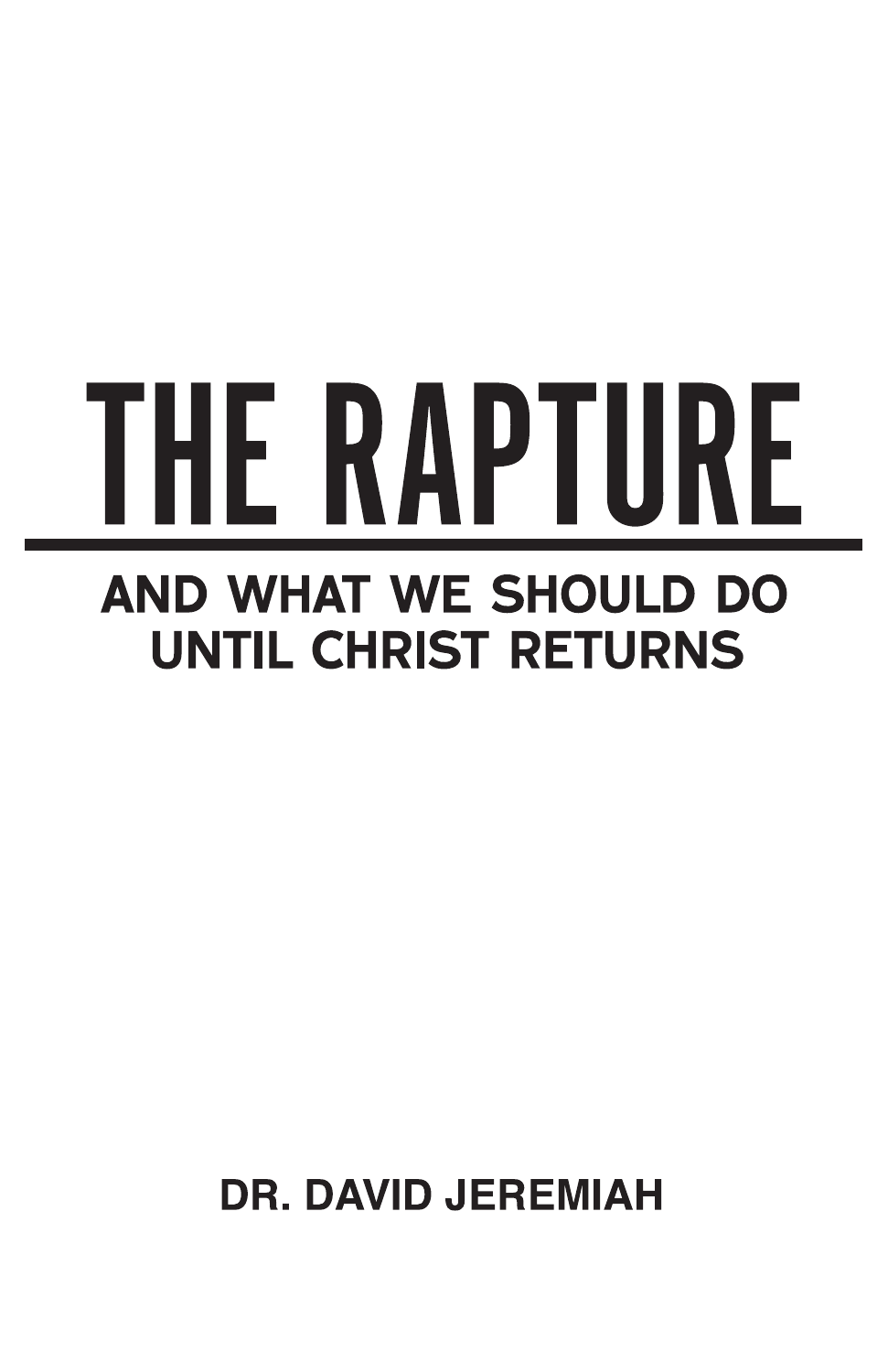

© 2007 by Turning Point for God PO Box 3838 San Diego, CA 92163 All Rights Reserved

Unless otherwise indicated, Scripture verses quoted are taken from the *New King James Version*.

Printed in the United States of America.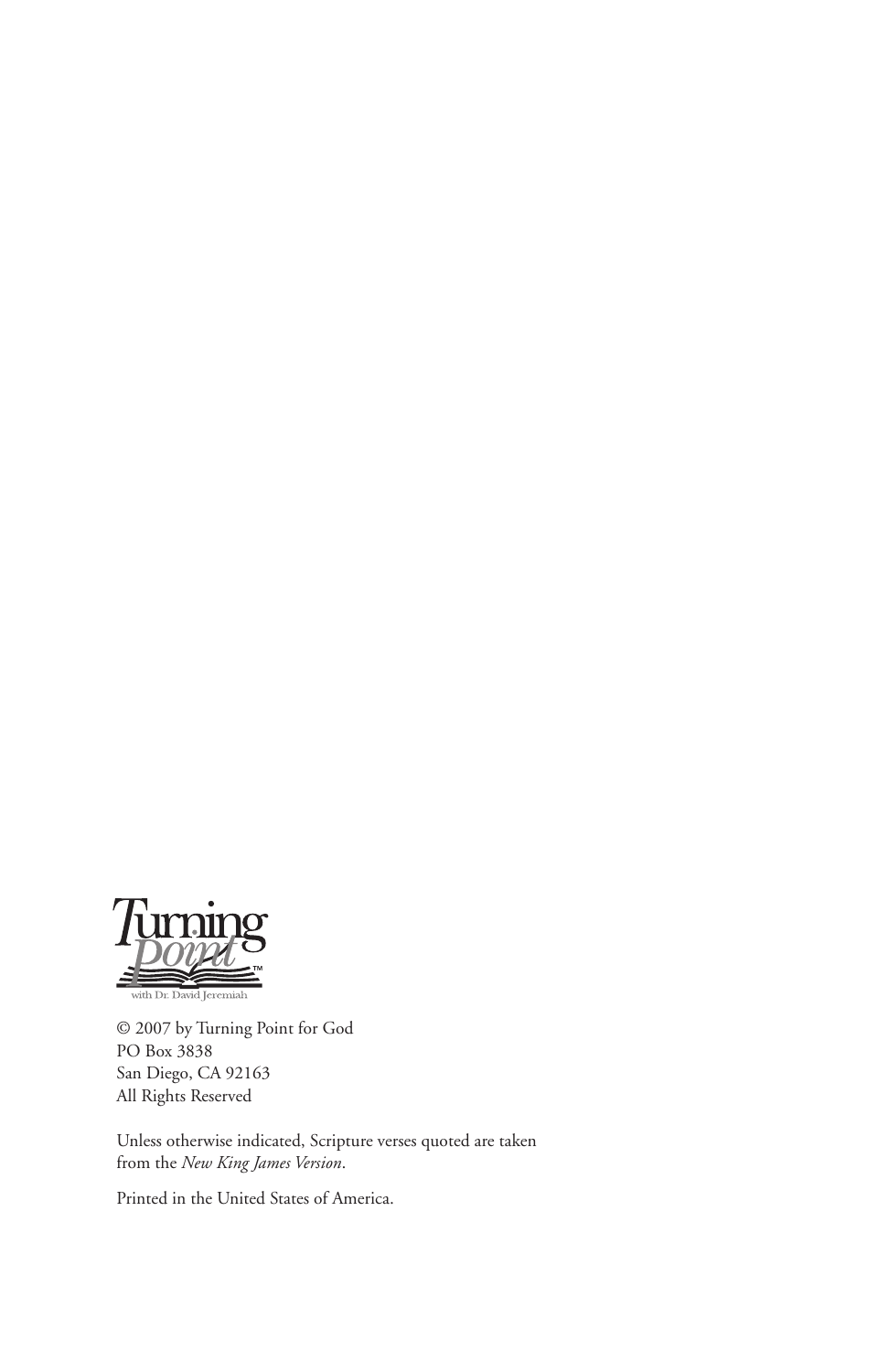## **Table of Contents**

| Introduction                                              | $\mathbf{V}$ |
|-----------------------------------------------------------|--------------|
| The Rapture of the Church                                 | $\mathbf{1}$ |
| What Christians Should Do Until Christ Returns            | 19           |
| We Are Called to Fellowship: Refuse to Neglect the Church | 20           |
| We Are Called to Humility: Respond to Life Spiritually    | 23           |
| We Are Called to Love: Relate to One Another in Love      | 26           |
| We Are Called to Unity: Refrain from Judging Others       | 29           |
| We Are Called to Ministry: Recommit Yourself to Ministry  | 32           |
| We Are Called to Evangelize: Reach the Lost               | 35           |
| We Are Called to Obedience: Remain Steadfast              | 38           |
| We Are Called to Righteousness: Renounce Sin in Your Life | 40           |
| We Are Called to Comfort: Restore the Bereaved            | 42           |
| We Are Called to Remember: Remember the Lord's Table      | 45           |
| Conclusion                                                | 47           |
| <b>Bible Prophecy Resources</b>                           | 48           |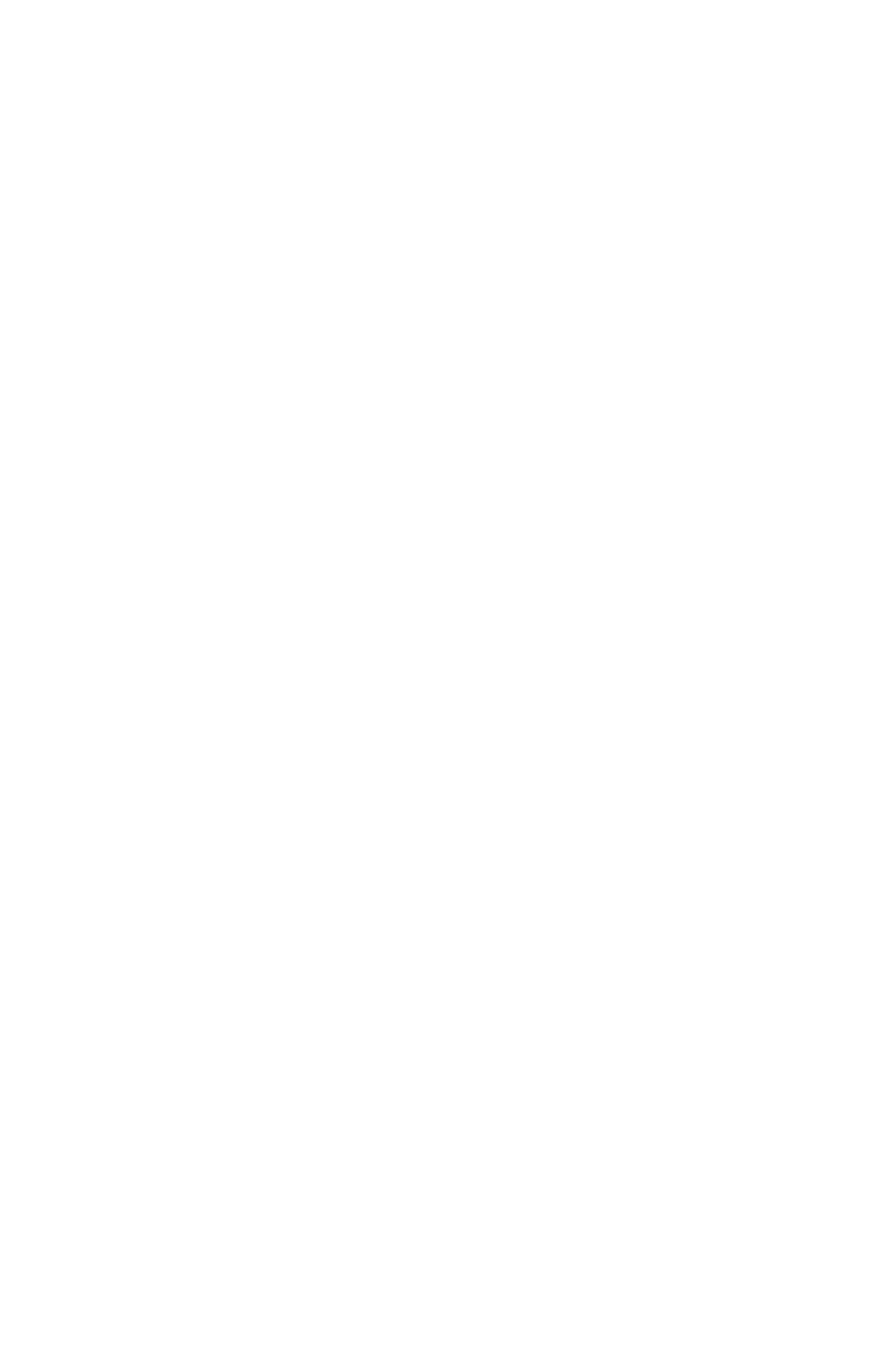# **Introduction**

As Senator John F. Kennedy campaigned for the presidency in 1960, he often used the story of a Colonel Davenport to conclude his speeches. Davenport was the Speaker of the Connecticut House of Representatives in the late 1700s. History records that when the House was in session in 1789, the sky above Hartford grew so black one day that many members feared the end was near. Resisting the calls for an immediate adjournment, Davenport said, "The Day of Judgment is either approaching or it is not. If it is not, there is no cause for adjournment. If it is, I choose to be found doing my duty. Therefore, I wish that candles be brought."

Colonel Davenport's response to the possibility of impending judgment makes one think he must have been a biblically literate Christian. His perspective—"to be found doing my duty"—reflects a proper understanding of what every Christian should be doing until Christ returns.

But what is "duty"? We have only to read the words of Christ's parable in Luke 19 to answer that question. In the parable, a nobleman prepared for a trip to a distant city by putting his servants in charge until he returned. He gave each of them a sum of money and told them, "Do business till I come" (verse 13). Their responsibility was to take their master's resources and do with them exactly what he would do if he had been there to "do business" himself.

The point of Jesus' parable for the Christian is obvious: We are to do His business until He returns. Therefore, "duty" consists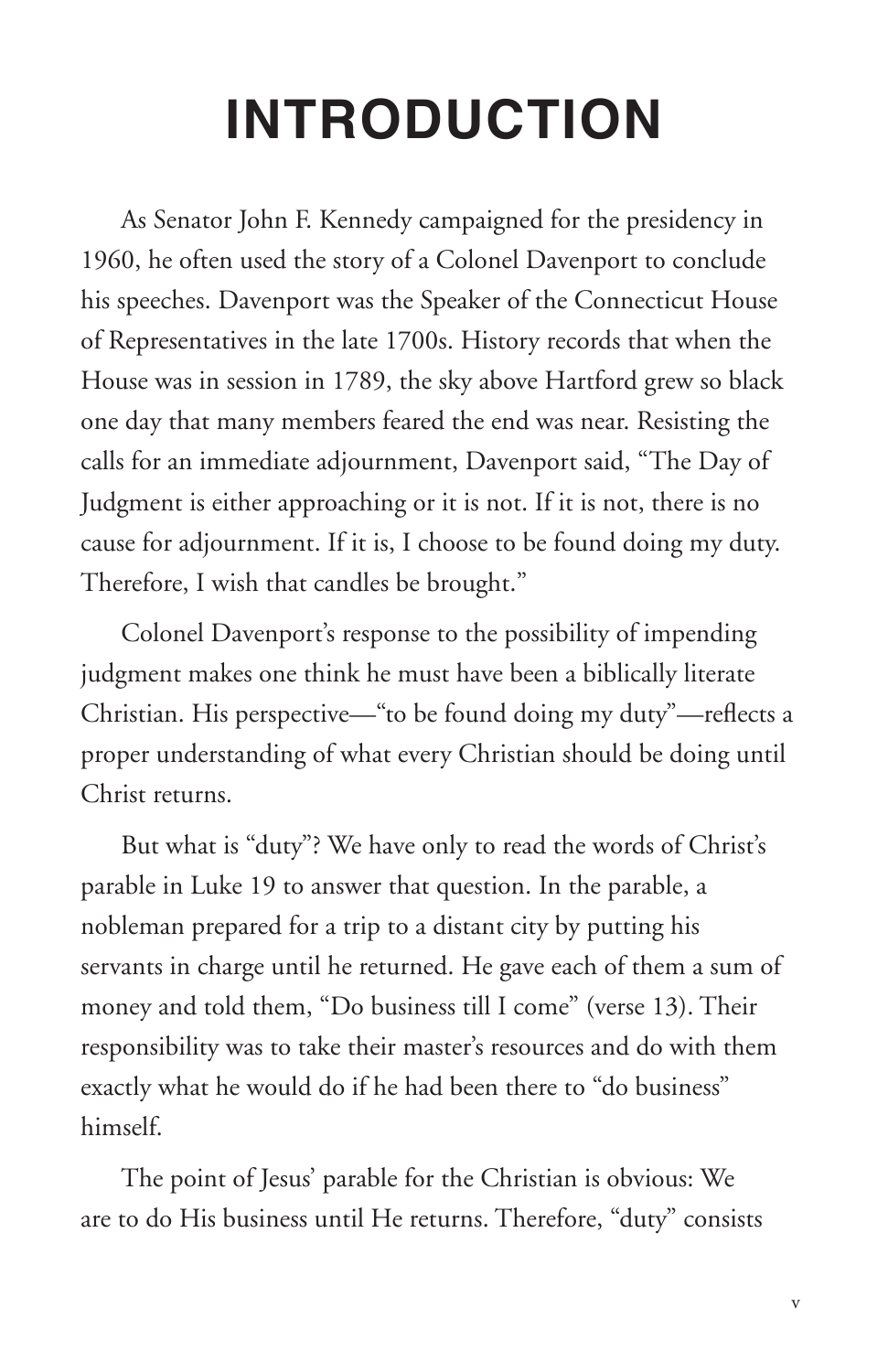of fulfilling the commands He gave us, His servants, before He departed: Go into all the world and make disciples of all nations (Matthew 28:19-20).

Every Christian has been given resources by the Master: spiritual gifts, natural talents, intelligence, creativity, physical ability, and material goods. Taking a cue from Colonel Davenport, we must ask ourselves, "If Jesus Christ returned today, what evidence would there be that I am doing my duty—doing the Master's business with what He has given me?"

*The Rapture and What We Should Do Until Christ Returns* has been prepared to help you get ready for that day. The Bible teaches that the Rapture of the church could occur at any moment without warning. Therefore, we are to be ready every day—doing the Master's business until He comes. In this resource, you'll discover ten orders of Christ's "business" and suggestions on how to accomplish them—enough to keep every believer busy until that day.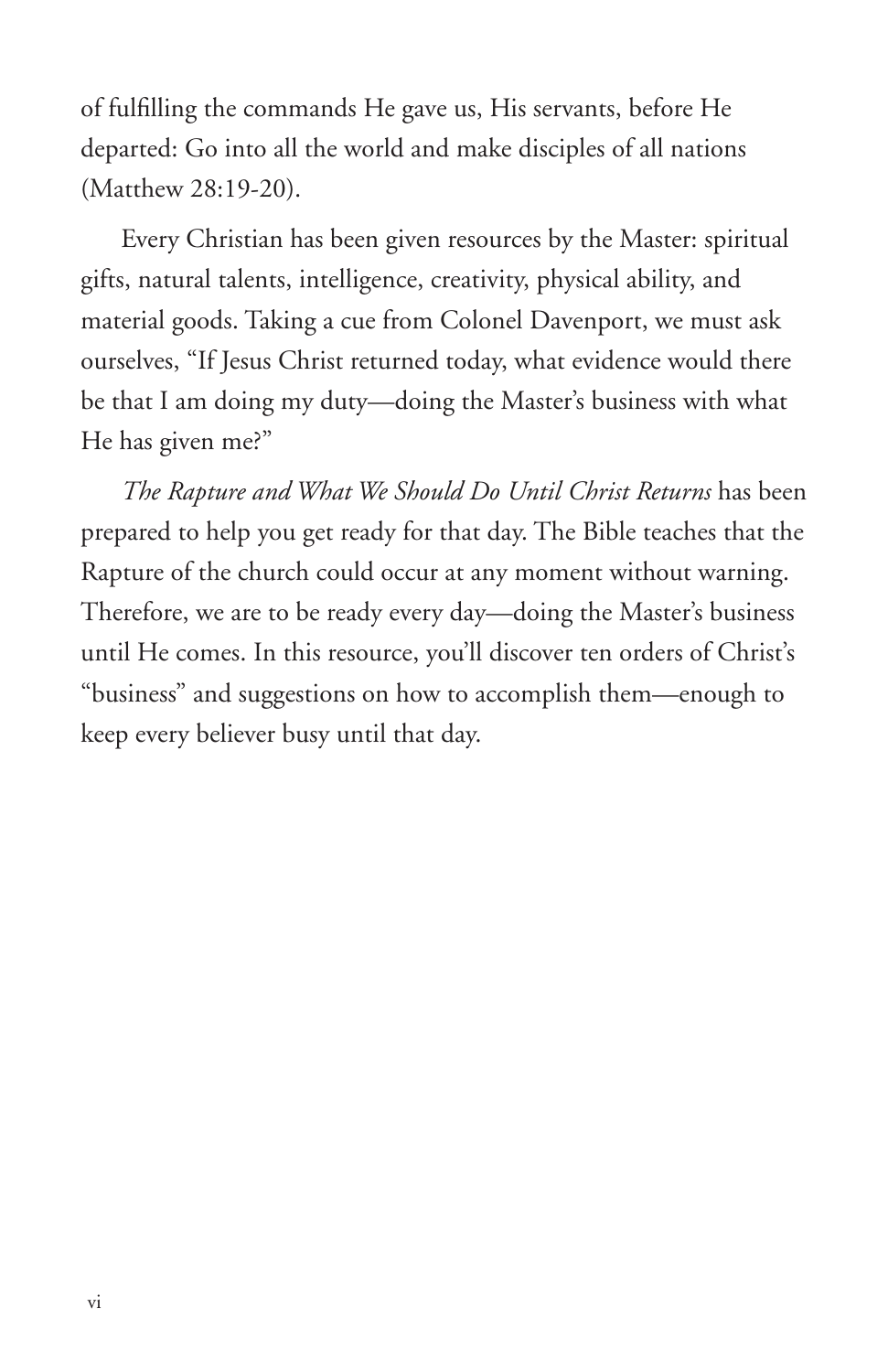# **The Rapture of the Church**

### **1 Thessalonians 4:13-18**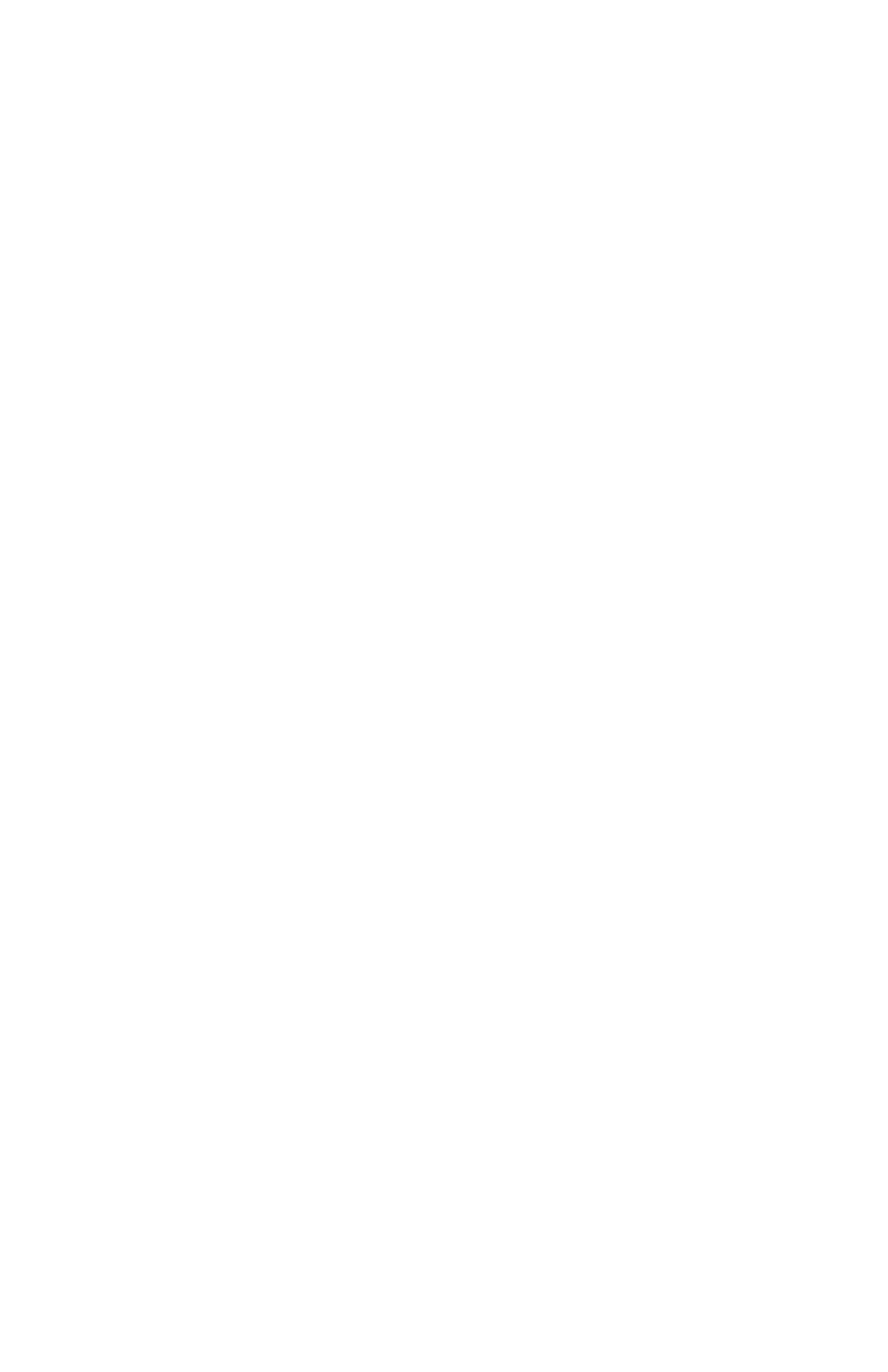One Sunday after morning services, my young grandson and I were driving to my house to gather with the rest of the family for lunch. There was a lot of new home construction at that time in an area near where we live. As we approached an intersection, my grandson was fascinated by the sign a young man was holding. The sign was large and had only two things on it: "NEW HOMES" and a big arrow indicating the direction to turn.

We drove just a bit farther and came to another young man standing at a corner with a sign identical to the first one we'd seen: "NEW HOMES" and a big arrow, presumably pointing to the same housing development. When we were almost home, we encountered a third sign—no teenage sign holder, just the sign. The holder had either decided to take a break or concluded he was done for the day because his sign was leaned up against the side of a car. The sign was standing on its end so that the arrow was pointing vertically toward the sky. I was struck by the spiritual irony of a large arrow pointing toward heaven accompanied by the words, "NEW HOMES"!

I immediately thought of Jesus' words in John 14:2-3: "In My Father's house are many mansions; if it were not so, I would have told you. I go to prepare a place for you. And if I go and prepare a place for you, I will come again and receive you to myself; that where I am, there you may be also."

An article in the March 2007 issue of *National Geographic* magazine was all about the Orlando, Florida, area—home of Disney World and other attractions. It has become an example of the "urban sprawl" that characterizes so many major metropolitan areas today areas filled with acre after acre of "McMansions." The article notes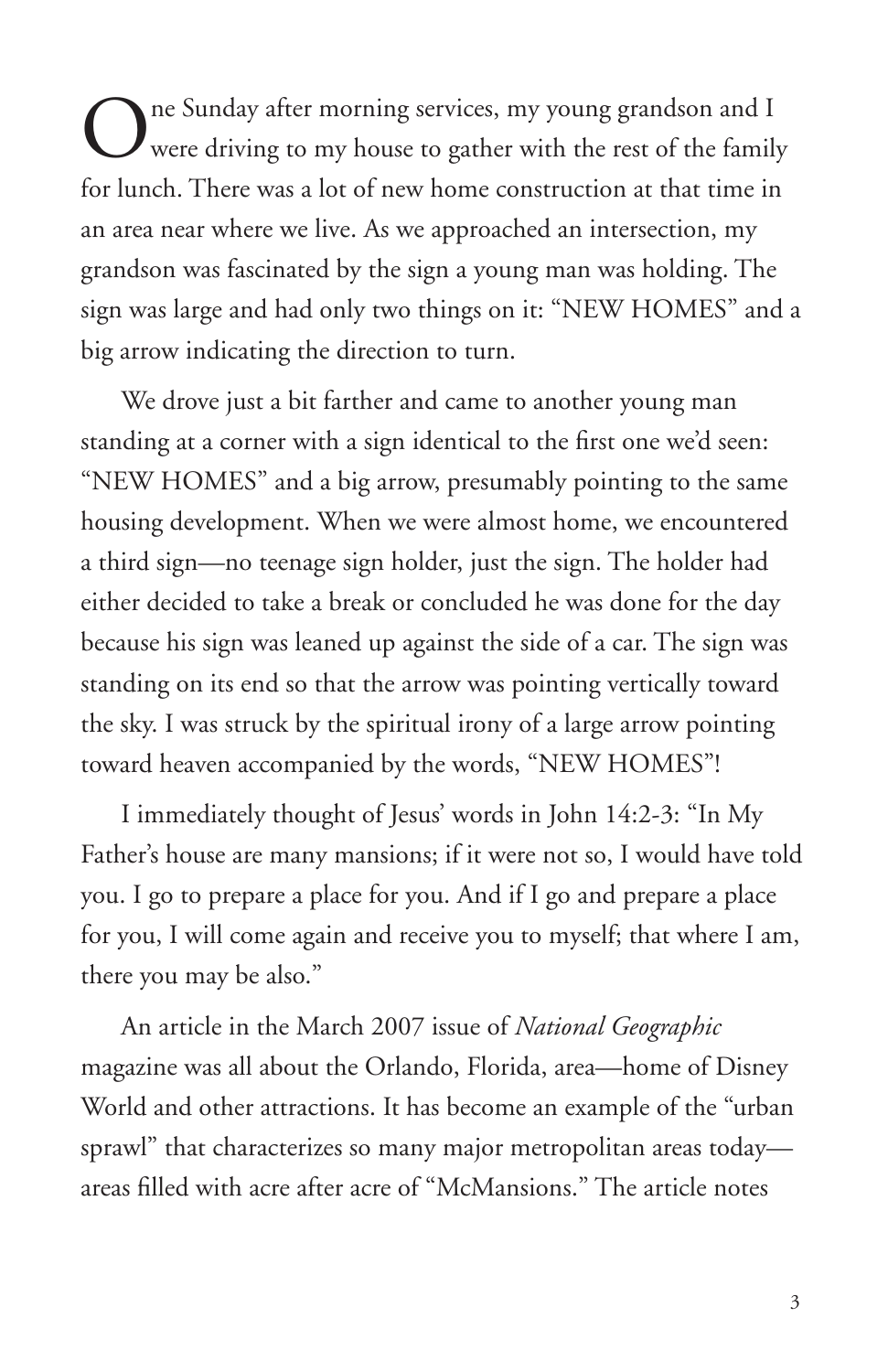that "the size of an average American home has increased 63 percent over the past three decades."

While we labor to increase the size of our earthly mansions, we sometimes forget that Jesus has promised that heaven has "many mansions" awaiting those who know Him. Does anyone really believe that the grandest of earthly dwellings should be preferred over one prepared in heaven?

The anticipation of moving into one of those heavenly dwellings should be prime motivation for every believer to live his life in anticipation of the Second Coming. Jesus' coming to receive Christians to himself is the subject of Paul's words in 1 Thessalonians 4:13-18. Known to Christians as the Rapture of the church, Paul describes an event by which Jesus' followers will be gathered to himself seven years prior to His physical return to earth to establish His millennial kingdom:

> *But I do not want you to be ignorant, brethren, concerning those who have fallen asleep, lest you sorrow as others who have no hope. For if we believe that Jesus died and rose again, even so God will bring with Him those who sleep in Jesus. For this we say to you by the word of the Lord, that we who are alive and remain until the coming of the Lord will by no means precede those who are asleep. For the Lord himself will descend from heaven with a shout, with the voice of an archangel, and with the trumpet of God. And the dead in Christ will rise first. Then we who are alive and remain shall be caught up together with them in the clouds to meet the Lord in the air. And thus we shall always be with the Lord. Therefore comfort one another with these words.*

That event—being gathered to and received by Jesus Christ—is the first of Christ's two-part return. The second part is when Christ's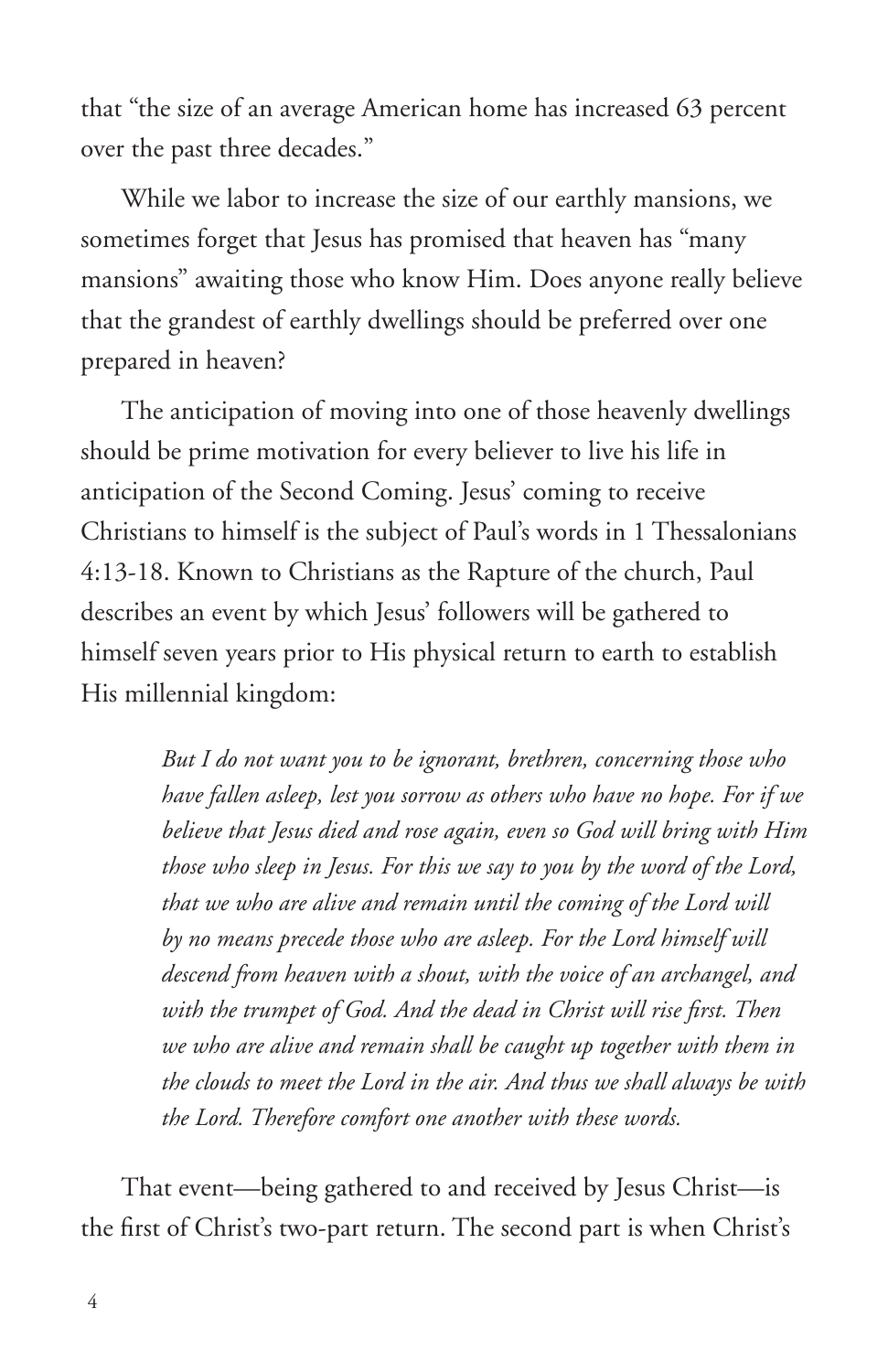feet will actually touch down on the Mount of Olives in Jerusalem, when He physically comes back to set up the kingdom promised long ago by the prophets. Great earthly armies will have gathered together to destroy the people of Israel, and Christ will intervene to save them (Zechariah 14:3-4):

> *Then the LORD will go forth And fight against those nations, As He fights in the day of battle. And in that day His feet will stand on the Mount of Olives, Which faces Jerusalem on the east. And the Mount of Olives shall be split in two, From east to west, Making a very large valley; Half of the mountain shall move toward the north And half of it toward the south.*

 When that happens, Israel will realize that the One who has saved them from physical destruction is the same One who came to save them from spiritual destruction many years before—again, just as the prophets foretold (Zechariah 12:10): "And I will pour on the house of David and on the inhabitants of Jerusalem the Spirit of grace and supplication; then they will look on Me whom they pierced. Yes, they will mourn for Him as one mourns for his only son, and grieve for Him as one grieves for a firstborn."

And it is not only Israel who will see and mourn over the appearing of Jesus Christ in the clouds and then on earth. The whole world will recognize Him and realize who He is (Revelation 1:7): "Behold, He is coming with clouds, and every eye will see Him, even they who pierced Him. And all the tribes of the earth will mourn because of Him. Even so, Amen."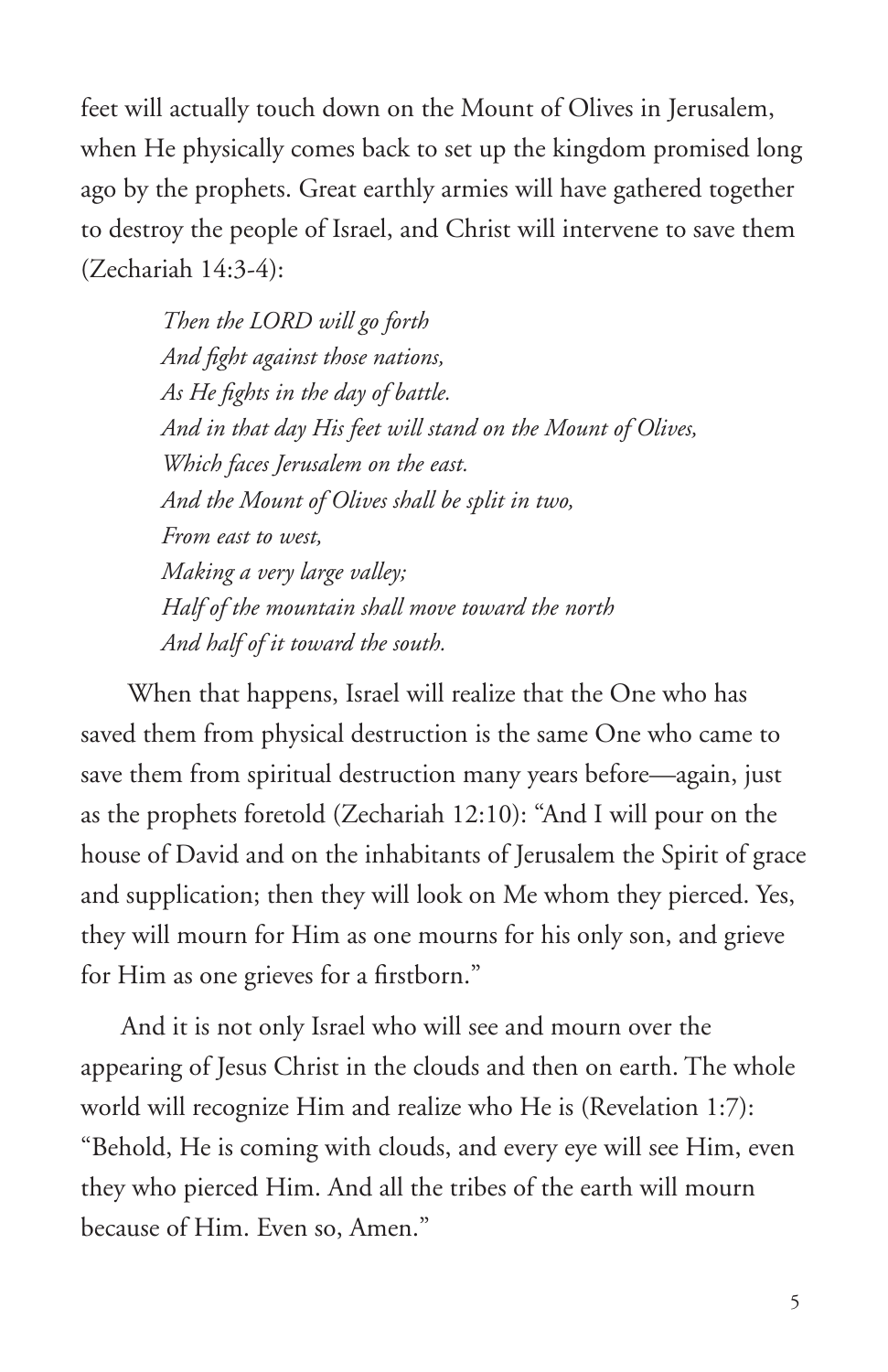Christians will be removed (raptured) from the earth in order that they might not go through the terrible tribulations that will occur for seven years (Revelation 3:10)—the time of Jacob's trouble (Jeremiah 30:7)—prior to Christ's return to judge the earth for its wickedness and rebellion against God (2 Thessalonians 1:7-8). It is when Christ gathers the church to himself that His promise in John 14:2-3, to come again and receive His disciples unto himself, will be fulfilled.

In addition to portions of 1 Corinthians 15, 1 Thessalonians 4:13-18 is a central passage on the reality of the Rapture of the church. Many in the church at Thessalonica were despairing; they had been deceived into thinking that those Christians who had died were hopeless in their graves—that if they weren't alive when Christ appeared, they would be left behind. But Paul writes to correct that false teaching. In 1 Thessalonians, he assures us that no saint, dead or alive, will miss the Rapture. And in 2 Thessalonians, he assures his readers that no saint will experience the seven-year Great Tribulation.

In 1992, a well-known women's fashion chain launched a perfume called "Rapture"—a "bold blend of freesia, jasmine, orange blossom and amber." While that certainly sounds like a lovely fragrance, I can tell you that it bears no resemblance in pleasure to that which awaits the followers of Jesus Christ who are "raptured" from the earth to meet Him in the air. Leaving earth and entering the domain of heaven will be an experience like no other. The word "rapture" comes from a Latin word that means seize or snatch, and has been used to describe the event about which Paul teaches in 1 Thessalonians 4:13-18.

Paul's topic is timely. Do you have a relative, friend, or ancestor who died in Christian faith? Almost every Christian alive today does.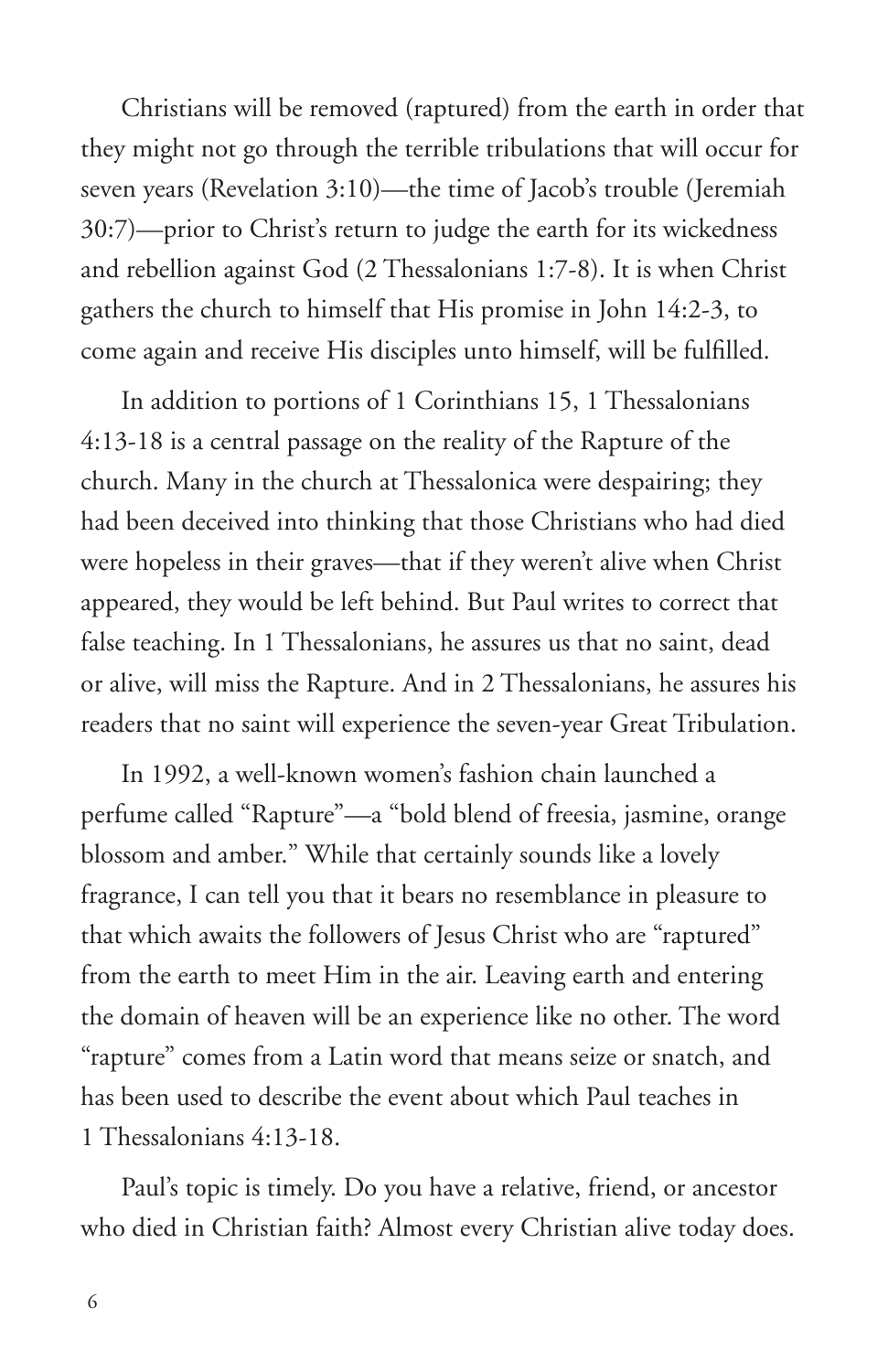Therefore, Paul's words about "those who sleep in Jesus" should be a message of comfort to every Christian's heart. The fact that "rapture" today usually refers to joy or ecstasy is appropriate. There will be no greater joy than when believers meet their Lord face-to-face when He returns for them.

#### **The Careful Preview of the Rapture (4:13-14)**

Theologian Dale Bruner wrote about a conversation he had with a friend who was a pastor. The friend was hard at work preparing for his Sunday sermon when his little daughter bounded into the room and said, "Daddy, can we play?"

The pastor replied kindly, "I'm awfully sorry, sweetheart, but I'm right in the middle of preparing this sermon. In about an hour I can play."

His daughter replied, "Okay, when you're finished, Daddy, I am going to give you a great big hug."

Her father thanked her as she turned to leave—but was surprised when his little girl came running back to his desk and threw her arms around him and gave him a huge hug. When he asked her why he had gotten a hug now instead of when he was finished with his sermon, she said, "Daddy, I just wanted you to know what you have to look forward to!"

Do you know what you have to look forward to when Jesus comes to embrace His church—and those who died in faith? A future of hope and promise in this life is based on the clear teaching of Scripture concerning the coming Rapture.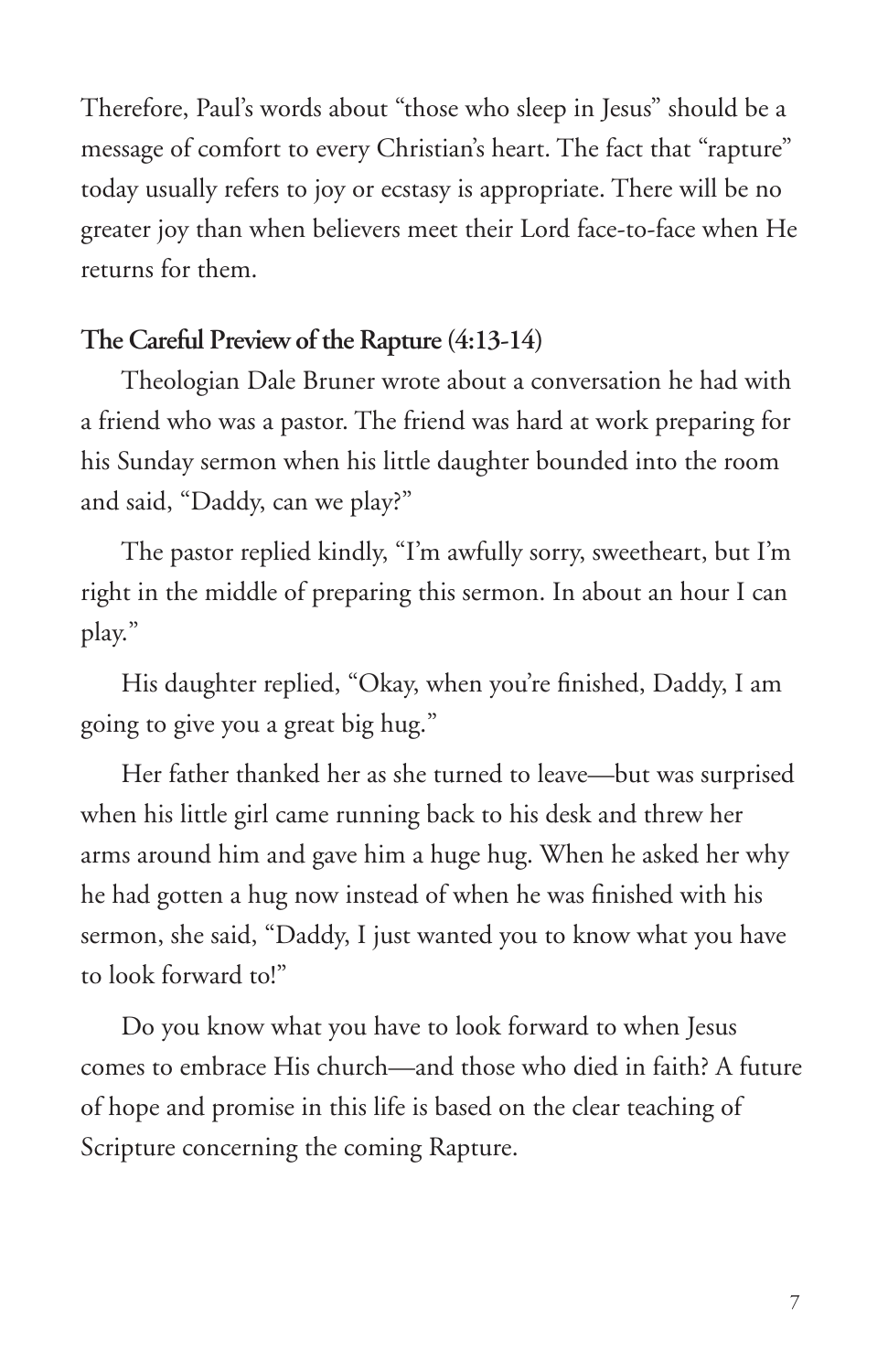#### **Dispelling the Believers' Ignorance**

Someone once asked innocently, "What is the largest Christian denomination in the world." The answer he received was shocking, but it may be true: "The Ignorant Brethren."

The apostle Paul's words to the Thessalonian church were these: "But I do not want you to be ignorant, brethren . . ." (verse 13). Paul continually wrote letters and taught in person to communicate the truth to growing Christian churches. The Thessalonians were plainly despairing over the fate of their departed loved ones. They needed the searchlight of truth to cut through the darkness of despondency—and Paul was writing to give it to them. He was going to tell them what they did not know. There can be no hope in ignorance—"people are destroyed for lack of knowledge" (Hosea 4:6).

#### **Describing the Believers' Death**

Paul refers to deceased Christians as those who have "fallen asleep" (verse 13). The word he uses could refer to sleep in its normal sense, like when we sleep at night, or it could also be used metaphorically for death (John 11:11; Acts 7:60; 13:36; 1 Corinthians 15:6, 18, 20). And that is the way Paul uses the word here. He did not want the Thessalonians to "be ignorant" about the fate of their Christian loved ones who died prior to the return of Jesus for His church.

In his book *Where Is God When It Hurts?* author Philip Yancy tells about a unique funeral custom observed by a certain group of African Muslims. At the time of burial, the casket of the deceased is surrounded by family and friends. They stare quietly at the corpse without a word—no singing, no tears, no flowers. A small mint candy is handed to everyone. When a signal is given, each person puts the candy in his mouth to dissolve. When the candy is gone, each person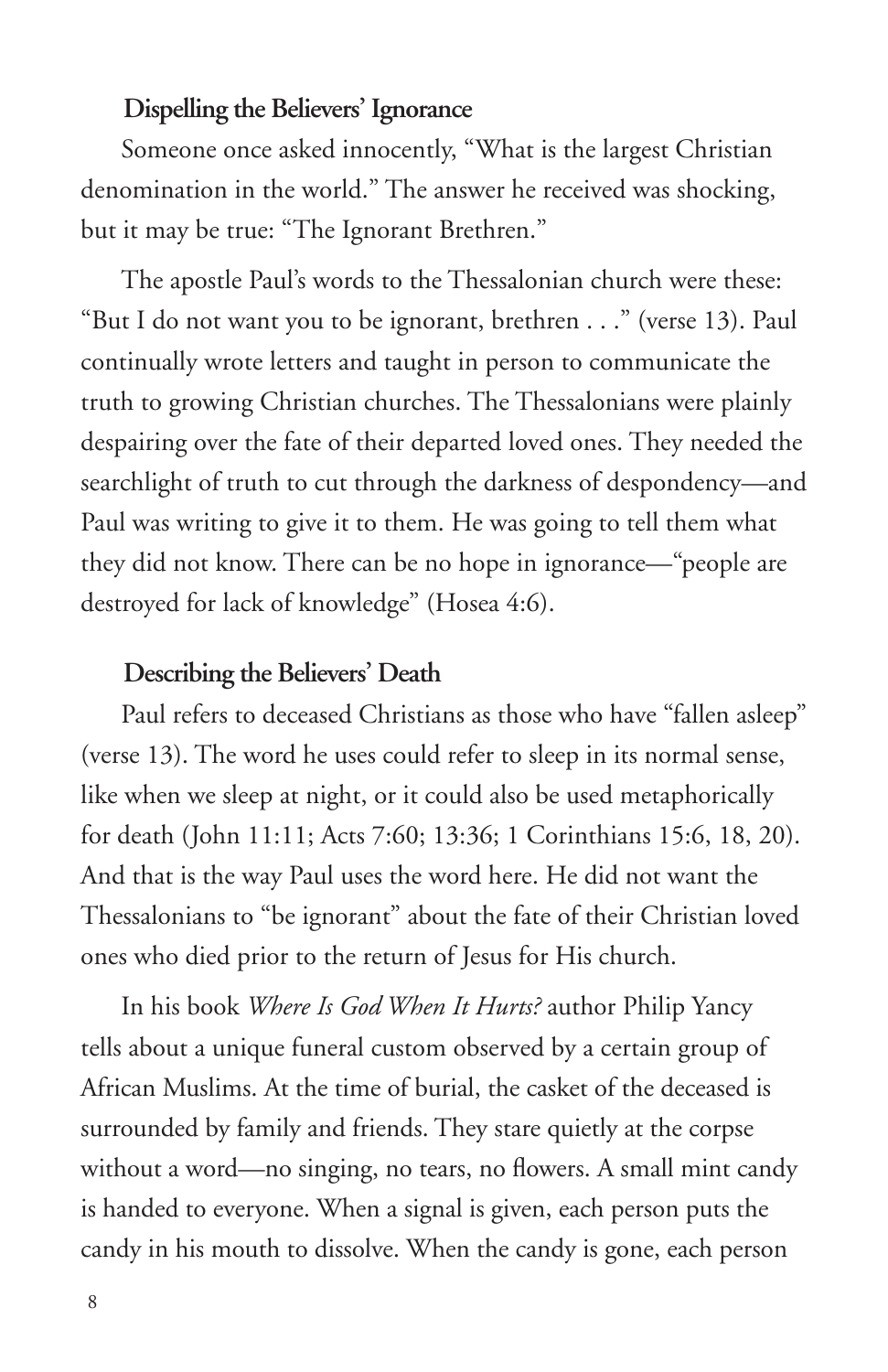is reminded that life for the deceased is finished. For this group of Muslims, life simply dissolves at death. There is no life after death, no eternal life, no nothing. And certainly no hope. Paul did not want the Thessalonians—and he does not want you—to be "as others who have no hope" (verse 13).

That hopelessness is what Paul seeks to dispel with his words to the Thessalonians. Death for Christians should be viewed as a temporary sleep from which they will be awakened when Christ returns for them. Indeed, our word "cemetery" comes from the Greek word *koimeterion,* from the verb *koimao,* to fall asleep. A *koimeterion* was what we would describe today as a hotel or motel—a place to sleep before continuing your journey. Instead of a wake-up call from the front desk, believers in Christ will be awakened by the Lord himself when He returns for them.

Why should Christians have hope in the Rapture of the church? Paul gives the answer in verse 14: "For if we believe that Jesus died and rose again, even so God will bring with Him those who sleep in Jesus." First Corinthians 15 teaches us that if Christ didn't rise from the dead, then "those who have fallen asleep in Christ have perished" (verse 18). On the other hand, because Christ was raised from the dead, so will those who are His also be raised. Christ has become "the firstfruits of those who have fallen asleep" (verse 20). The resurrection of believers at the Rapture is what takes the sting out of death (verse 55).

#### **The Certain Promise of the Rapture (4:15)**

In A.D. 100, a Roman engineer named Julius Sextus concluded that "inventions have long since reached their limit, and I see no hope of further developments." In 1873, the surgeon to England's Queen Victoria declared that the abdomen, chest, and brain would never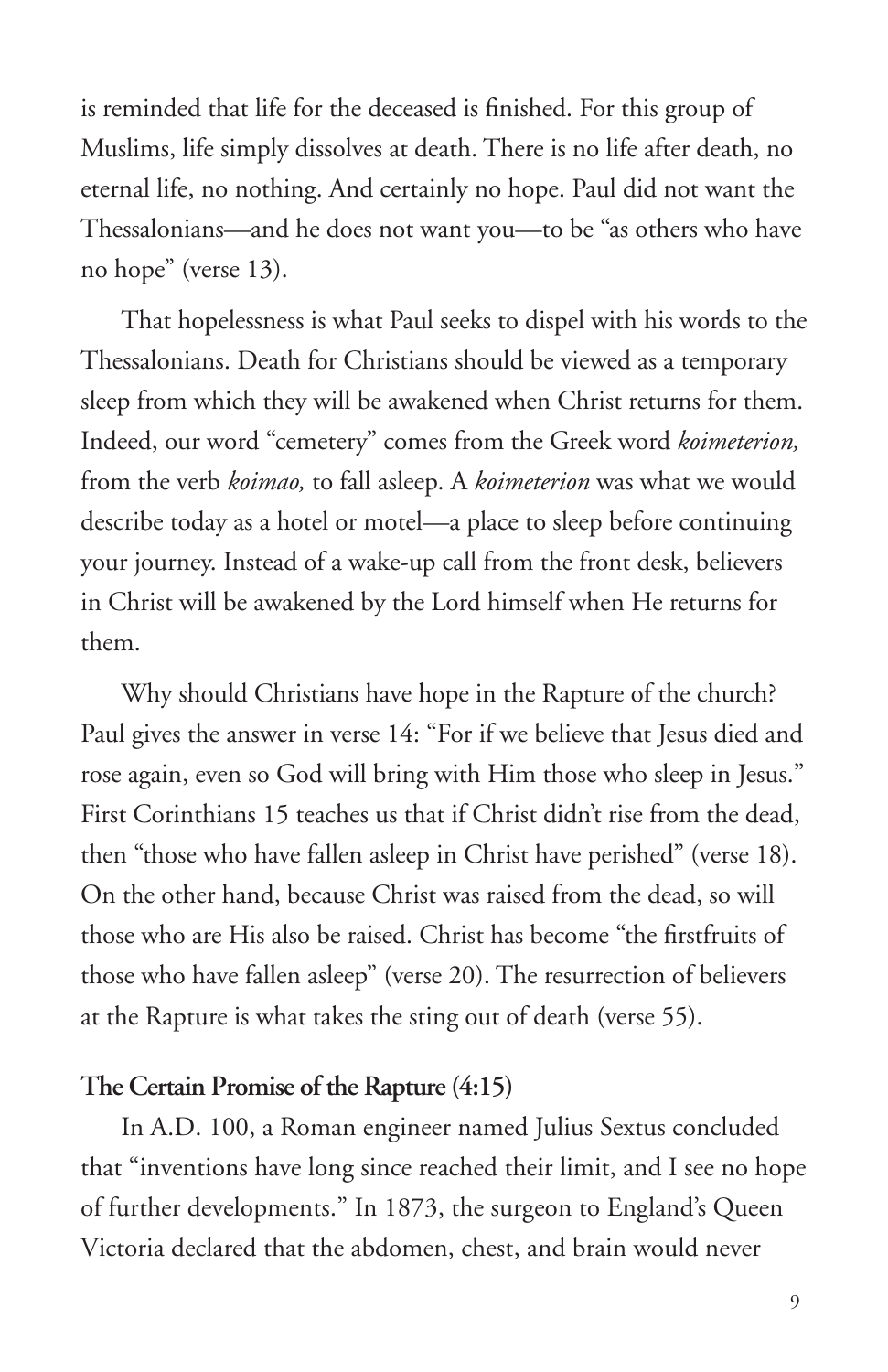be touched by human hands. In 1949, a computer scientist named John von Neumann said, "It would appear we have reached the limits of what it is possible to achieve with computer technology." The chairman of General Motors, Roger Smith, said in 1986 that by the year 2000 we would live in a paperless society. And in 1995, leading technologist Bob Metcalfe predicted that the Internet would reach its peak that year and utterly collapse in 1996.

We have learned not to always believe those who predict the future. And those who first read Paul's words about the dead in Christ rising to meet Him in the air, and the living believers following them, might have been forgiven for being initially skeptical. After all, there was nothing in the Old Testament about the Rapture, nor did Jesus mention it. In fact, not until Paul wrote his letters was this event made known. So where did he learn this truth? Directly from God himself: "For this we say to you by the word of the Lord" (verse 15).

The Rapture was a divine revelation to Paul, possibly conveyed in the experience he described in 2 Corinthians 12:2-4. Or perhaps he learned it during his post-conversion years of isolation and study. It should come as no surprise that Paul was given truth that no one had been given before. The mystery of the Rapture (1 Corinthians 15:51) is not the only mystery of which Paul was the initial recipient (Ephesians 3:2-6; Colossians 1:27). Indeed, it is for our comfort that it was revealed to him.

#### **The Chronological Program of the Rapture (4:16-17)**

Tradition has it that Sir William Curtis, an alderman who became the Lord Mayor of London, once called for a toast to the "three R's" of education: "readin', ritin', and 'rithmetic"—publicly displaying his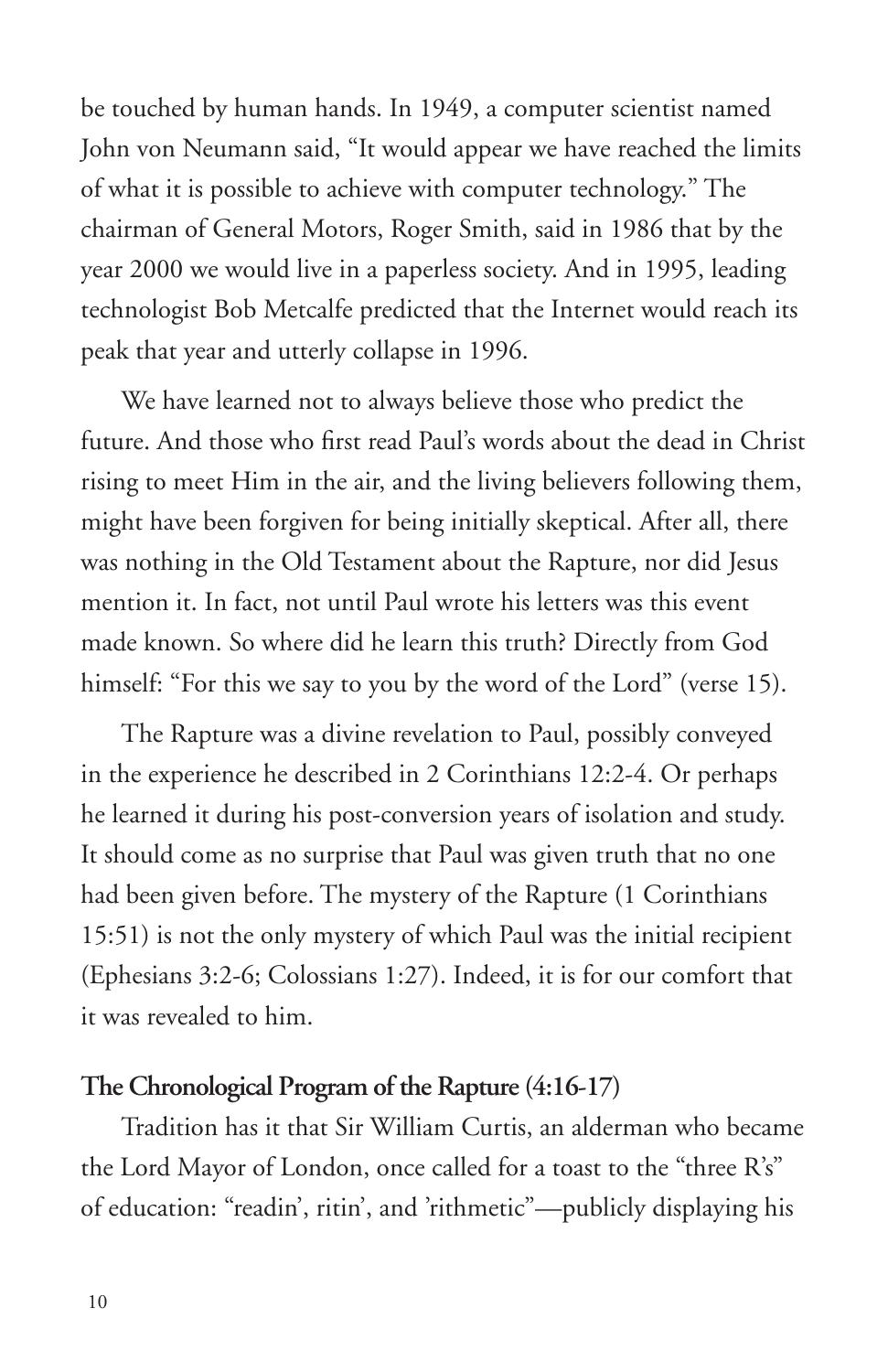own lack of education in the process. The "Three R's" were picked up and have been used since as a summary of the essence of education.

If you want to display your eschatological literacy (eschatology is the doctrine of future events), you can summarize the Rapture under the following "Four R's:" return, resurrection, rapture, and reunion.

#### **The Return**

Verse 16a: "For the Lord himself will descend from heaven with a shout, with the voice of an archangel, and with the trumpet of God."

Jesus Christ himself—not His angels, His Spirit, or His apostles—will come for His church. This is just as the two angels spoke to the apostles when Christ ascended into heaven: "This same Jesus, who was taken up from you into heaven, will so come in like manner as you saw Him go into heaven" (Acts 1:11). That means it will be personal, physical, and visible. And it will be audible. There will be "a shout," the "voice of an archangel," and the sound of "the trumpet of God" (verse 16b). These will be sounds like nothing ever heard on earth before.

#### **The Resurrection**

Verse 16c: "And the dead in Christ will rise first."

The second "R" in the chronology of the Rapture is the resurrection of those who have died in Christ. The Bible calls this "the first resurrection" (Revelation 20:5-6).

Consider carefully the words of William Barclay, a great British commentator on the New Testament: "If a man has lived in Christ, and died in Christ, even if he is dead, he is still in Christ. That means that between Jesus Christ and the man who loves Him, there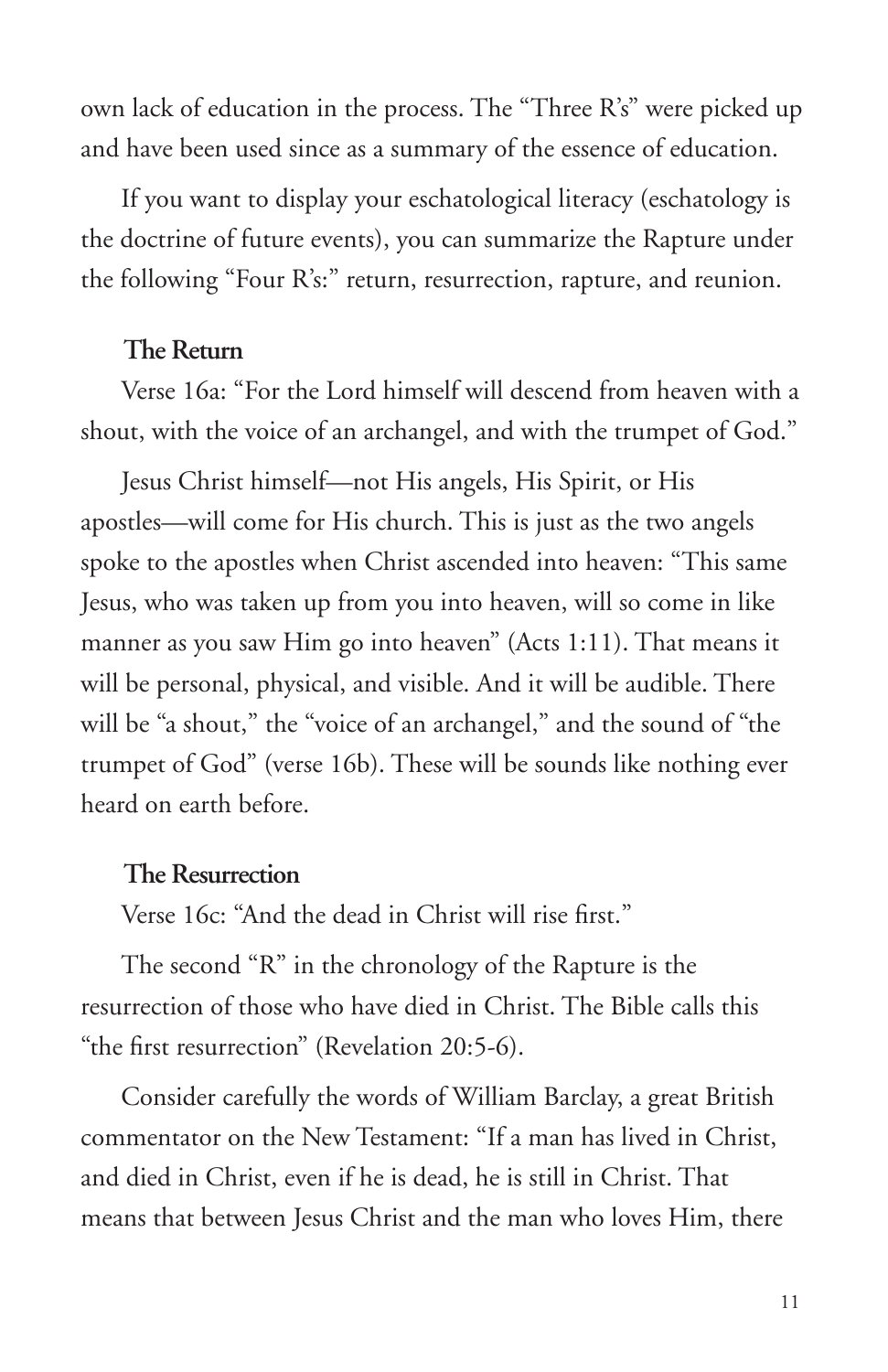is a relationship which nothing can break. It is a relationship which overpasses death. Because Jesus Christ lived and died and rose again, so the man in Christ shall live and die and rise again. Nothing in life or death can ever separate him from Christ."

The dead in Christ get "first" priority when Jesus comes back for His own!

#### **The Rapture**

Verse 17: "Then we who are alive and remain shall be caught up."

That's it—the Rapture of the church. The original Greek verb is *harpazo*, or *rapio* in the Latin. The Greek verb contained at least these four elements.

- 1. To carry off by force. This suggests that nothing—Satan's opposition—will stand in the way of Christ retrieving His own.
- 2. To claim for oneself eagerly. Christ has purchased us with His own blood and will be eager to claim that which is His.
- 3. To snatch away speedily. This calls to mind Paul's words in 1 Corinthians 15:52—that the Rapture will occur "in a moment, in the twinkling of an eye." There will be no preparation, no warning. It will happen in the blink of an eye. I pray that you will not be one of those who look around and discover that those "crazy Christians" have suddenly vanished off the face of the earth.
- 4. To rescue from the danger of destruction. This refers to the promise Christ made that His church would be kept from "the hour of trial which shall come upon the whole world" (Revelation 3:10).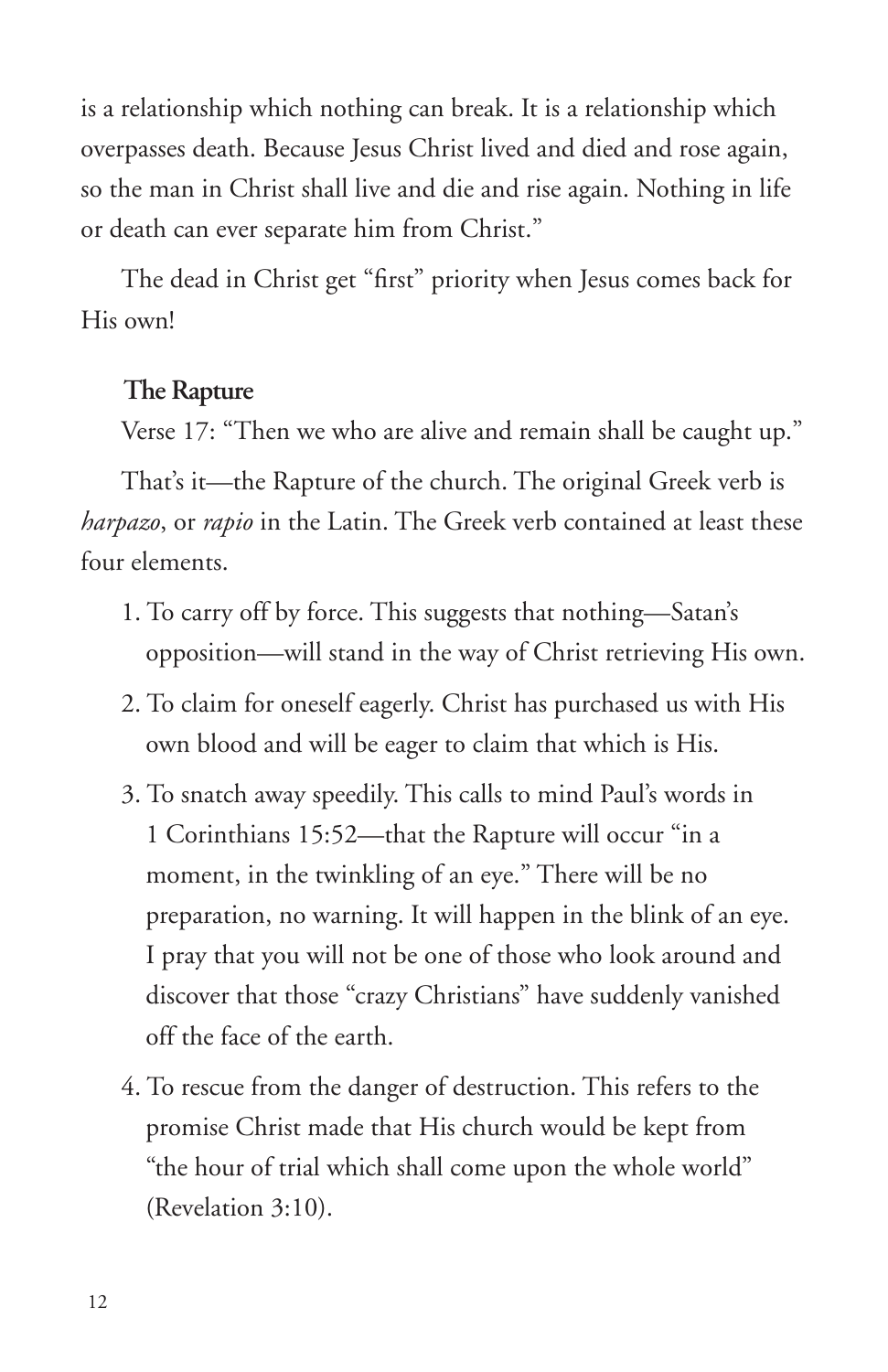#### **The Reunion**

Verse 17: "Then we who are alive and remain shall be caught up together with them in the clouds to meet the Lord in the air. And thus we shall always be with the Lord."

Family reunions are wonderful—hugging and embracing those we haven't seen in ages. But there is a reunion coming the likes of which earth has never seen. But it won't happen on earth; it's going to happen in the air.

The dead in Christ will rise from their graves first. Then those Christians alive at the time of the Rapture will follow immediately— "caught up together with them in the clouds." Christian friends and family members will be reunited in a moment of time, and they will all enter heaven together in their brand new, glorified bodies.

There are going to be three grand reunions that take place that day. First, dead bodies will be reunited with their spirit that has been in heaven with Christ since the time of death. Second, deceased and living believers are going to be reunited. And third, all believers are going to be united with the Savior who died for them that they might spend eternity in the presence of God.

I heard a story from a previous generation about an old farmer who, along with his wife and son, made their very first trip to the big city. At first they just walked around, staring up at the tops of the tall buildings. When they got over their amazement at all the things they had never seen before, the wife went into a department store while the farmer and his son went to the bank—the tallest of all the buildings. As they walked into the lobby, they were stopped in their tracks. A large, elderly woman was standing facing two steel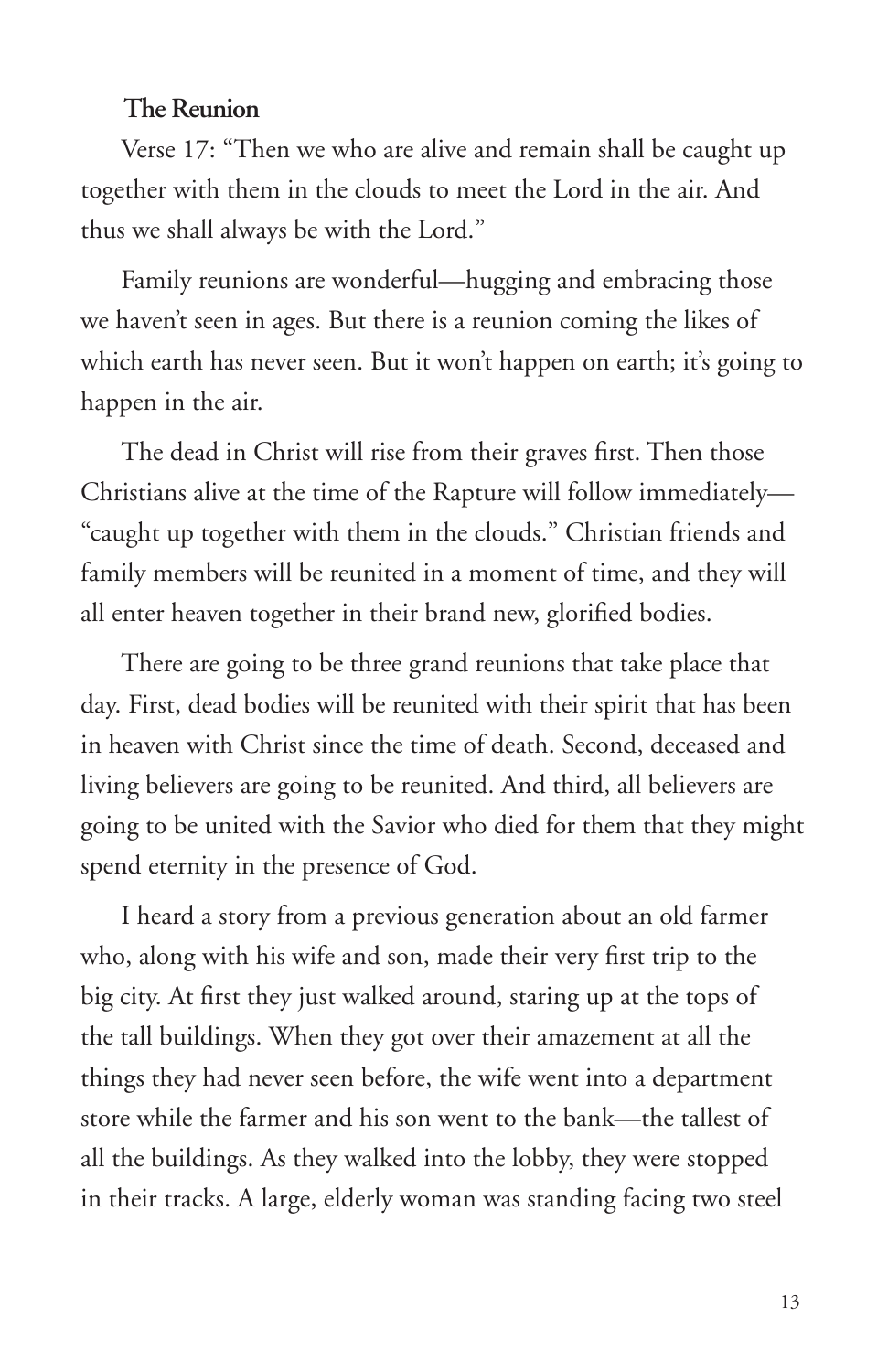doors in the wall of the lobby. Suddenly, the two doors pulled apart and the woman entered a small room, the two steel doors closing behind her. The farmer and his son stood there watching a dial over the doors sweep over to the right, pause, and then begin sweeping back to the left. Suddenly, the doors opened for a second time and a beautiful young woman came walking out of the little room. The farmer turned to his son and said, "You wait right here. I'm going to get your mother and run her through that thing!"

Unfortunately, that old farmer was about to discover there was nothing in the elevator that would transform his wife into a more gorgeous woman. But there is something coming that will transform every Christian who has ever lived into the image of their Savior: the Rapture of the church. Christ will return, the dead will be raised, the living will follow them into the air where a glorious reunion will take place. And we will be changed: "We know that when He is revealed, we shall be like Him, for we shall see Him as He is" (1 John 3:2).

#### **The Comforting Purpose of the Rapture (4:18)**

I have a confession to make—a pet peeve to reveal. When I hear Christians, especially pastors and leaders, say they don't spend any time studying or preaching the prophetic portions of the Bible, I have to pray for patience. They say it's all too complicated—pre-Trib, mid-Trib, post-Trib; amillennial, premillennial, postmillennial—that it's not practical to daily life.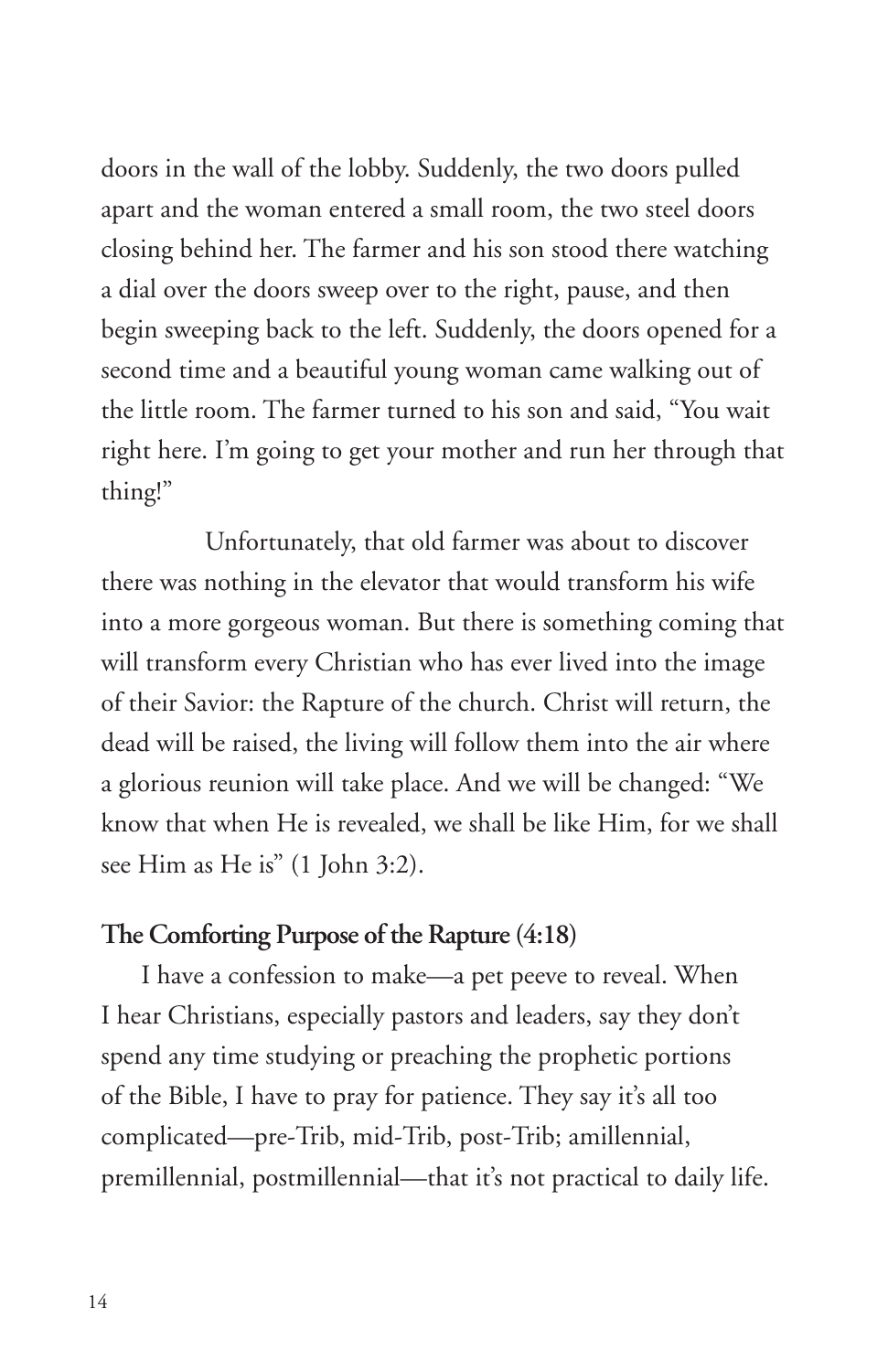What's the point of trying to understand it all when God is going to work it out the way He wants anyway?

Paul answers those questions in verse 18: "Therefore comfort one another with these words." What words? The words he wrote to them about how the dead in Christ will rise to meet their Lord in the air and how those alive in Christ will follow. Now, I ask you: What is more practical than words that comfort? And what is more comforting to those who have lost Christian friends and loved ones than the fact that they will someday be reunited with them and avoid the judgment that is yet to come upon this earth?

I sometimes will use this very passage of Scripture—1 Thessalonians 4:13-18—for my text at the graveside portion of a funeral service. When family and friends surround an open, dark chasm in the ground into which their loved one is about to be lowered and covered with dirt, it is an emotionally wrenching moment. I have experienced it hundreds of times in my decades as a pastor. And I have learned that there is nothing more comforting to those who are burying a loved one than what Paul says in this passage: "Even so God will bring with him those who sleep in Jesus . . . . And the dead in Christ will rise first. Then we who are alive and remain shall be caught up together with them in the clouds to meet the Lord in the air."

This is applicable truth! These are not religious platitudes! They are prophetic words of Scripture that could not be more apropos for those who are facing, or will face, death. And that includes 100 percent of us. I continually find that these words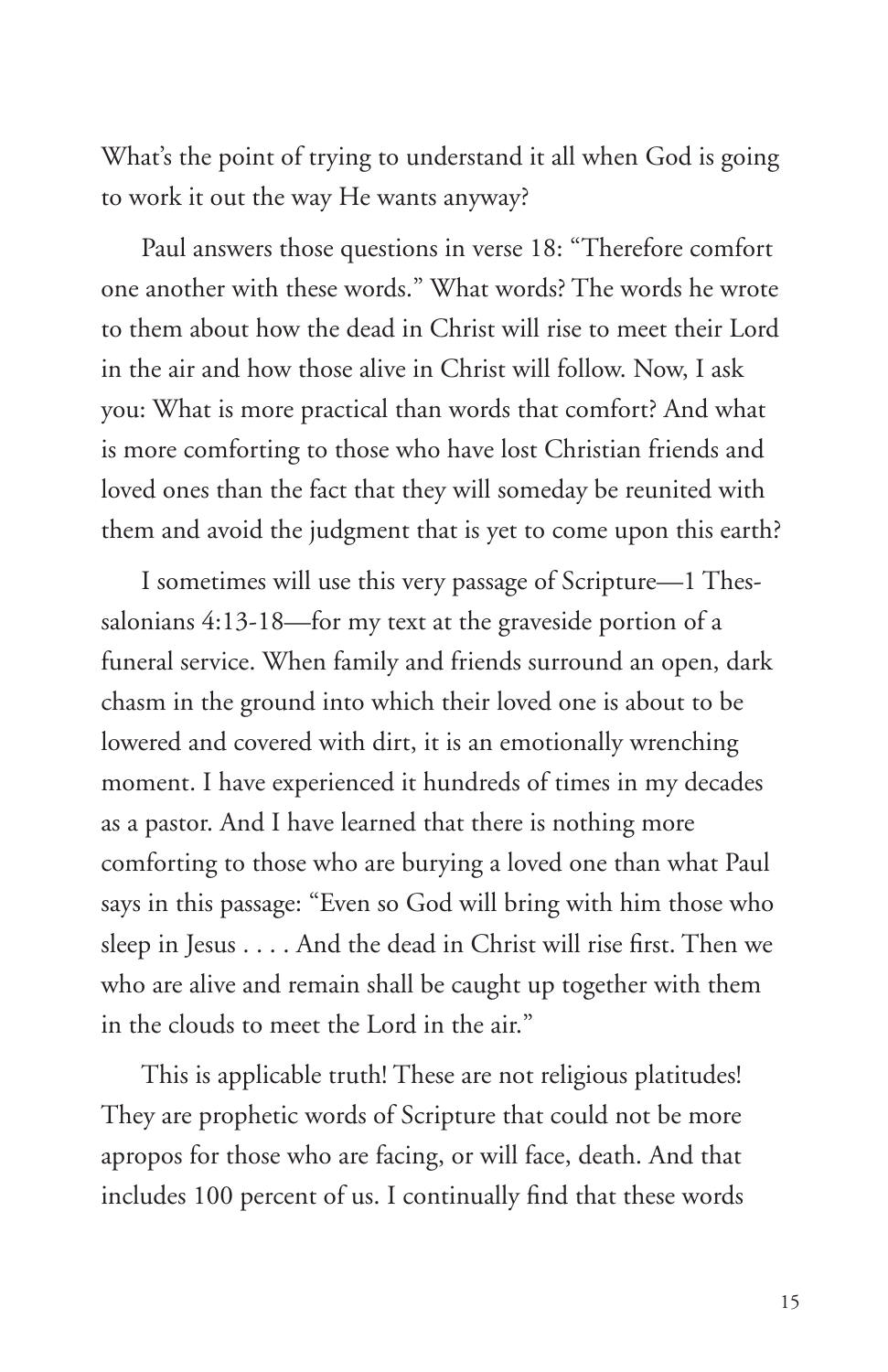of Paul's are the most pointed, the most realistic, and the most comforting in Scripture to those believers who are not sure when and how they will next see their loved ones who precede them in death. Paul knew that prophecy—truth about God's plan for the future is comforting. Everyone wonders what will happen in the future, whether it's tomorrow, at the end of our life, or the end of the world. In talking about another aspect of prophecy—the Day of the Lord when Christ physically returns to earth—he says the same thing: "Therefore comfort each other and edify one another, just as you also are doing" (1 Thessalonians 5:11).

We may not know exactly what's going to happen tomorrow, but the purpose of prophecy is to comfort us about the big issues in life: death, the end of the world, and the struggle between good and evil. We win! And because we are God's in Christ, His victory is ours as well.

The world's largest Christian denomination—The Ignorant Brethren—could become steadily smaller by reading and studying the prophetic words that Paul wrote. Paul took it upon himself—"But I do not want you to be ignorant"—to provide the truth we need to live in security about death and Christ's care for His own. What a shame not to live in the light of his words!

#### **The Conclusion in Light of the Rapture**

Pastor Chuck Swindoll worked in a machine shop for four-anda-half years alongside a man named George. George was a born-again Christian who loved the Lord, and especially loved the prophetic portions of Scripture. Chuck would often hear him singing hymns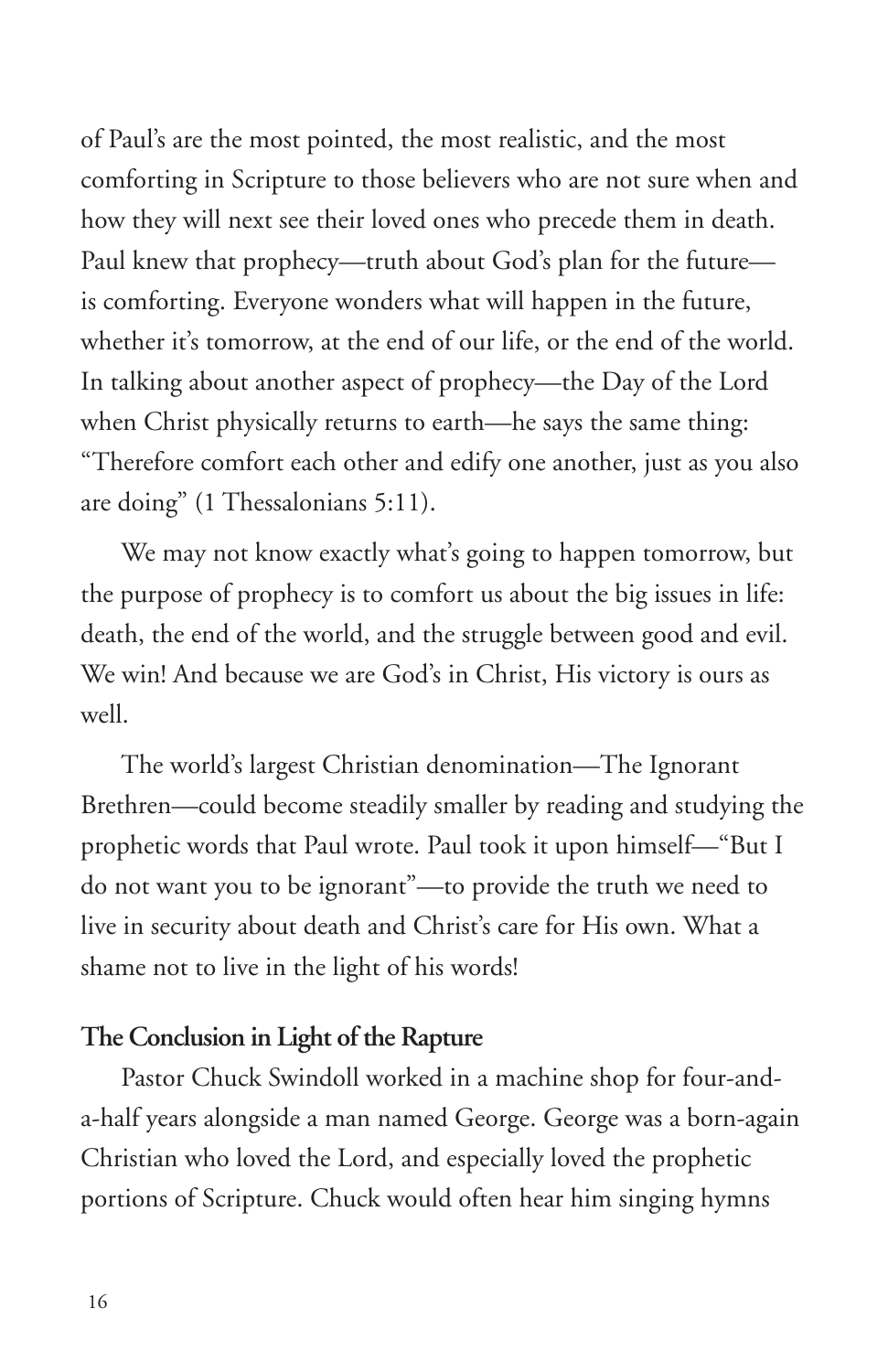during the day: "In the Sweet By and By" and "When the Roll Is Called Up Yonder."

Late one Friday afternoon, about ten minutes before quitting time, Chuck asked George why he wasn't getting cleaned up—getting ready to clock out to go home for the weekend. "I am ready," George said. "Let me show you something." George proceeded to unzip his grimy coveralls and reveal the cleanest, neatest clothes you could imagine. He had been ready to go home all day. When the whistle blew, all he had to do was step out of his dirty coveralls, punch out on the clock, and he was gone. It was George's final words that stuck with Chuck Swindoll: "You see, I stay ready to keep from gettin' ready—just like I'm ready for Jesus!"

Are you ready for Jesus? Are you living in such a way that you don't have to get ready? Because Jesus is coming for His church at a time that no one knows, it is imperative for every Christian to be looking and living for the Lord.

#### **We Should Be Looking for the Lord**

There are two reasons you should be looking for the Lord. First, as we have seen, the Bible says that He is coming with as much conviction as it says anything else. The Bible says it, and that settles it—and I hope you believe it. Second, when you are looking for someone—anticipating and expecting their arrival with great longing and joy—it makes your reunion with that person all the more sweet when he or she arrives.

If you are not looking for the Lord, you are not living in the light of truth. And when Jesus appears, you will greet Him not like an intimate friend but like a distant memory from your past.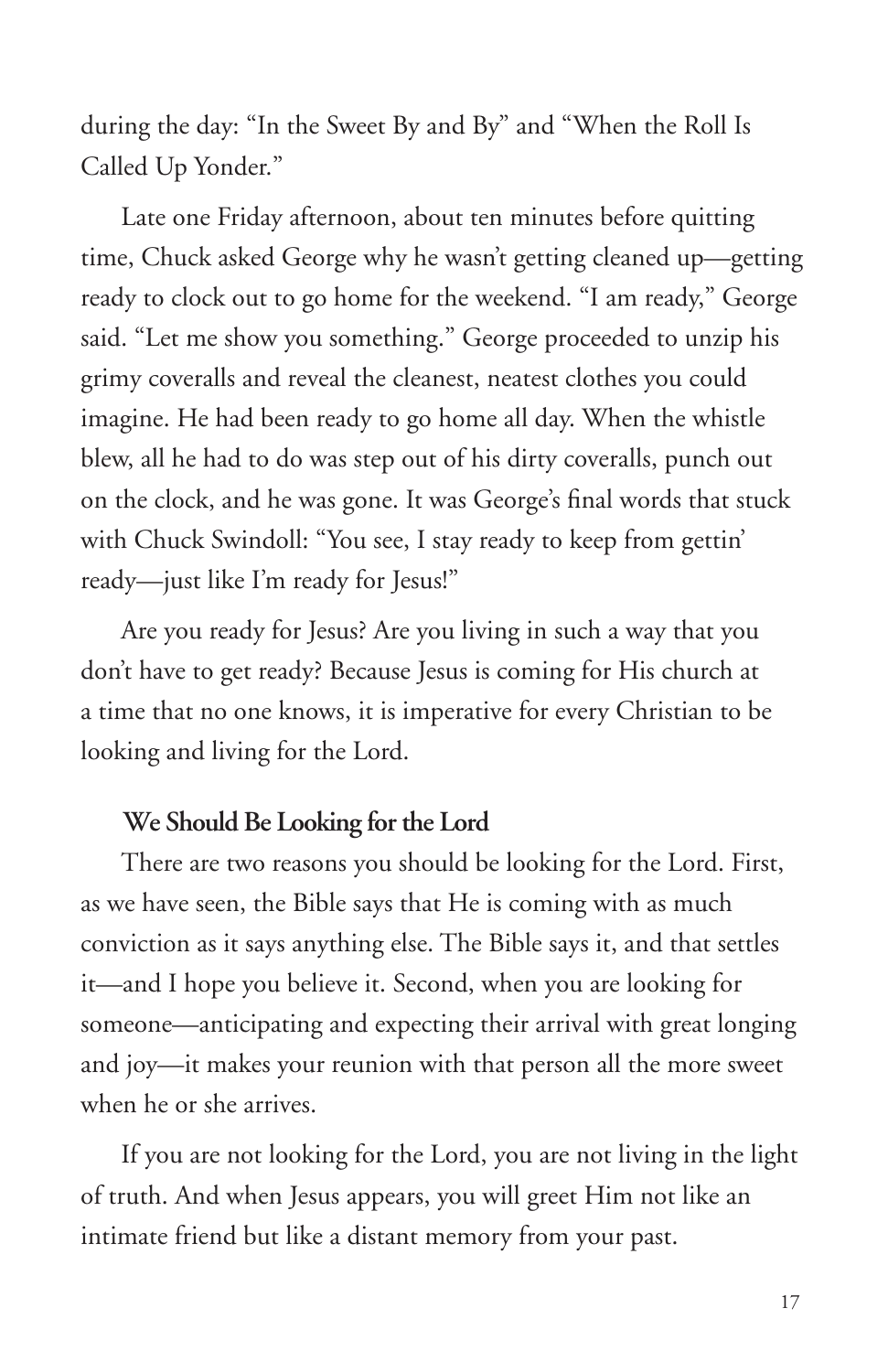#### **We Should Be Living for the Lord**

Did you know there's a connection in life between looking and living? And that applies to the return of Christ for His church. If you are looking for the Lord, you will be *living* for the Lord. And the opposite is true as well. Here's how much I believe in the power of prophetic truth: There would be a lot more followers of Jesus Christ living for the Lord if more of them were looking for the Lord. I pray that will become true in your life.

Don't forget: The verses we have just studied are like a sign pointing toward heaven that says, "NEW HOME!" May you be one of the followers of Christ who lives in a heightened state of expectation that Christ will come—maybe today—to receive you unto himself and take you home.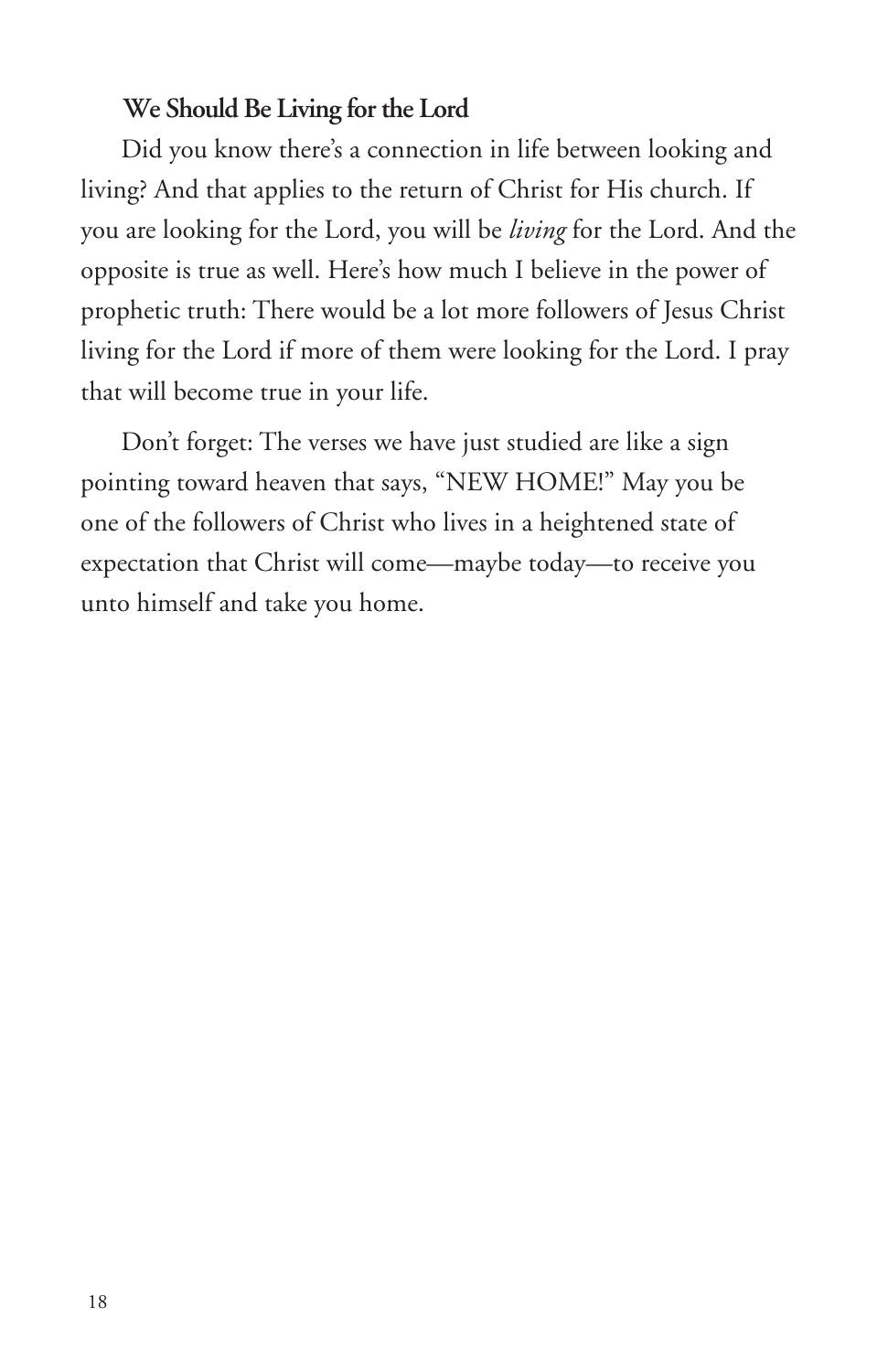# **WHAT CHRISTIANS SHOULD DO UNTIL CHRIST RETURNS**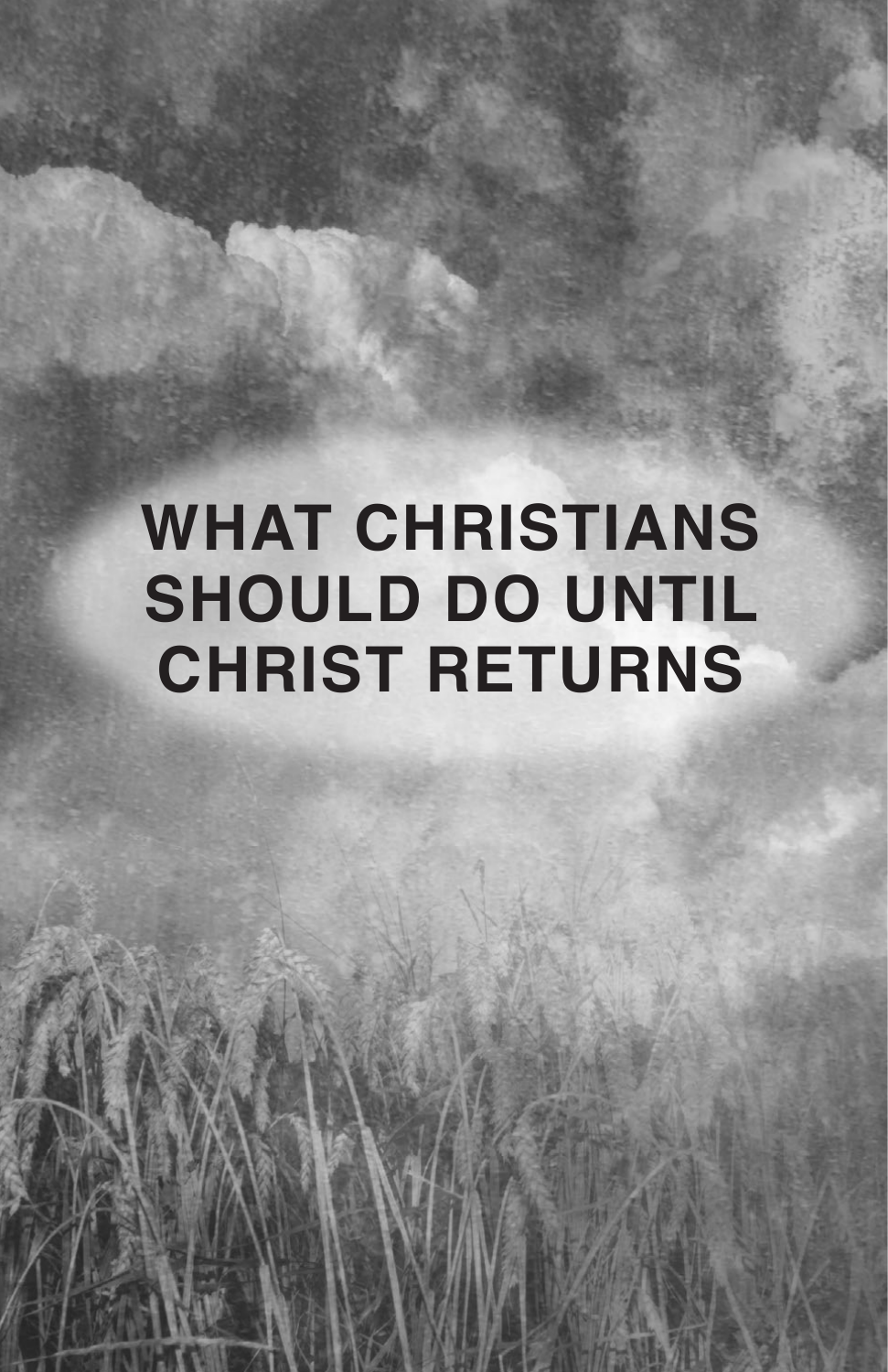## **we are called to Fellowship** *Refuse to Neglect the Church*

*And let us consider one another in order to stir up love and good works, not forsaking the assembling of ourselves together, as is the manner of some, but exhorting one another, and so much the more as you see the Day approaching.*

**Hebrews 10:24-25**

Imagine an employee of a company who never shows up for work. He enjoys the benefits and loves the status of his position but somehow never finds time or reason to get involved in "the business."

There are Christians like that—glad to be going to heaven and appreciative of sermons and special holiday services. But they're really not a part of the ongoing "business" of the church. That lifestyle betrays a misunderstanding of fellowship, or what the Bible calls *koinonia*. Fellowship is less about coffee and doughnuts than about oneness and commonality. For a Christian not to be 100 percent involved in the work of the church is like an eye deciding to remain closed six days of the week. It's not what eyes were designed to do.

Every Christian is called and equipped to make the church healthy and successful. It's what true fellowship is all about.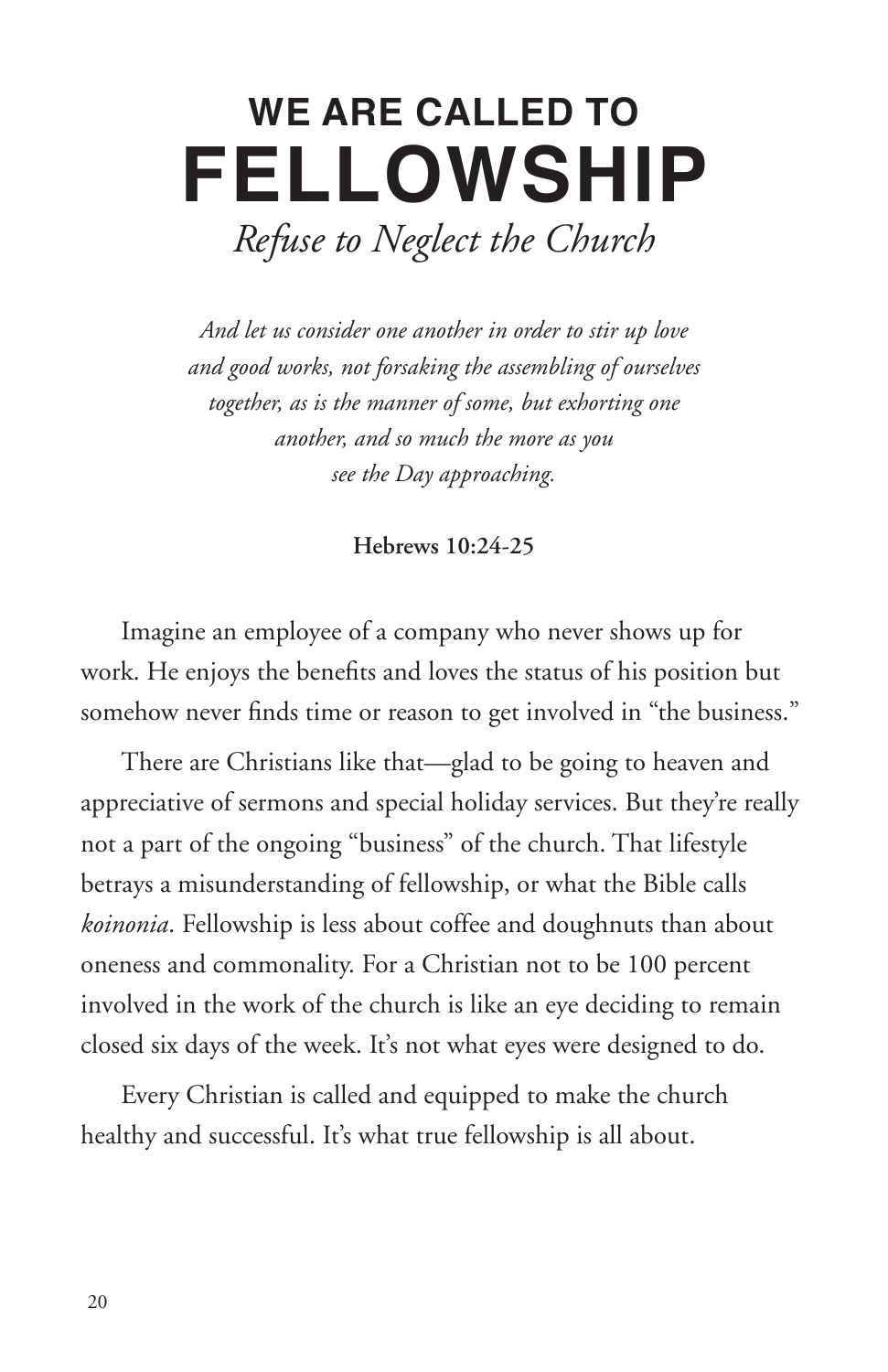#### **Why Is It Important for Christians to Assemble in God's House?**

#### **• Commitment**

We are to be committed to Christ and His church. Our commitment is reflected in our tithes, attendance, and involvement in ministry (Psalm 37:5-6).

#### **• Accountability**

Church provides a place for the accountability, guidance, and counsel from the body of Christ (Philippians 2:1-4).

#### **• Knowledge**

Through the teaching of God's Word, we learn the basic truths of our faith and deepen our understanding of Scripture (Psalm 119:130).

#### **• Support**

The church works together to support all of its members, to meet the spiritual and physical needs of its people, and to reach those in the community who do not have the means to help themselves (Ephesians 4:11-13, 16).

#### **• Service**

Church gives us the opportunity to show God's love by being involved in specific areas of ministry where we can give our time and talent to serve God and others (Romans 12:4-13).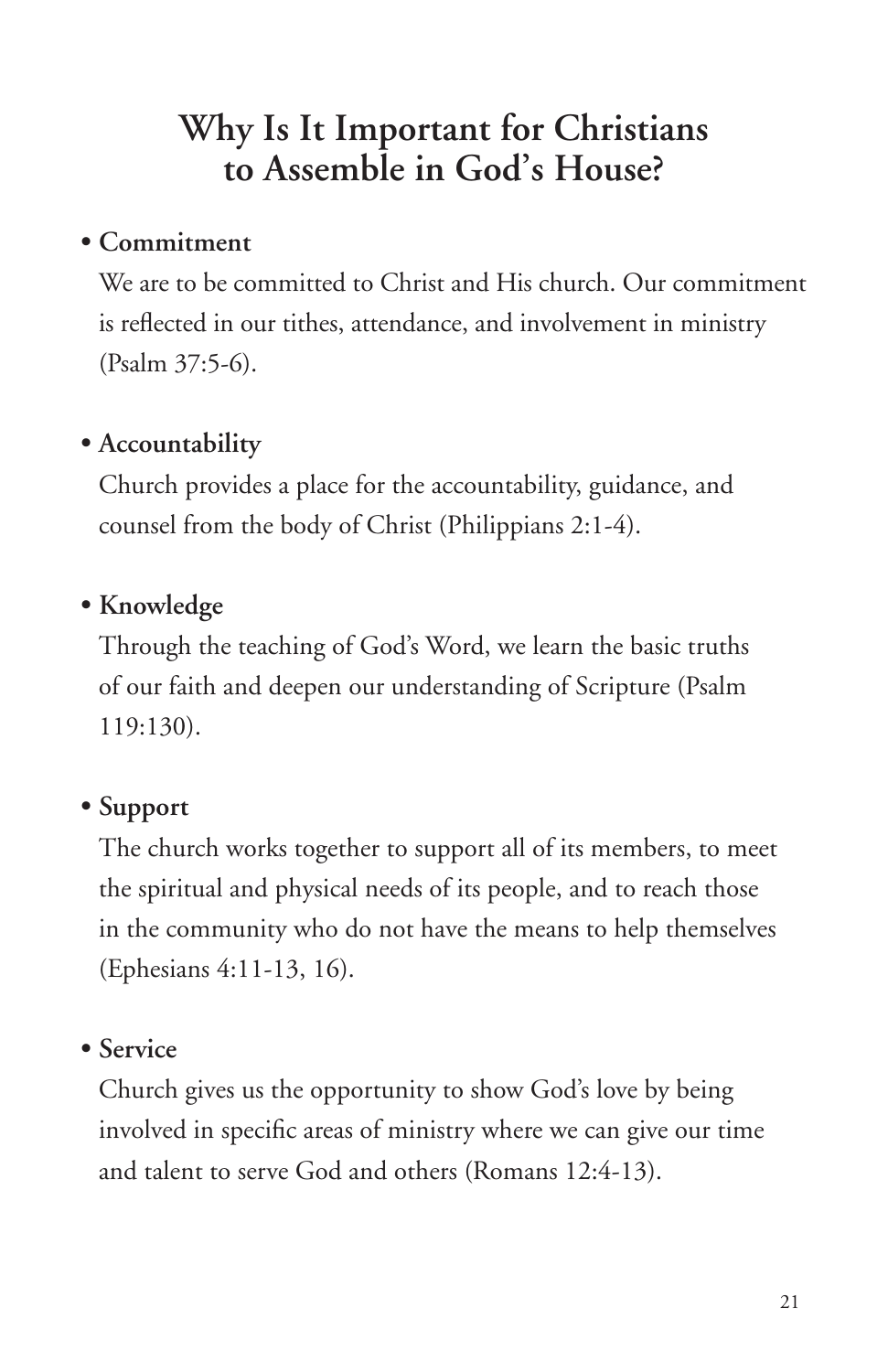#### **• Worship**

We are to worship God individually but also corporately as a body of believers. Worship takes many forms: singing, praying, praising, responding, and giving God the best we have to offer (1 Kings 8:54; 1 Chronicles 13:8; Psalm 100:4-5).

#### **• Fellowship**

At church we meet together as the family of God and develop relationships with other Christians (1 Corinthians 12:12-26).

#### **• Giving**

God has instructed us to tithe. Through our local church, we give our finances to carry out the work of the Lord (Leviticus 27:30; Malachi 3:10; Luke 6:38).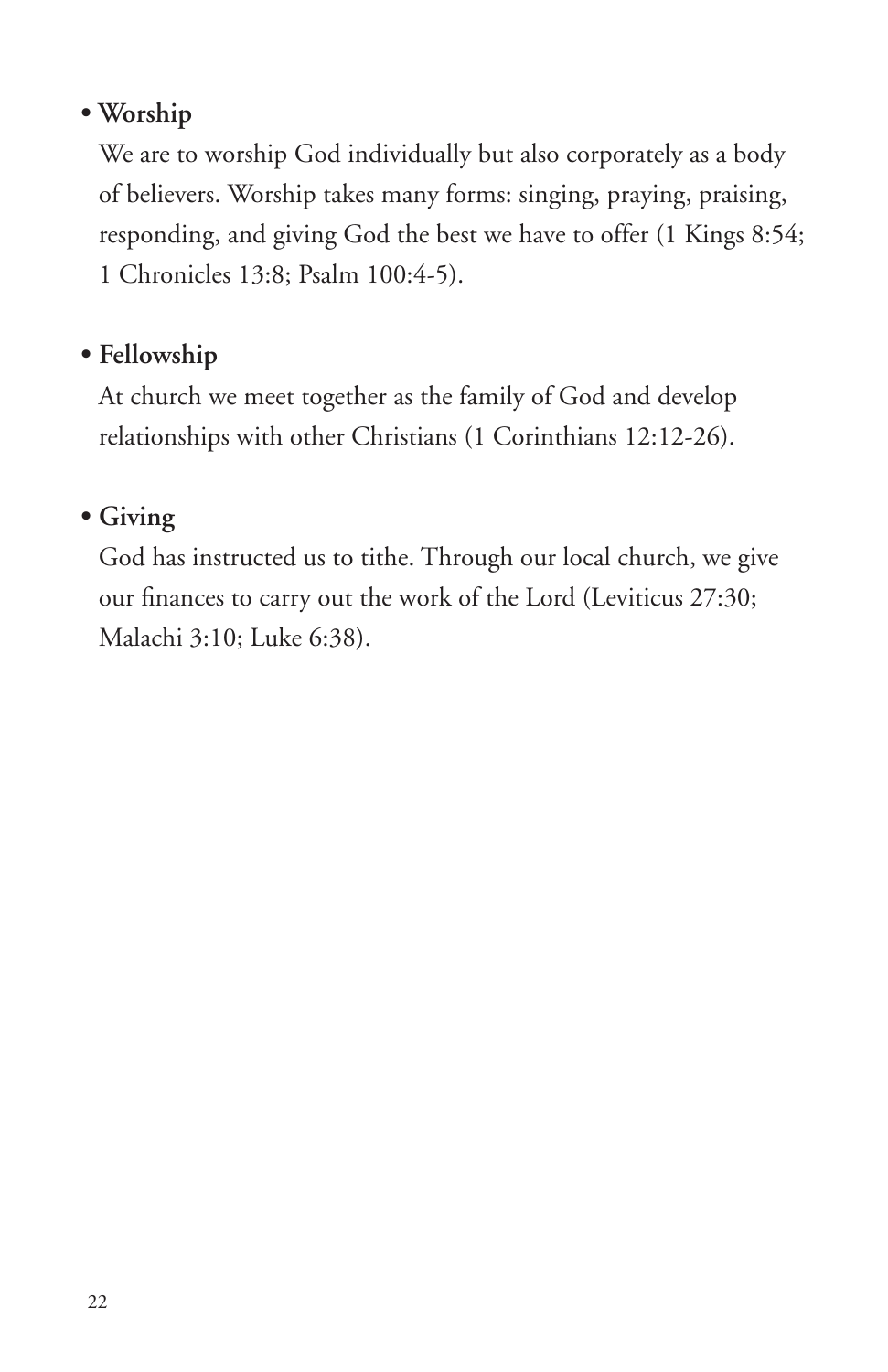## **we are called to Humility** *Respond to Life Spiritually*

*If then you were raised with Christ, seek those things which are above, where Christ is, sitting at the right hand of God. Set your mind on things above, not on things on the earth. For you died, and your life is hidden with Christ in God. When Christ who is our life appears, then you also will appear with Him in glory.*

#### **Colossians 3:1-4**

In the business world, people don't always play nice—or fair. When profit is the primary motive, people can act unkindly, even unscrupulously.

Profit in the kingdom of God is defined differently from profit in the world. The Bible says we become spiritually rich by humbling ourselves in the service of Christ and others. And especially when we are mistreated. The world's response is to throw up its defenses at the first sign of unfairness or inconvenience. But God says not to retaliate. Rather, we are to entrust ourselves to the one who is our shield, rewarder, and the ultimate judge of all men. God opposes the proud but exalts and gives grace to the humble.

The church's work will prosper as Christians clothe themselves with the humility of Christ and entrust themselves to God in every circumstance.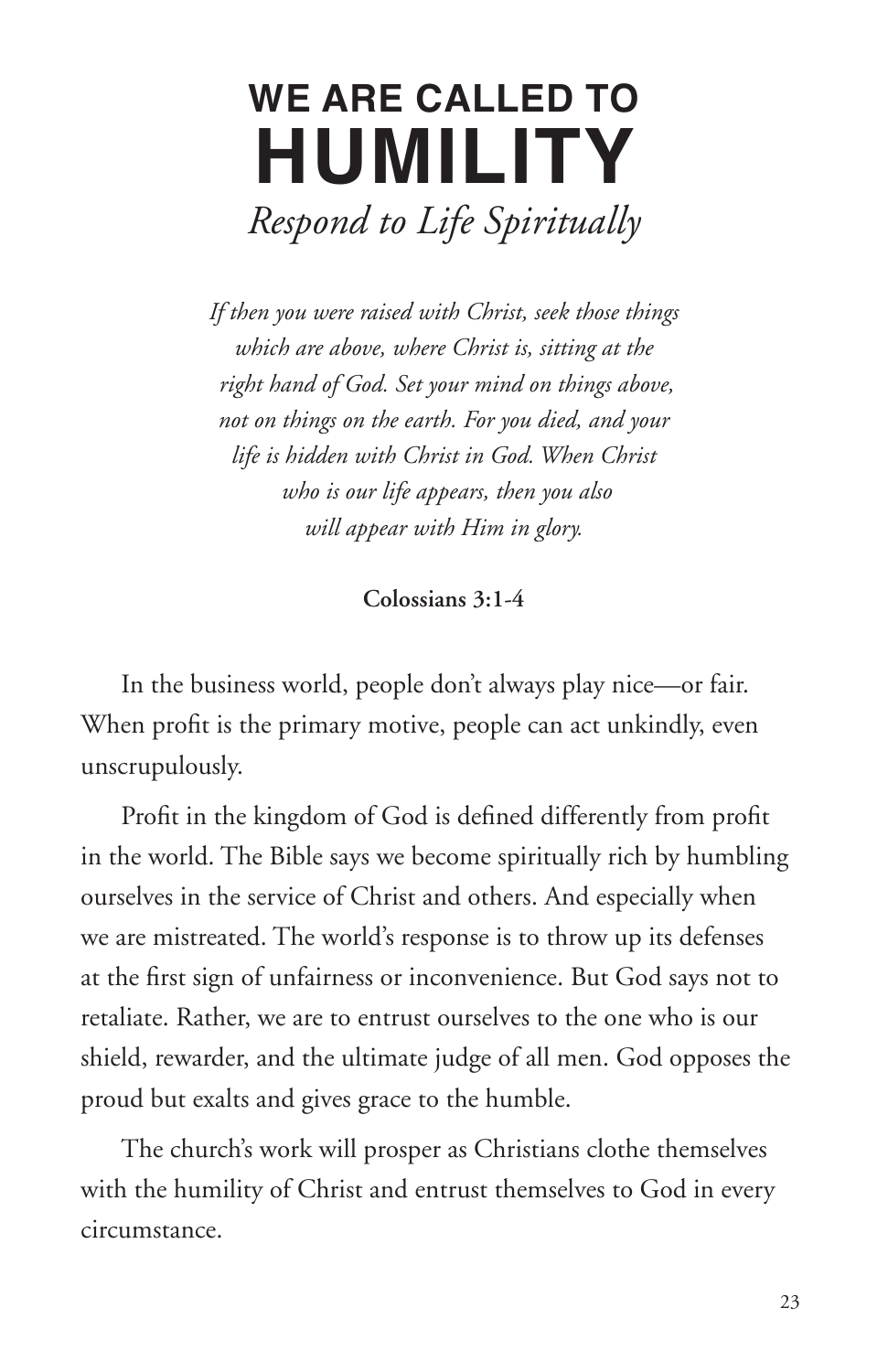#### **How Should Christians Respond Spiritually to Others?**

#### **• A Radical Response to Insult**

We are to have a radical response to evil, demonstrating God's love to those who have hurt us. When faced with personal insult, we are to turn the other cheek. God wants His people to be tough enough to endure persecution. By absorbing some pain, we can often put a stop to more. If we are in Christ, we're not going to respond the way the world responds. When insult comes our way, we look for a way to respond in love (Matthew 5:38-39).

#### **• A Radical Response to Injustice**

Christ calls us to maintain an attitude of love, no matter how unfair circumstances may seem. If we get into a dispute in which an injustice takes place, we ought to give more than what justice demands (Matthew 5:40).

#### **• A Radical Response to Inconvenience**

When we are asked to do something that inconveniences us, we are to take on a servant's attitude. Servanthood takes great strength, much greater strength than demanding our own way. And it is that strength which will cause people to notice something different in our lives (Mathew 5:41).

#### **• A Radical Response to Inadequacy**

Sometimes we may feel surrounded by the inadequacies of others. A radical Christian responds spiritually to these inadequacies. The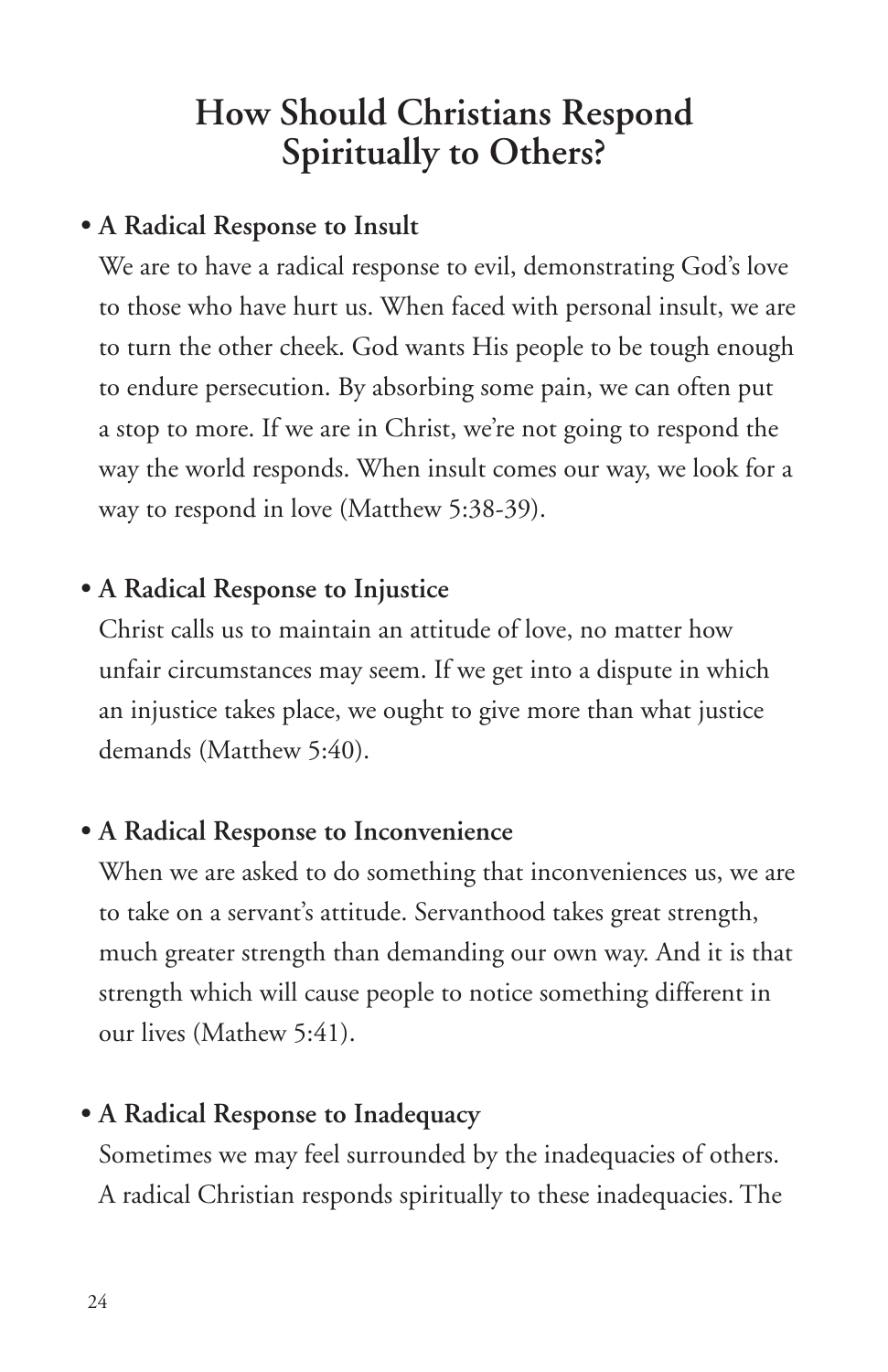Christian life is totally different from the behavior of the world. We are to forgive, consider others' circumstances, and not demand our own way (Matthew 5:42).

Living this kind of radical lifestyle brings Christ into our lives, our homes, our churches, and our workplaces. It creates opportunities to share the Gospel with others.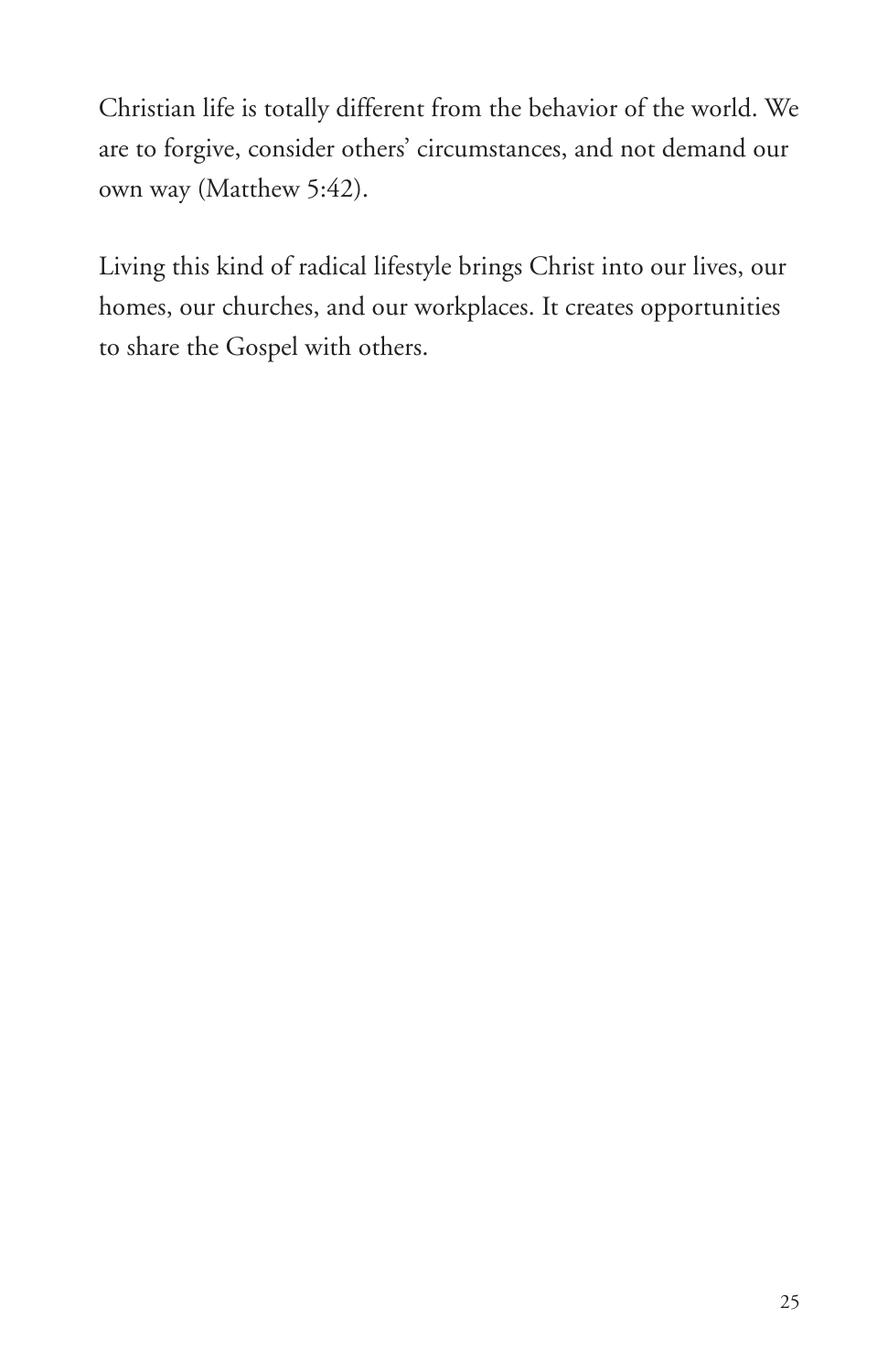## **we are called to Love** *Relate to One Another in Love*

*And may the Lord make you increase and abound in love to one another and to all, just as we do to you, so that He may establish your hearts blameless in holiness before our God and Father at the coming of our Lord Jesus Christ with all His saints.*

**1 Thessalonians 3:12-13**

Love is a word whose true meaning has been lost, or at least confused, by its overuse in the world. We love pancakes, sports, movies, pets, and restaurants. But would we sacrifice ourselves for them?

Love in the church of Jesus Christ is not a preference, longing, or feeling. It is action springing from an unconditional, willing choice to do the best we can to enhance the life or situation of another. In fact, Jesus said that the greatest demonstration of love is when someone lays down his life for another. Therefore, in principle and to some degree, true love is always a sacrificial act. When we love others, we choose to put them ahead of ourselves—just like Jesus did when He loved us at Calvary.

Jesus reminded His disciples that love was to be the church's distinguishing characteristic. The more we love, the more the work of the church prospers.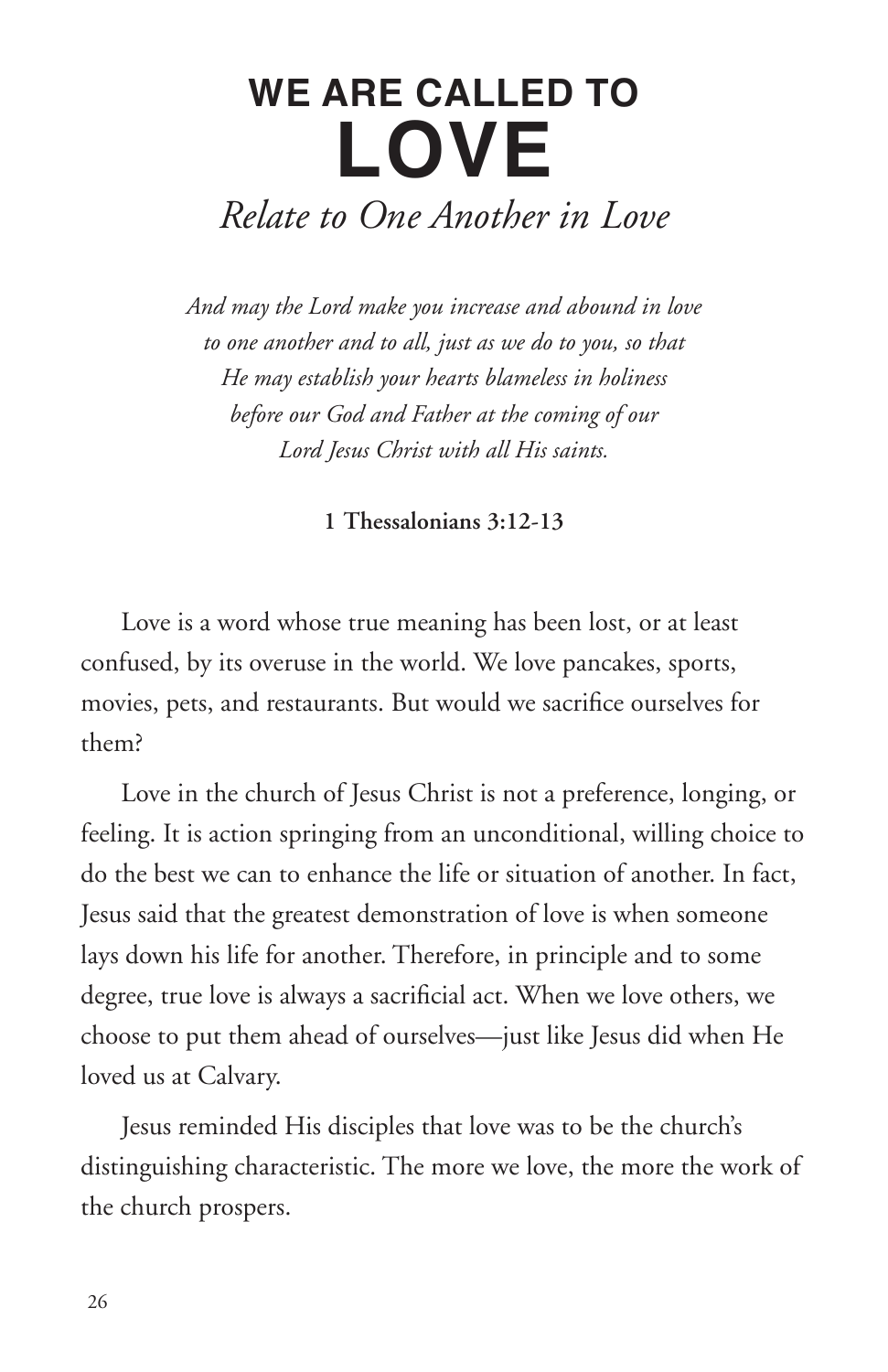#### **How Does the Christian Relate to Others in Love?**

#### **• Patience (1 Corinthians 13:4)**

Patience is the quality of love that allows a person to be inconvenienced or taken advantage of, and yet not be upset or angry because of it. It is the man who is wronged and who has it easily in his power to avenge himself but will never do it. Patience also describes a love that refuses to give way to anger or resentment. This kind of love does not disappear when frustrated or angered. Consider these questions:

- $\Box$  Do I become irritable, reflect anger, or have a quick temper?
- $\Box$  Do I know how to sit still and wait my turn?
- $\Box$  Do I often give way to sarcasm when I have been hurt, when I am tired, or when I am annoyed?
- $\Box$  Do I want to retaliate when someone hurts me?
- $\Box$  Can I accept a fellow believer for who he is and realize that he, too, is moving in the direction of becoming Christlike?

#### **• Kindness (1 Corinthians 13:4)**

Kindness is the power that moves us to support and heal someone who can offer nothing to us in return. Kindness is the power that moves our self-centered egos toward the weak, the ugly, and the hurt in order to invest in the personal care of others with no expectation of reward. Kindness is the victory over idle selfishness and comfortable self-pleasing. Consider these questions:

- $\Box$  Do I offer to help before I am asked?
- $\Box$  Do I speak to others with a pleasant tone in my voice?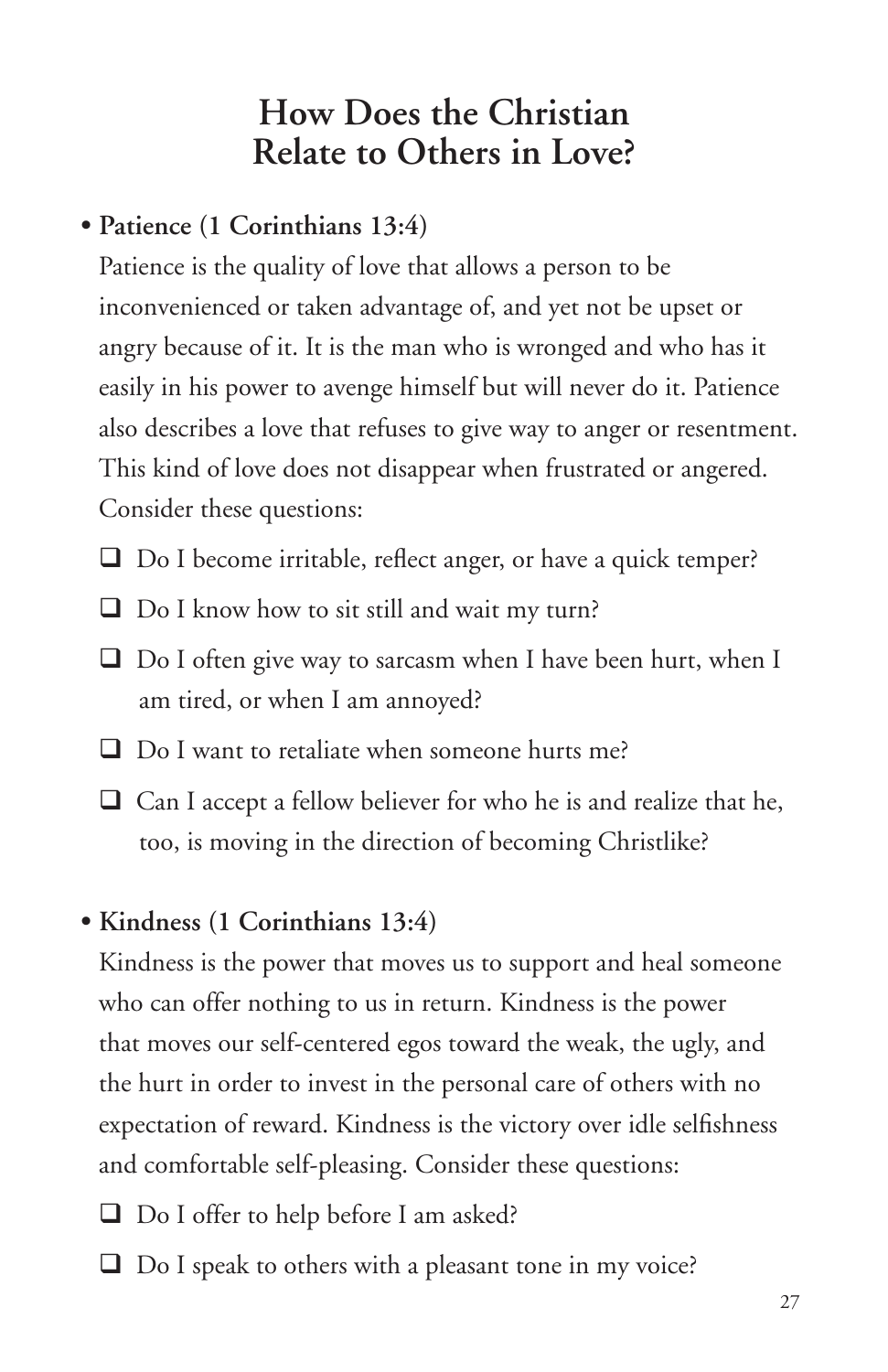- $\Box$  Have I become numb to the needs of others?
- □ Do I say "thank you for being my friend," and "I'm glad we're in the same family"?
- $\Box$  Am I quick to recognize, appreciate, and say thank you for all that someone does, even the little things?

Love without distinction. Love without calculation. Love without procrastination. Just love.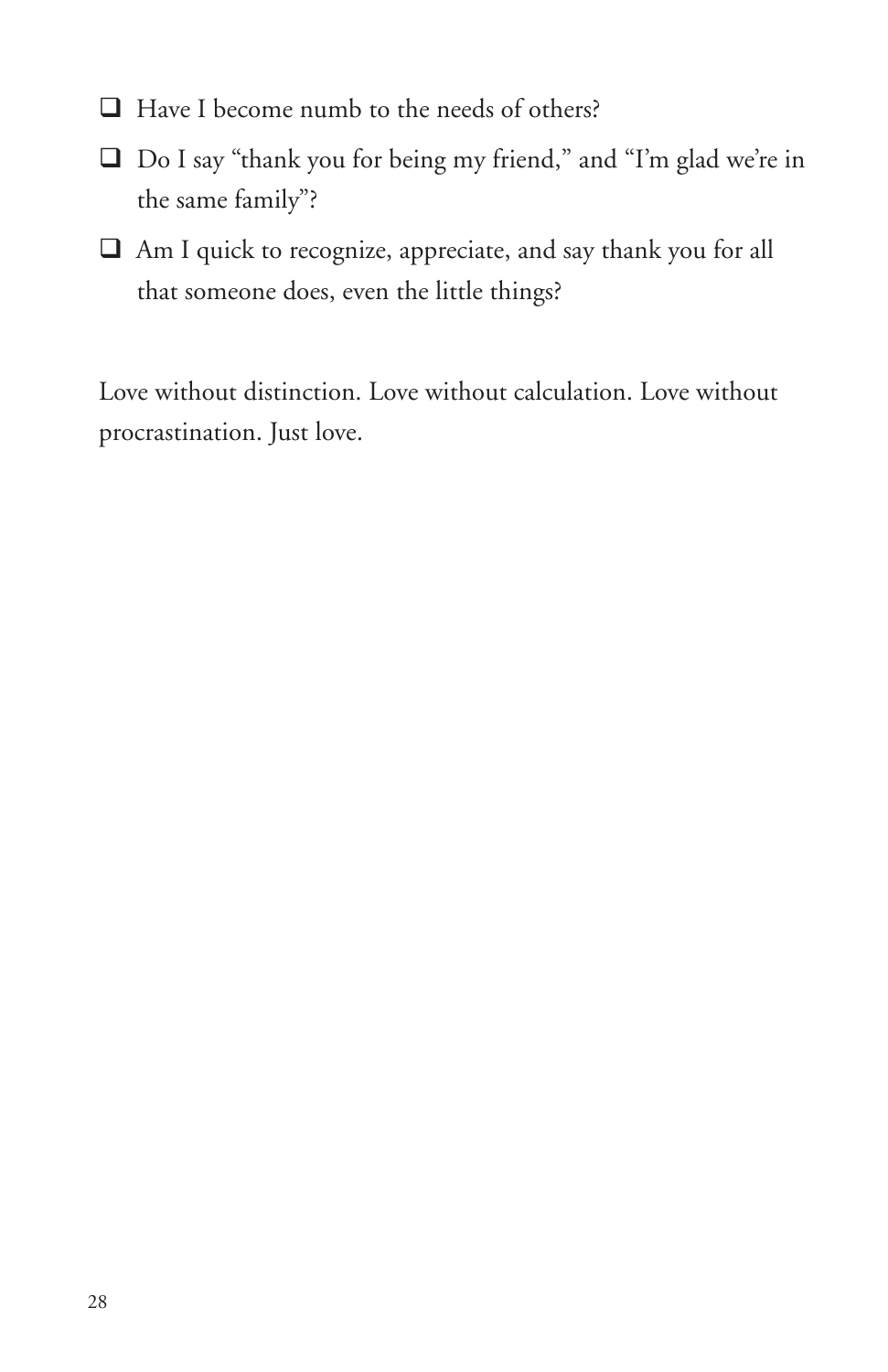## **We Are Called to Unity** *Refrain from Judging Others*

*Therefore judge nothing before the time, until the Lord comes, who will both bring to light the hidden things of darkness and reveal the counsels of the hearts. Then each one's praise will come from God.*

#### **1 Corinthians 4:5**

Thousands of men and women serve as judges in this world from the highest levels of government to local municipalities. There are even judges on television shows who arbitrate minor claims between parties in conflict.

When judges have an official capacity, and power exists to enforce their rulings, they serve well. But when individuals, without authority or power, take it upon themselves to judge others, resentment and discord are the result. Just as a company in business cannot operate profitably when it has many bosses, neither can the church do its work when Christians set themselves up as judges of others. God has appointed His Son to be the ultimate judge of all creation. When tempted, we are to reserve judgment until He assumes His throne.

The church's work will prosper when Christians follow this ancient axiom: "In essentials, unity; in non-essentials, liberty; in all things, charity."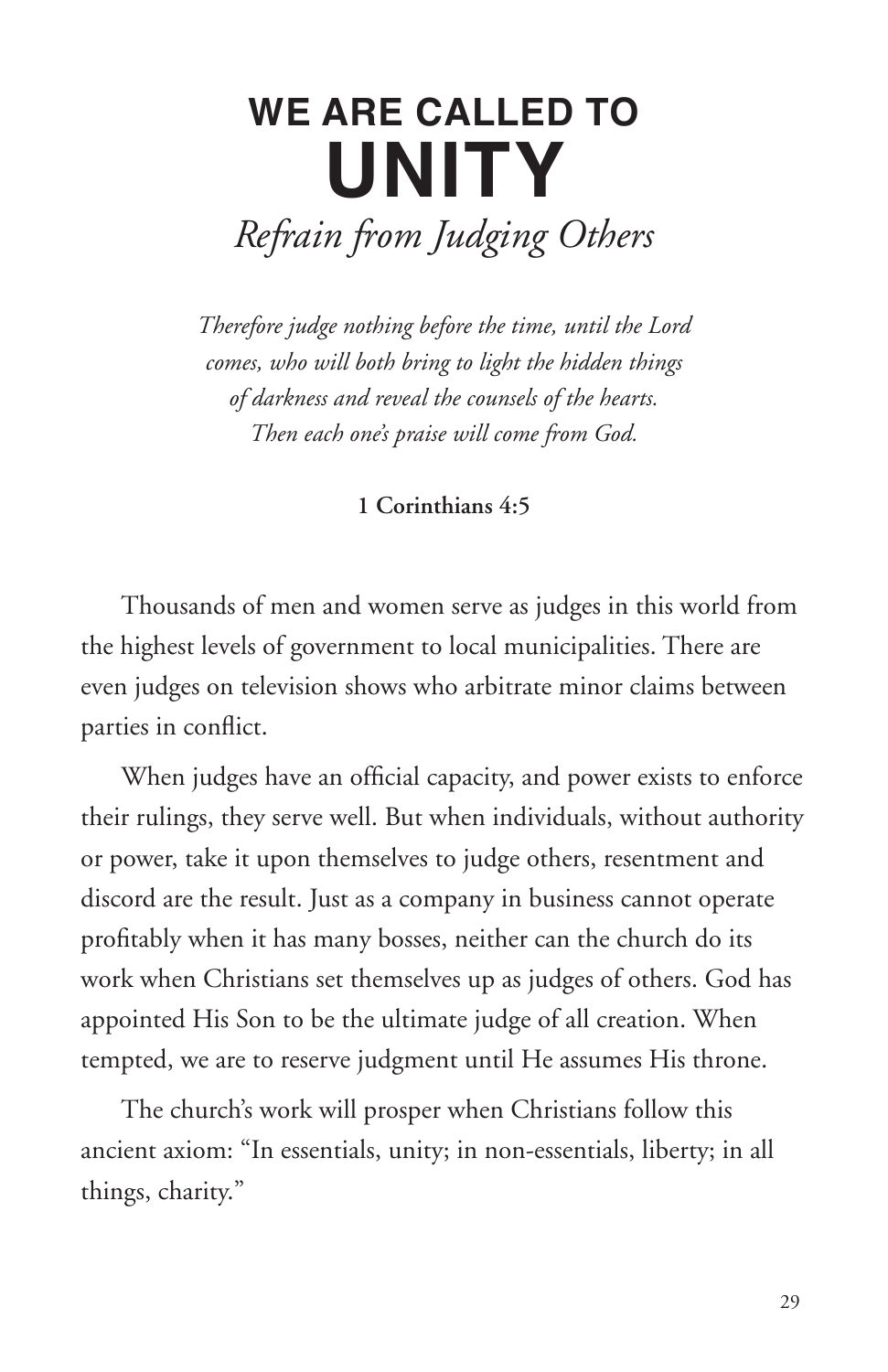#### **Why Should Christians Refrain from Judging Others?**

#### **• Judging Requires that One Have All the Facts**

When we put ourselves into the position of judging others, there are things about their motives and environment we cannot possibly know. Only God can judge the hearts of men. He has full understanding of every person's circumstance. God knows everything. He sees the whole picture. We don't (John 7:24).

#### **• Judging Reflects One's Own Sins**

It is often true that if someone has a particular criticism of someone else, it's because they struggle in that same area. When we have a judgmental spirit, we tend to criticize our own weaknesses. We give ourselves away, for people see in us the very problems we claim to condemn (Matthew 7:4).

#### **• Judging Retaliates Against the One Who Judged**

Judging is not only a bludgeon; it's a boomerang. We have to be willing to live at the same standard by which we judge. Be aware that when we judge others, we start a process that comes back to haunt us (Matthew 7:1-2).

#### **• Judging Reverses the Order of Priority**

We are to judge our own lives carefully rather than going easy on ourselves and criticizing others. All too often, a person with a critical spirit turns things upside down. They judge others harshly while overlooking their own weaknesses (Matthew 7:5).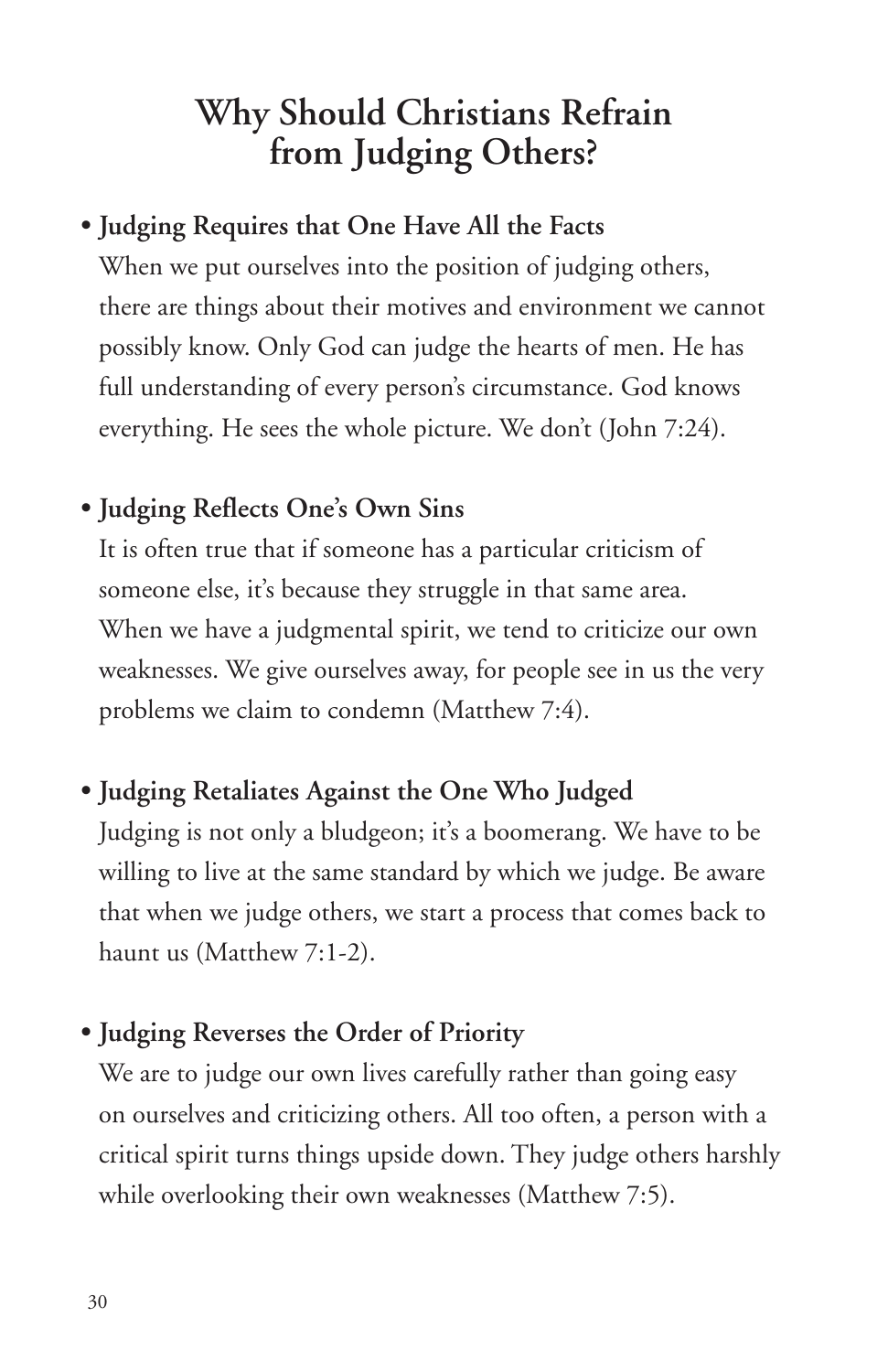#### **• Judging Retards the Correction of One's Own Problem**

When we focus on the problems in someone else's life, there is little time to work on areas of our life that need correction. A critical person seldom recognizes his own shortcomings, only those of others (Matthew 7:3).

God gives each of us a choice. We can either criticize or we can minister.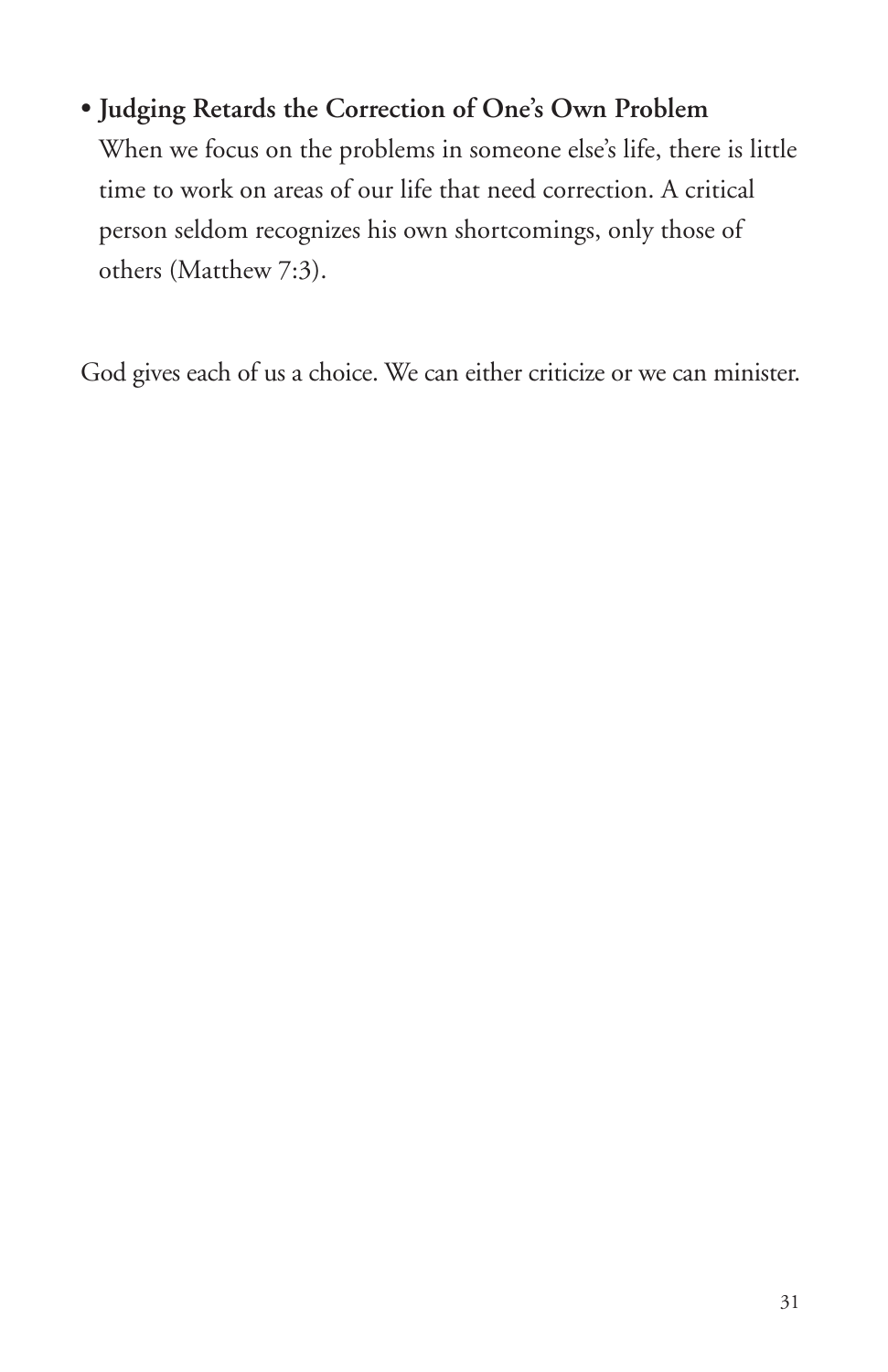## **We Are Called to Ministry** *Recommit Yourself to Ministry*

*I charge you therefore before God and the Lord Jesus Christ, who will judge the living and the dead at His appearing and His kingdom: Preach the word! Be ready in season and out of season. Convince, rebuke, exhort, with all longsuffering and teaching.*

**2 Timothy 4:1-2**

When we see a sign in front of a church that says, "Minister: John Doe," it sends the wrong message to members. Such a sign should read, "Ministers: Every Member."

Christian ministry is best defined as acts of service in the name of Christ for the purpose of accomplishing His mission in the world. If the manager of a company went away for a month, every employee would have a responsibility to fulfill—a ministry to perform. With Christ "away" at the present time, every member of His church has work to do—a ministry to perform. Just as Christ came to earth to accomplish the Father's ministry, so Christians go into the world to accomplish Christ's.

The ministry of pastors is to equip the members to do the work of Christ in the church and the world. Every member has a ministry that is waiting to be accomplished.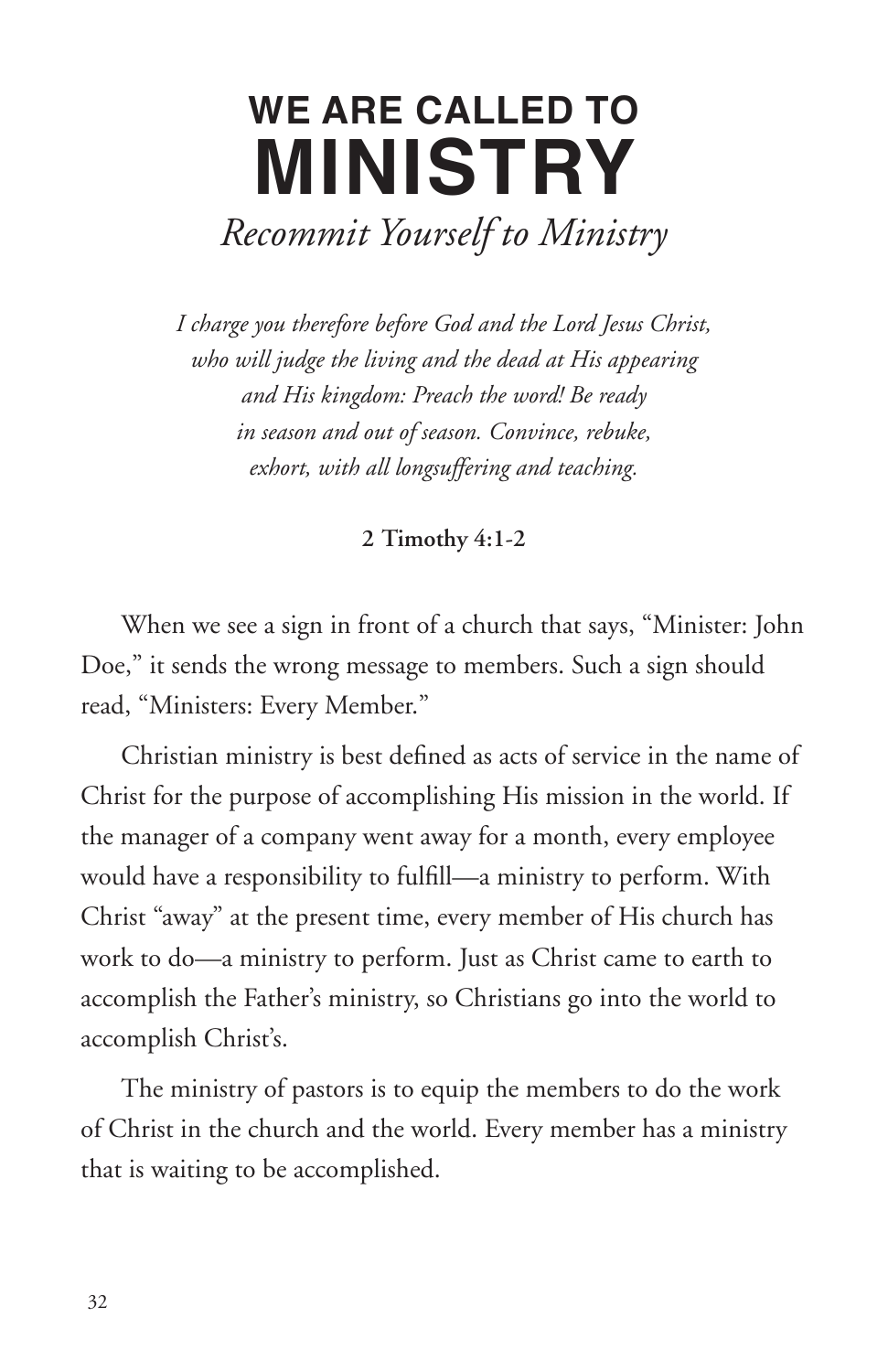#### **Why Should the Christian Be Committed to Ministry in Action?**

#### **• The Immensity of the Church**

It is impossible for one person to accomplish all the tasks of church ministry. Your pastor alone cannot effectively minister to all the needs of your congregation. Each member should be actively involved in church, using his gifts to build up the body of Christ. This is the church as God designed it to be (Romans 12:4).

#### **• The Diversity of the Church**

People have a wide range of needs. You might be the only person in your church who has experienced the same circumstances as the man at the end of the pew. Who will reach out to him if you don't? The body of Christ is so diverse and changes so rapidly that it is imperative you look for opportunities to strengthen and encourage others in your congregation (2 Corinthians 1:3-4).

#### **• The Interdependency of the Church**

In spite of our uniqueness, we are connected. In fact, not only are we connected, we are dependent on one another. Every member must be doing that which God has called him to do. Overall, we have far too many people who are healthy but just don't see the need or relevance for being involved. And, if we are not involved, we are missing the connection (Romans 12:5).

#### **• The Responsibility of the Church**

We are responsible before God first and others second to use that with which we have been entrusted. If we are going to minister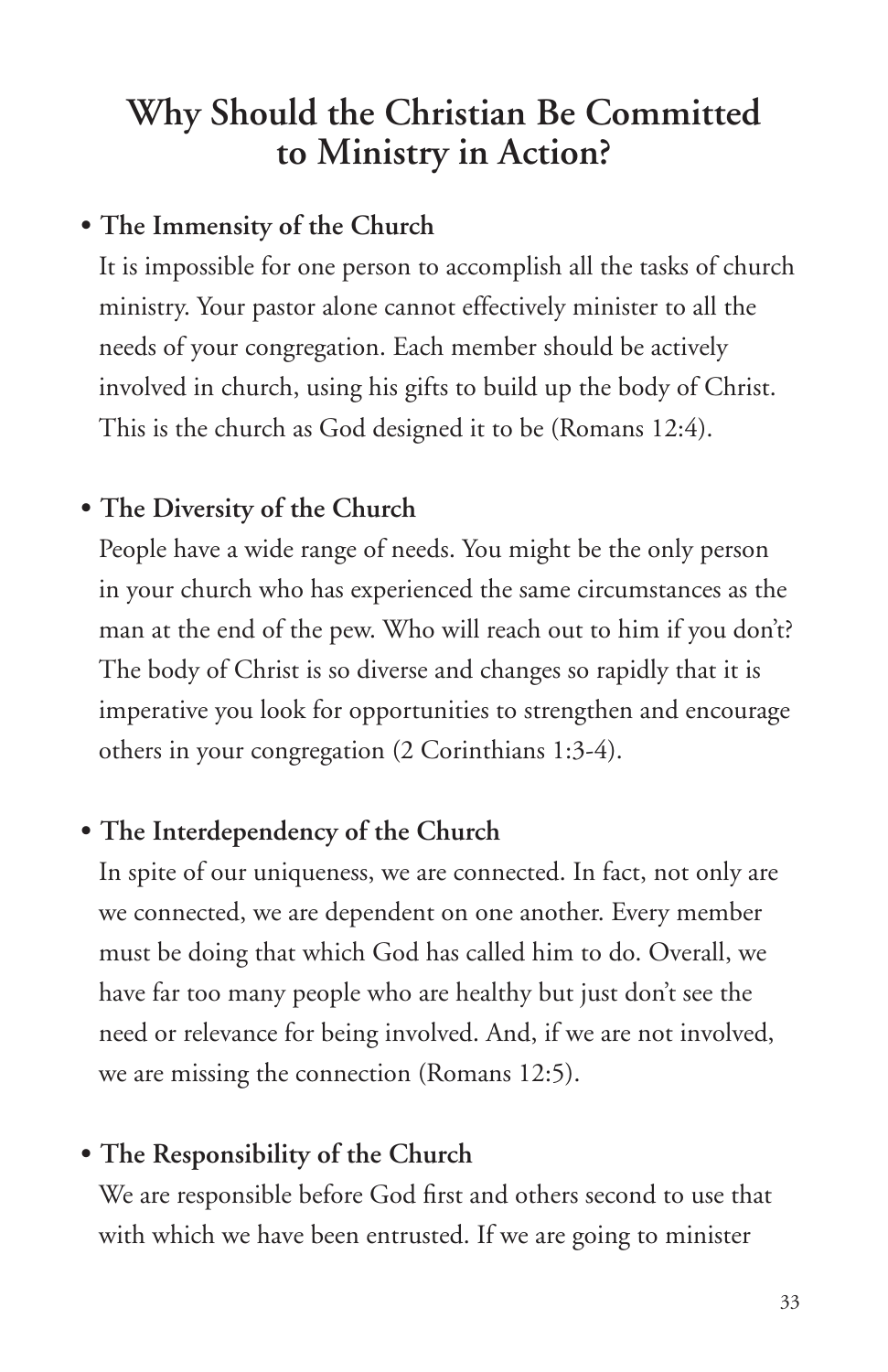to those in the body of Christ who need encouragement—not to mention those in our culture who are weak and searching for the relief for their souls only Jesus can give—we have to get involved! Otherwise, we are playing church instead of being the church (Romans 12:6).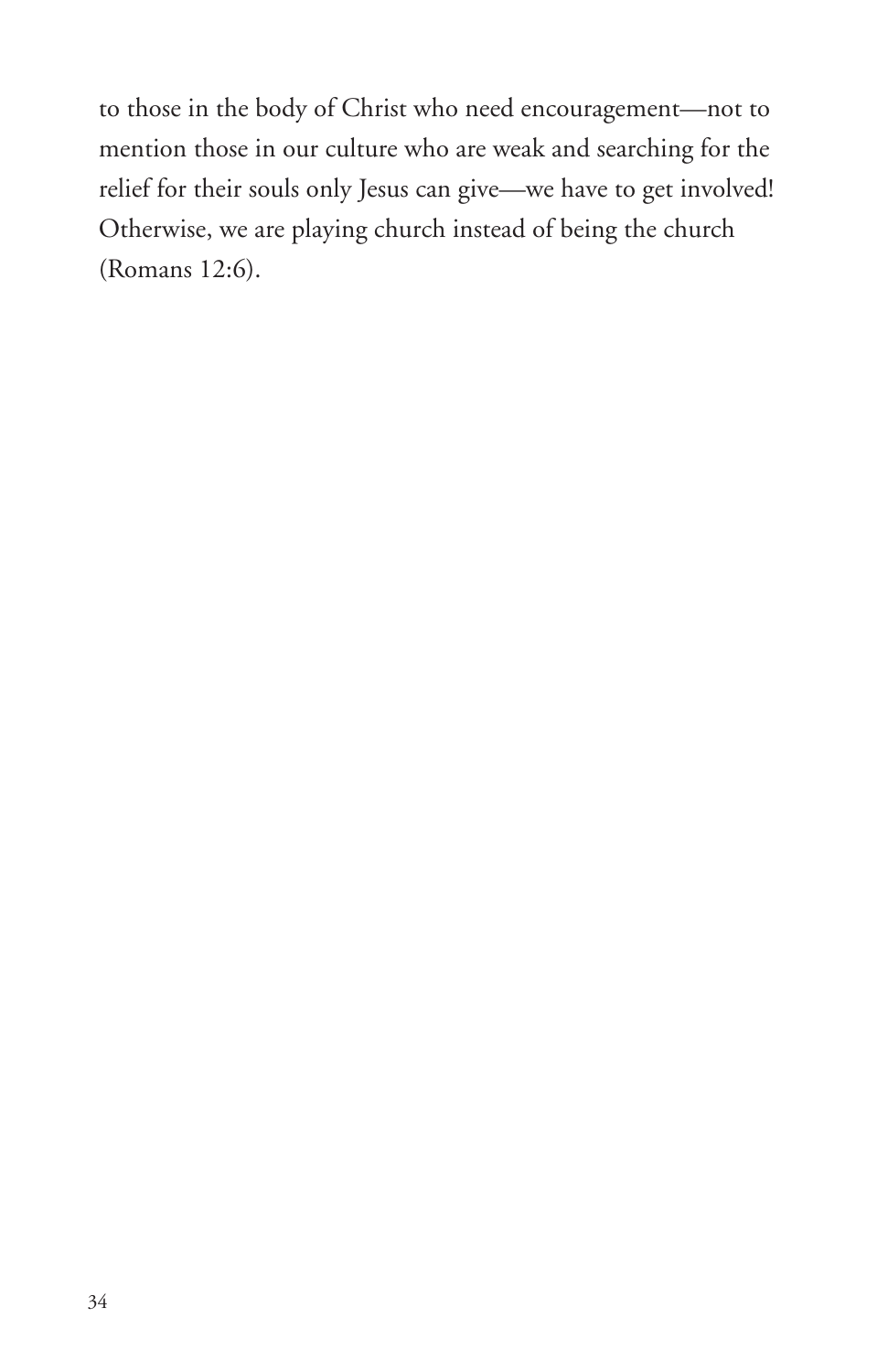## **We Are Called to Evangelize** *Reach the Lost*

*Keep yourselves in the love of God, looking for the mercy of our Lord Jesus Christ unto eternal life. And on some have compassion, making a distinction; but others save with fear, pulling them out of the fire, hating even the garment defiled by the flesh.*

**Jude 1:21-23**

While we might not agree with all the methods used by corporate advertisers, their motivation is legitimate and their actions needed: Tell people about products that are available.

There is a misconception in Christianity that God alone is responsible for "advertising"—for getting the gospel of salvation to those who need it. But when Jesus left the earth, He put His disciples in charge of marketing—going into all the world and preaching the Gospel to all creation. And the apostle Paul reaffirmed that commission when he asked, "How shall they hear without a [human] preacher?" It is the responsibility of every follower of Christ to "gossip the Gospel" (as the early church put it) wherever they go. Whether boldly and formally or quietly and informally, evangelism is the church's business.

The church only grows when someone who doesn't know the Gospel hears it from someone who does.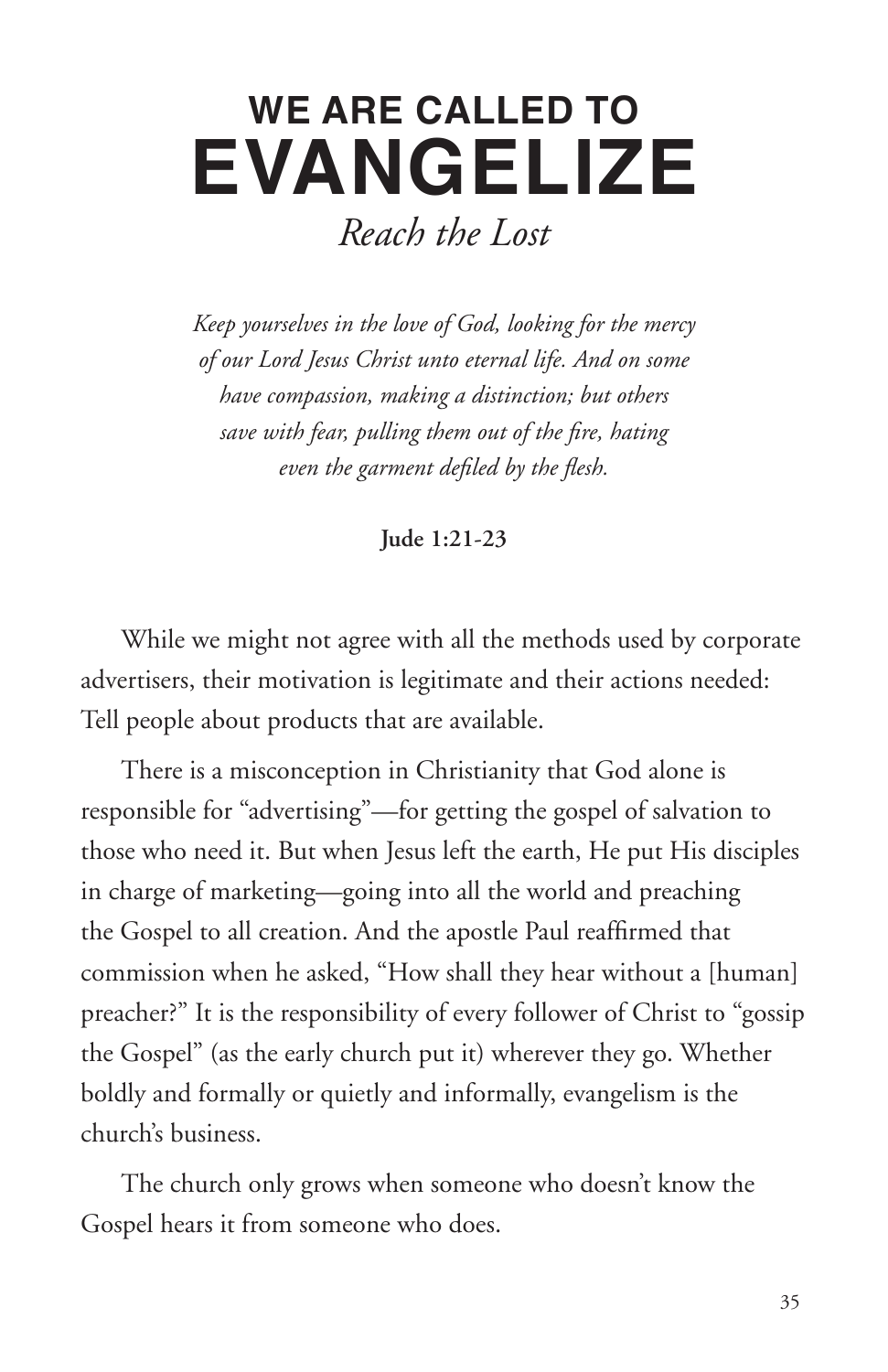#### **What Is the Search and Rescue Mission for the Christian?**

The primary plan in Jesus' heart when He instructed His disciples is still the primary plan in His heart for the Christian today. The last command of our Lord was His first concern: to go into all the world and preach the Gospel to every creature. This is The Charge of the Light Brigade (Philippians 2:14-16).

#### **Sharing the Light**

#### **• Prominence of Light**

We are to be conspicuous in our witness to the world. Instead of trying to shine the light a little bit, we are to shine the light as brightly as we can. The farther the light shines, the more souls will be rescued and come to know the Savior (Luke 8:16).

#### **• Purpose of Light**

A light-bearer's life isn't intended to be a commercial for his or her own holiness, but a source of illumination that causes people to see Christ in a lost world (Matthew 5:14, 16).

#### **• Price of Light**

When we become a part of the Light Brigade, it costs us something. We give up ourselves for the purpose of God. Reaching souls takes time, effort, and commitment—none of which is too great a price for rescuing lost souls (Luke 11:33-36).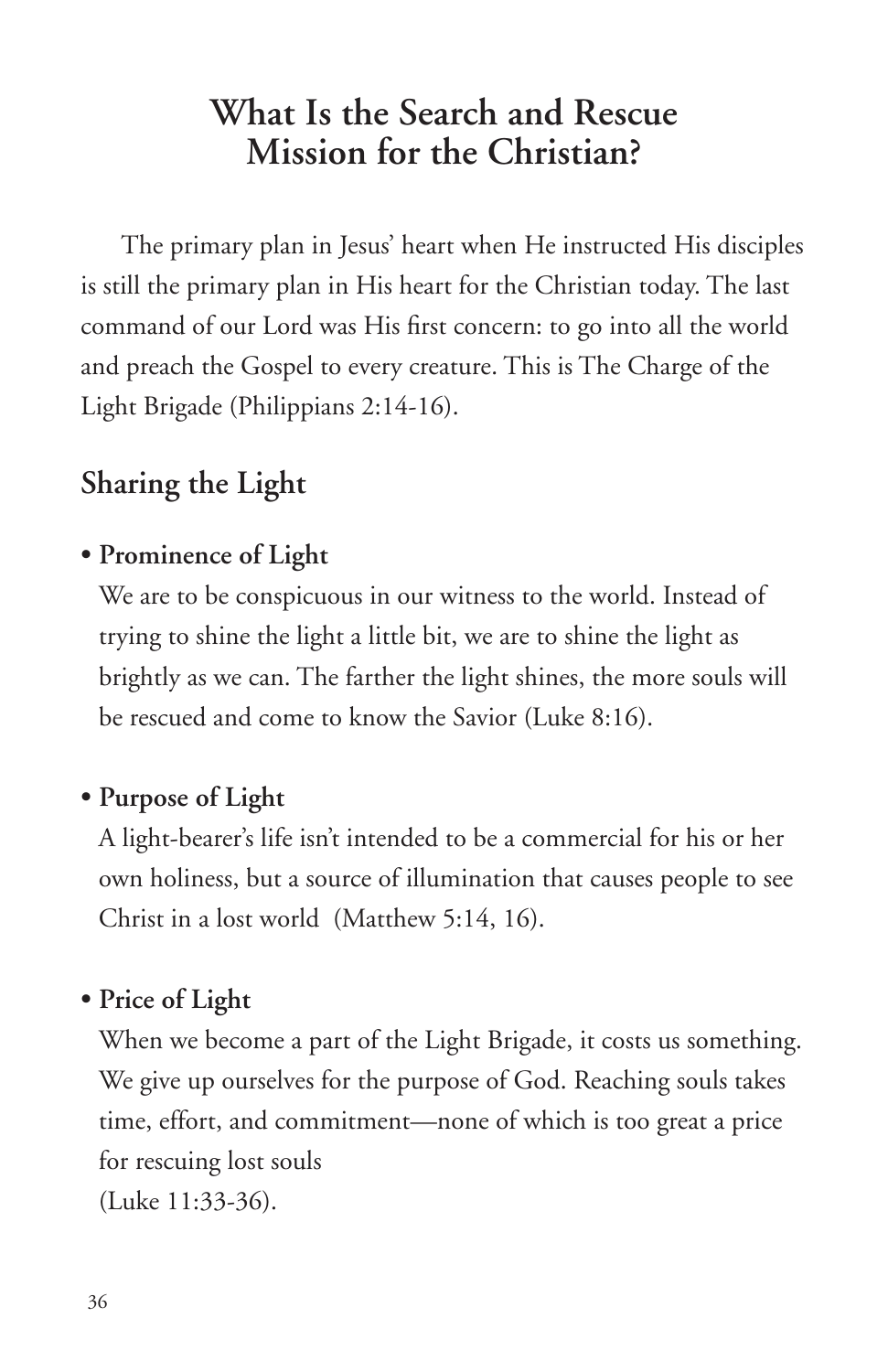#### **• Praise of Light**

When we let our light shine, doing what God has called us to do, unbelievers will notice our lives and respond to the Gospel. As we live for Him, we cause people to recognize the Source of our lives (John 8:12).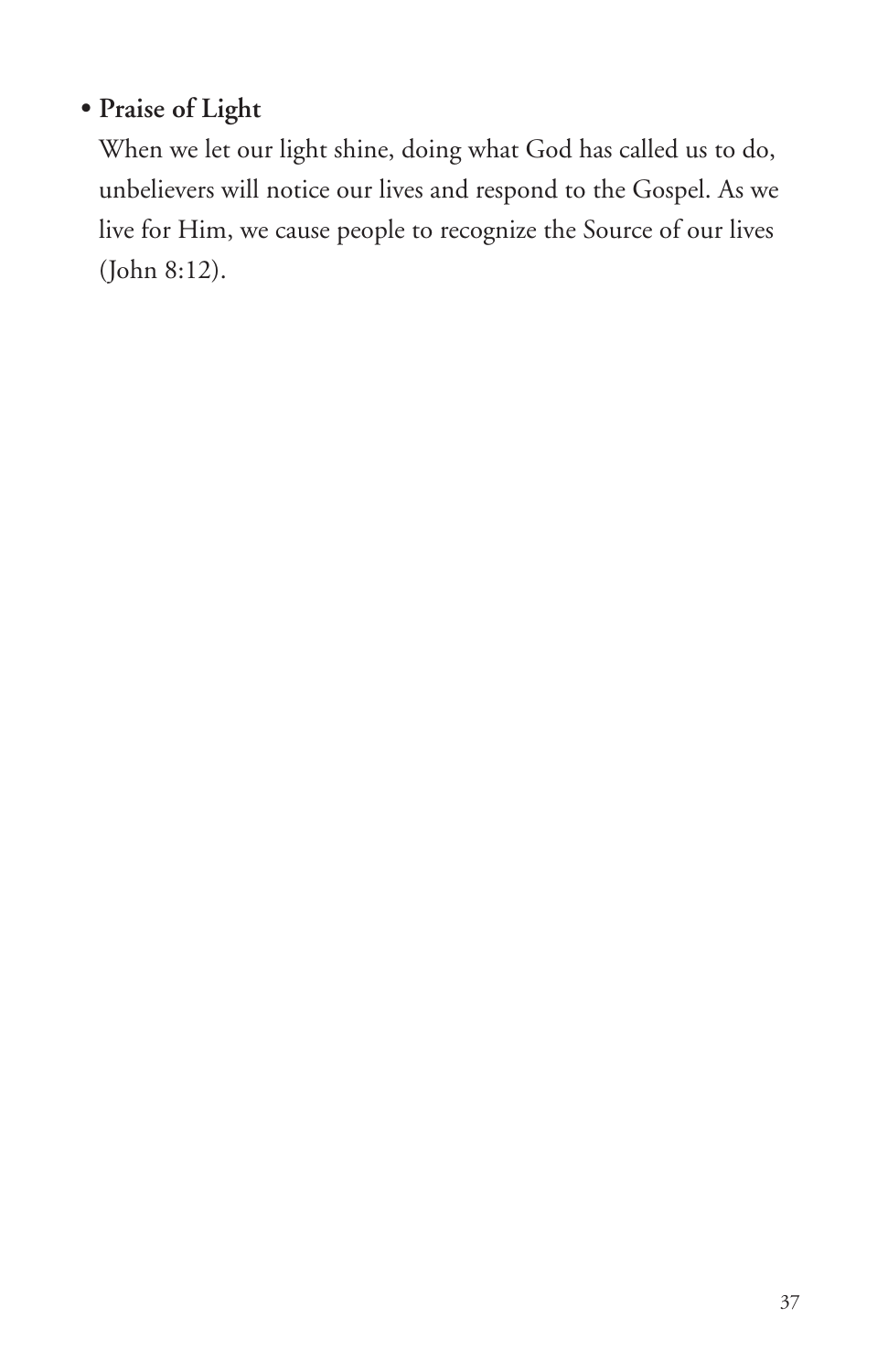## **We Are Called to Obedience** *Remain Steadfast*

*Therefore be patient, brethren, until the coming of the Lord. See how the farmer waits for the precious fruit of the earth, waiting patiently for it until it receives the early and latter rain. You also be patient. Establish your hearts, for the coming of the Lord is at hand.*

**James 5:7-8**

Corporate marketers know that too many choices create passivity in shoppers. The more options people have, the less committed they become.

We live in a world of unlimited spiritual, mental, and material options. Thus the idea of remaining totally committed to Christ is increasingly unattractive when circumstances make it uncomfortable. Christians today need to remember Peter's words when some of Christ's followers turned away: "Where else shall we go? You alone have the words of eternal life." When it comes to the forgiveness of sins and eternal life, there is only one choice: Jesus. And for that reason, He deserves every Christian's steadfast obedience and active loyalty. Passivity, not to mention disobedience, is a sign that other options have become tempting. But can they save for eternity?

 Christian obedience springs from a heart that knows it will forever be indebted for what Jesus Christ has done.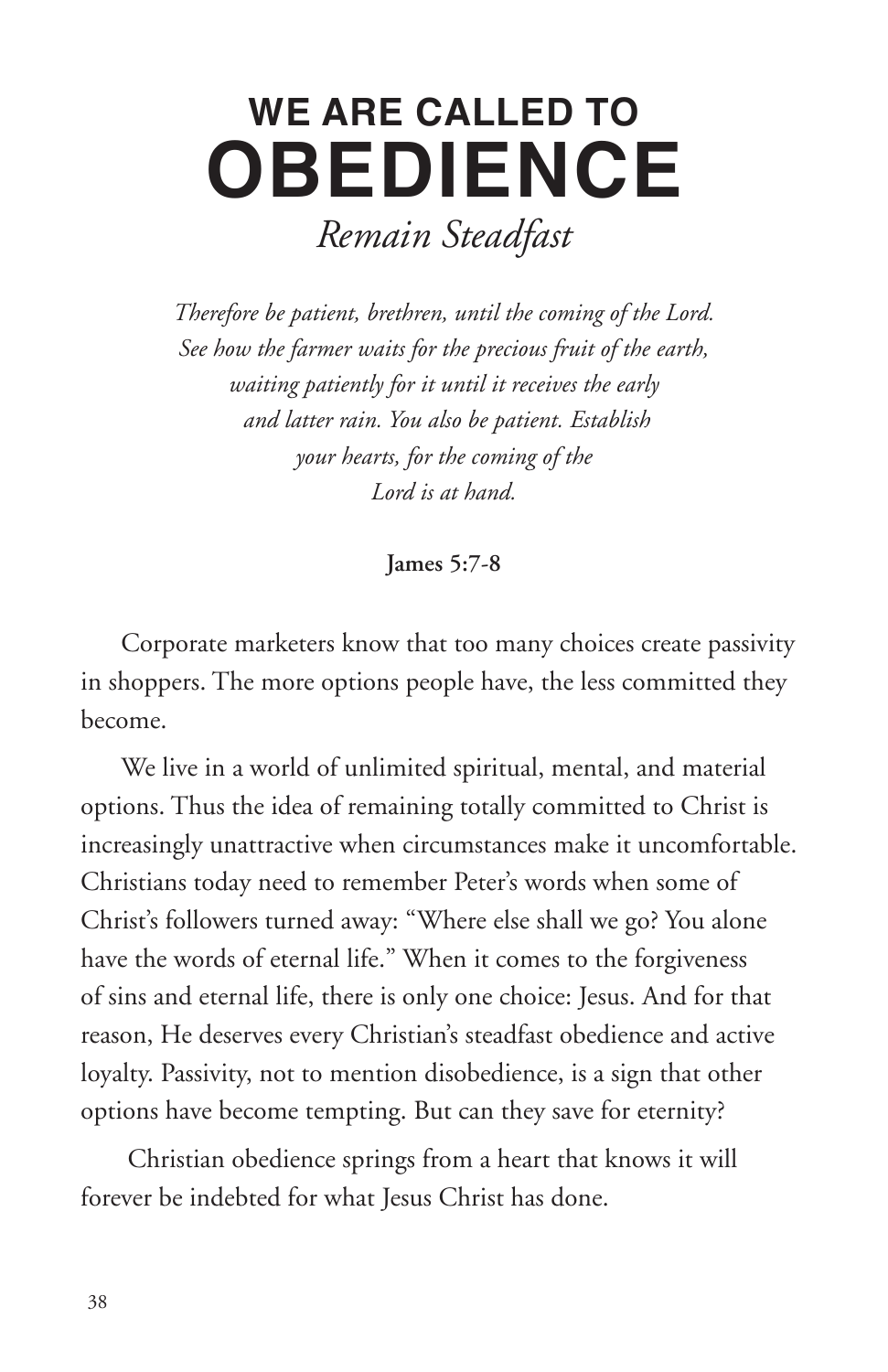#### **What Do Christians Need in Order to Remain Steadfast in the Lord?**

#### **• Equipped Minds**

This is the time. More than ever before, we need men and women thoroughly equipped with Christlike minds, ready to do battle in the spiritual arena. The battle is raging, and we risk losing if we do not have champions for God who are determined to be equipped in the disciplines of the Gospel (Matthew 10:18-20; 2 Corinthians 10:4-6).

#### **• Established Hearts**

As we wait for our Lord's return, we are to be proactive! In fact, we are to "establish [our] hearts" (James 5:8). This literally means to make our hearts firm. In other words, it is our duty to develop a "no retreat" attitude no matter what circumstances we face before the Lord's return.

#### **• Expectant Lives**

Even though the battle Christians face can seem like a lost cause, God has not called us to walk around in defeat. The important thing we must always remember is this: Christ has already defeated Satan at the Cross. Satan's power is limited, hedged in by the sovereign God. The events we face on earth may be difficult. And as we move closer and closer to Christ's return, circumstances will only get worse. But God has already written the final chapter! If we read His Book, we will remain steadfast until His victorious coming (John 16:33).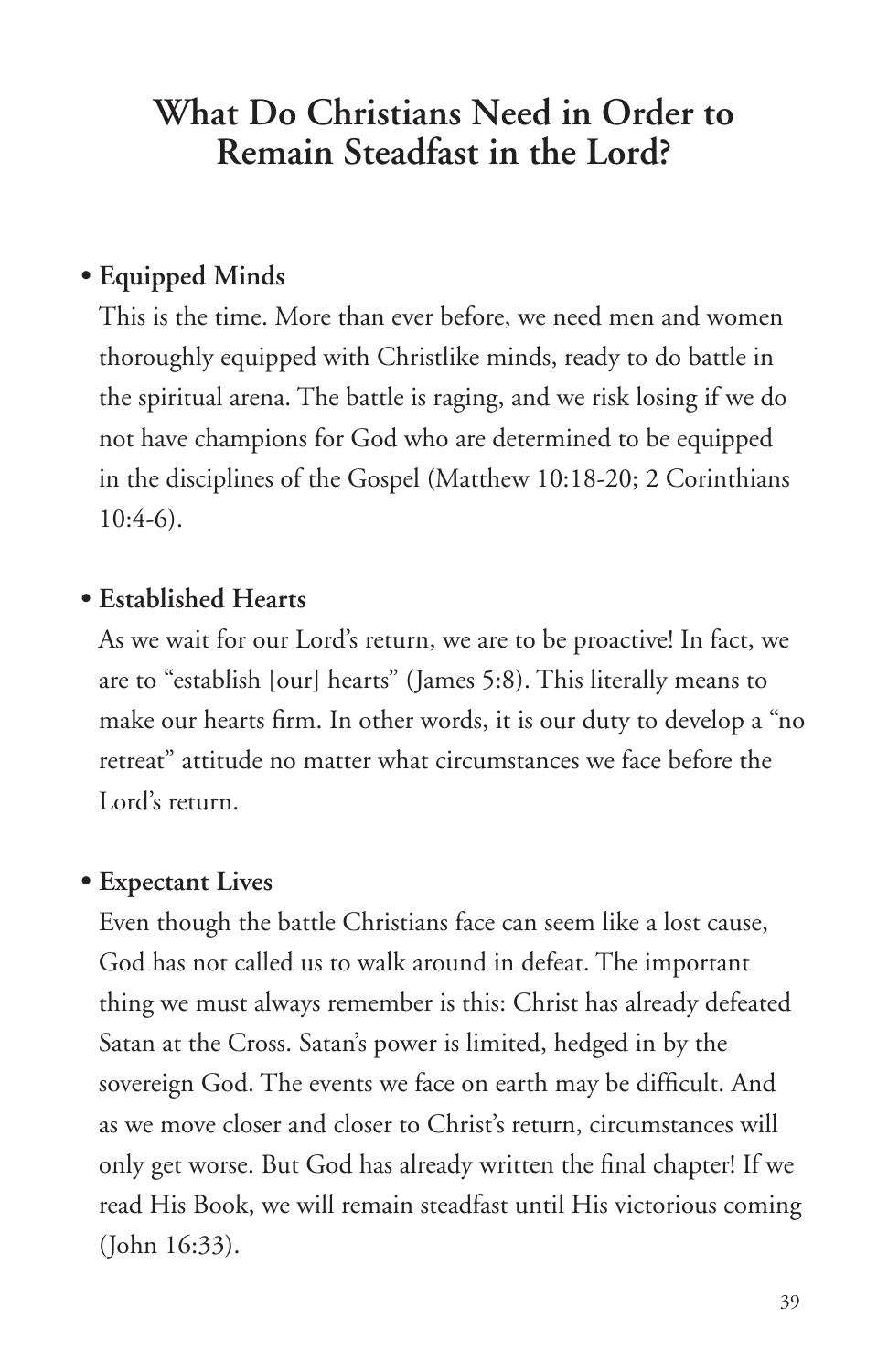## **We Are Called to Righteousness** *Renounce Sin in Your Life*

*And now, little children, abide in Him, that when He appears, we may have confidence and not be ashamed before Him at His coming. If you know that He is righteous, you know that everyone who practices righteousness is born of Him.*

**1 John 2:28-29**

To accomplish their work and stay in business, corporations must operate within a legal, if not moral, set of boundaries. That is, they must conduct business in a "right" fashion.

In a similar way, the church of Jesus Christ is called to do its work in a "righteous" fashion—according to the standards of the Head of the organization, Christ himself. To operate outside the standards of the Owner invites cooperation from Satan, the chief competitor (enemy) of God's church. To live and work righteously means repenting from sin in all its forms. For even one Christian to reserve one small part of his heart for unconfessed sin is to sow the seeds of weakness and carnality in the whole church. Because the Head of the church is righteous, His work must be done righteously.

When Christ returns, He will be looking for works of righteousness accomplished by clean hands and hearts.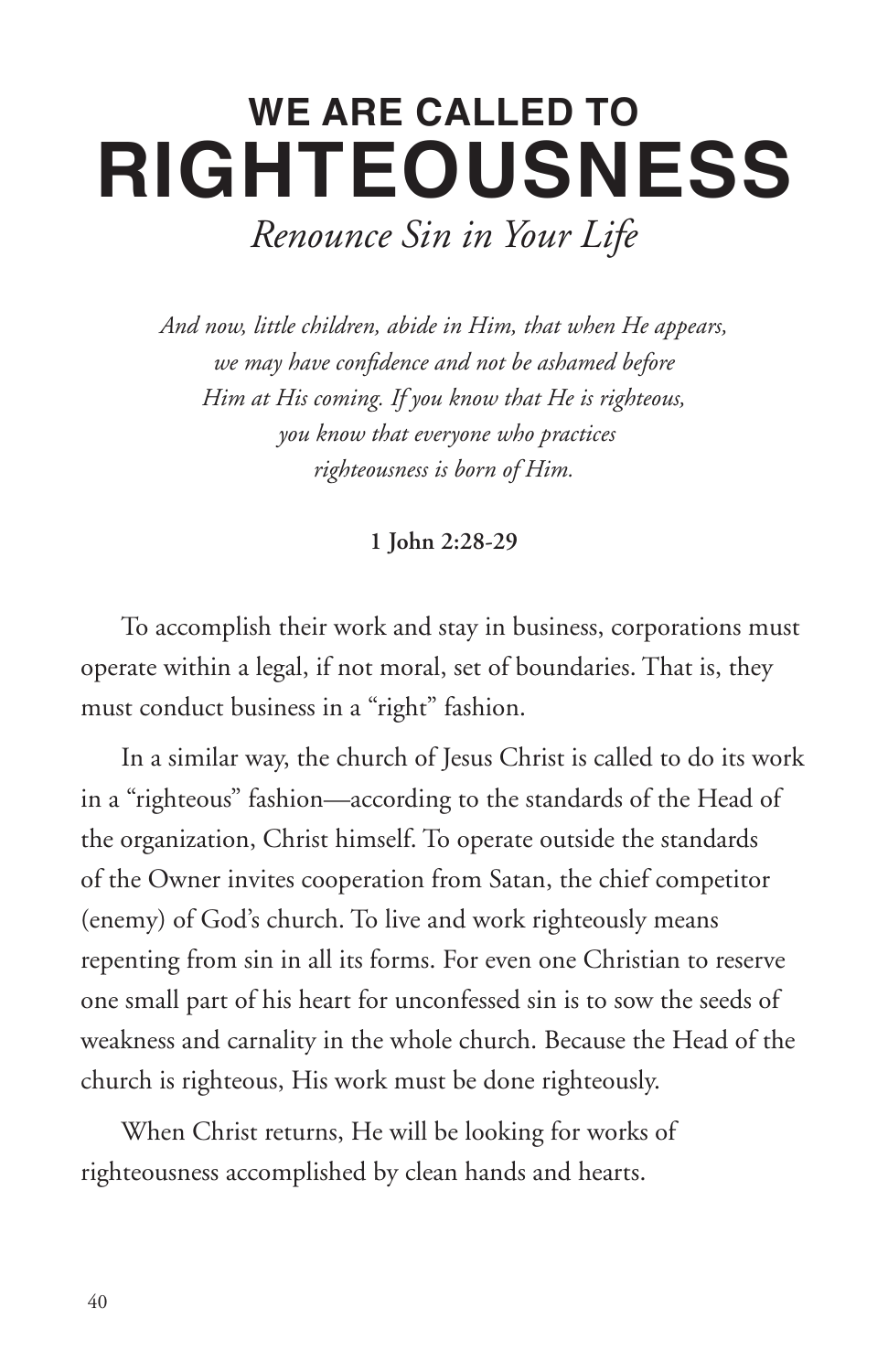#### **How Can Christians Be Set Free from Sin?**

#### **• Relinquish Your Will**

Many try to continue living in sin. But a life of unconfessed sin only leads to the plague of guilt and alienation from God. When we realize we are being held captive by sin, there is only one way to receive freedom from the chains of bondage. We must relinquish our will, acknowledging our disobedience to God (Psalm 51:17).

#### **• Renounce Your Sin**

The only way we can get freedom from sin is to confess. This means to look at your sin the same way God does. Confession is painful and difficult, but it is the only way back to a holy relationship with God (Psalm 51:1-4).

#### **• Receive God's Forgiveness**

The great news of the Gospel is that we have a forgiving God. When we come to Him, open our hearts, and tell Him what's happened, God does hear us and forgive us. God takes confessed sins and buries them in the deepest sea (Psalm 32:1).

#### **How can Christians avoid being taken captive?**

- ~Recognize the possibility of temptation (1 Corinthians 10:12).
- ~Request God's help in advance (Matthew 6:13a; 26:41).
- ~Resist the devil and he will flee from you (James 4:7).
- ~Retreat from certain kinds of temptation (1 Corinthians 6:18, 10:14; 2 Timothy 2:22; 1 Timothy 6:10-11).
- ~Remove any means of sin far from you (Romans 13:14).
- ~Replace bad influences with good ones (Proverbs 13:20).
- ~Resolve to live on the high road (Colossians 3:2).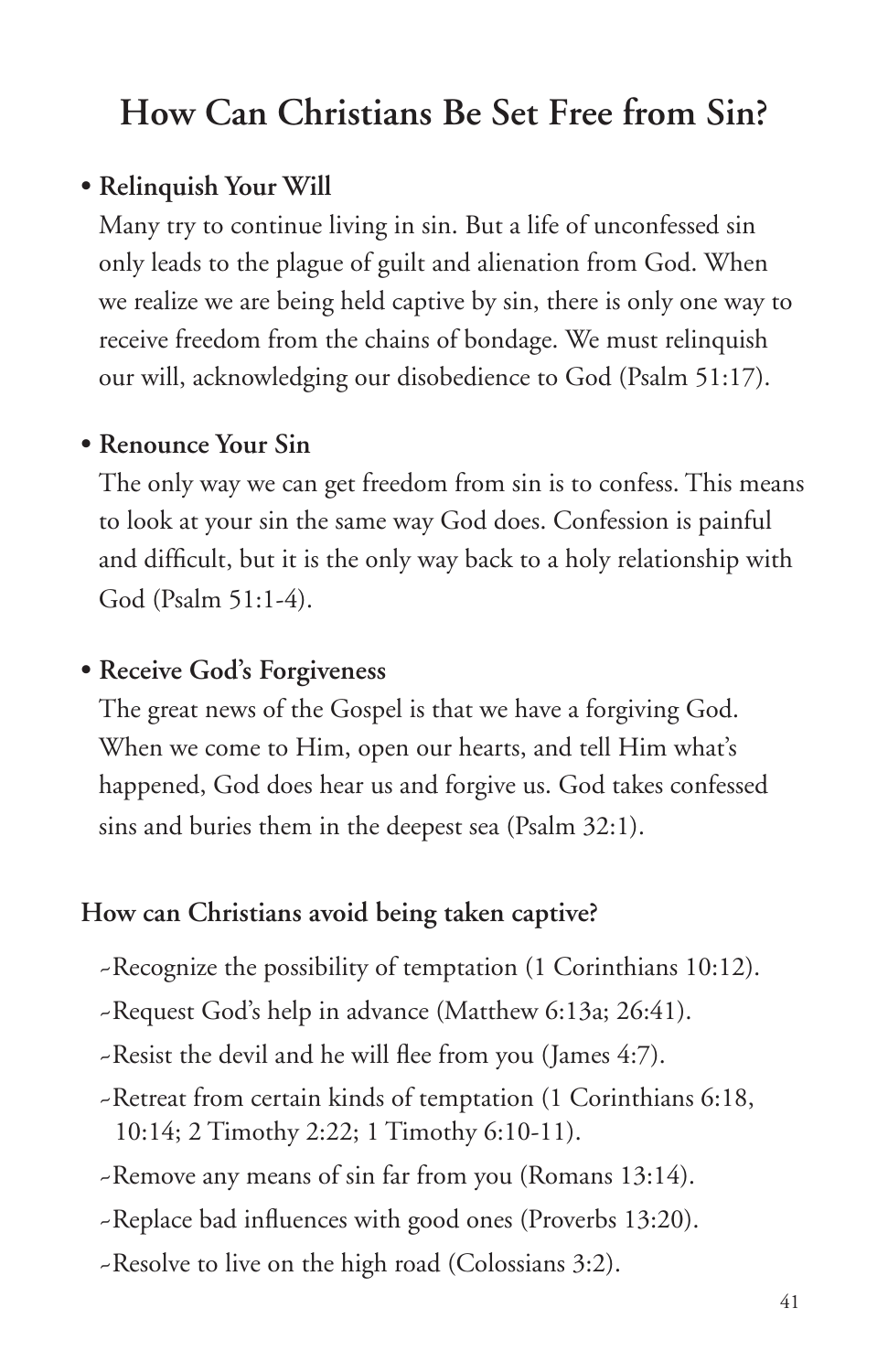## **We Are Called to Comfort** *Restore the Bereaved*

*But I do not want you to be ignorant, brethren, concerning those who have fallen asleep, lest you sorrow as others who have no hope. For if we believe that Jesus died and rose again, even so God will bring with Him those who sleep in Jesus. For the Lord himself will descend from heaven with a shout, with the voice of an archangel, and with the trumpet of God. And the dead in Christ will rise first. Then we who are alive and remain shall be caught up together with them in the clouds to meet the Lord in the air. And thus we shall always be with the Lord. Therefore comfort one another with these words.*

#### **1 Thessalonians 4:13-14, 16-18**

Most people have experienced the exercise of compassion in the workplace. Among all human beings, there is an instinctive ability to empathize with the pain of others.

How much more should that be true in the church of Jesus Christ! The greatest expression of compassion known to man is Christ leaving the royal courts of heaven to identify with sin-sick and suffering people in this world. Because of His example—setting aside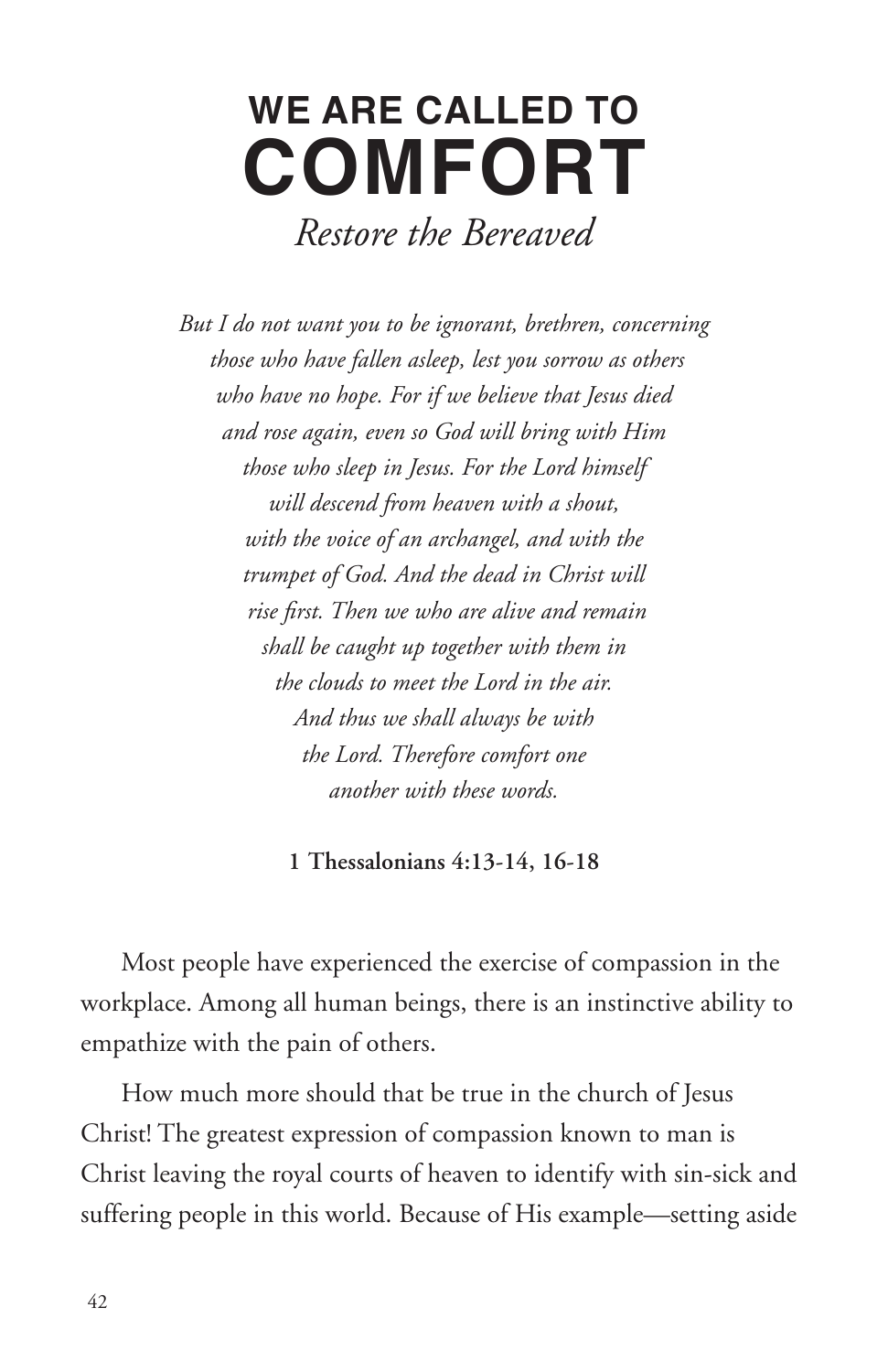His own desires in order to heal the afflicted in God's creation—we can do the same. Indeed, the Bible says that we are to comfort others with the same comfort by which God has comforted us. We express true fellowship and unity as Christians by weeping with those who weep.

When we mistake sympathy for empathy, we feel sorry without reaching out. True compassion results in actions that comfort the wounded and restore the brokenhearted.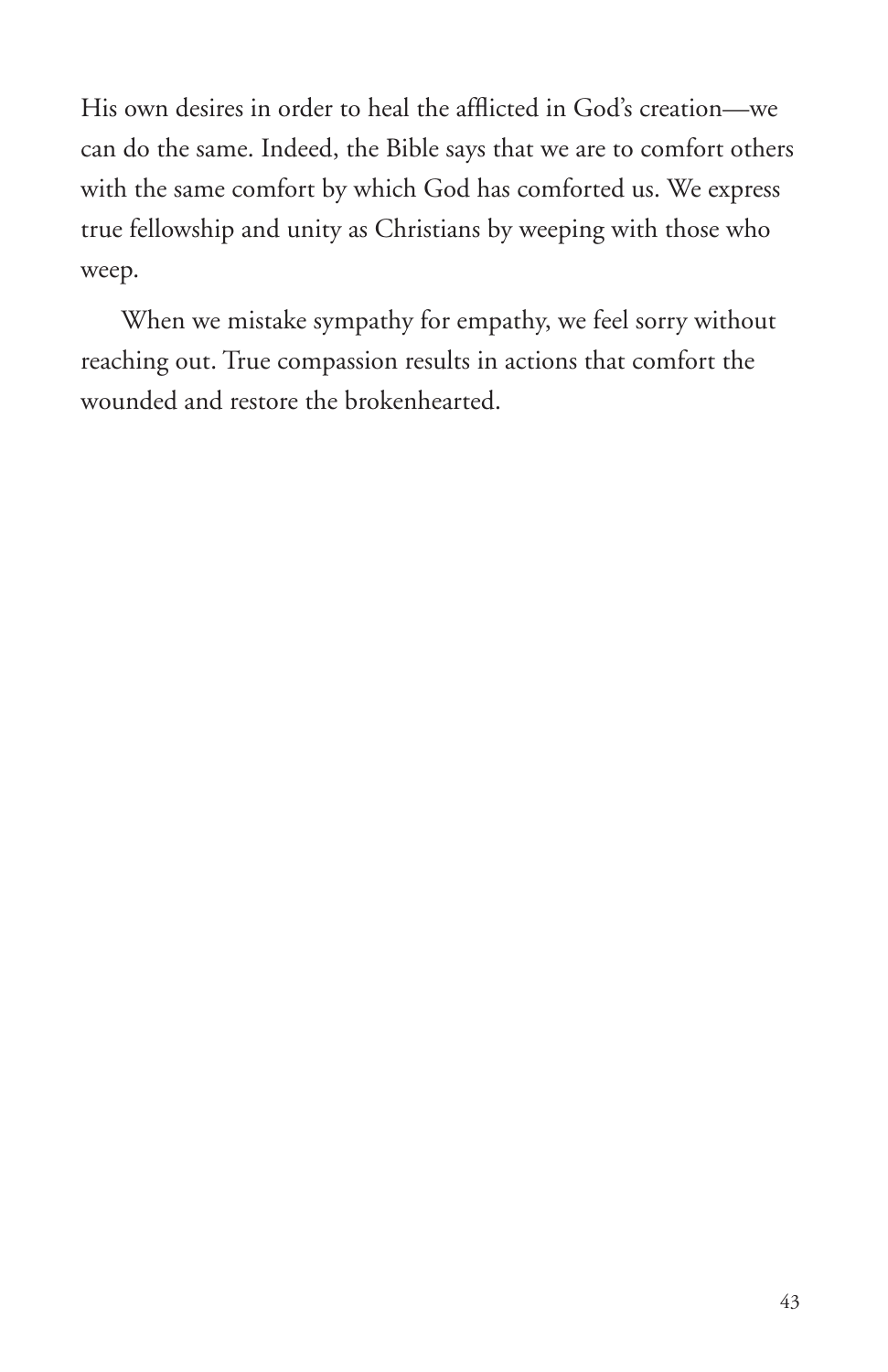#### **How Can a Christian Comfort a Grieving Comrade?**

#### **• Hope**

Sometimes people say there is no real purpose in studying prophecy. But this is untrue. The great purpose in prophecy is that we might comfort one another with the hope we have in Jesus Christ. Yes, we sorrow at the loss of a loved one, but we don't sorrow as others who do not know Christ because God has promised us eternal life (1 Thessalonians 4:13-14).

#### **• Help**

What help can we give to grieving comrades? We can put arms of comfort around them, reminding them that their loved one is *home*  with Jesus. We can find joy in the fact that on the day of Christ's return, all of God's saints will rise up to meet Jesus in the air and live eternally with Him (1 Thessalonians 4:18).

#### **• Heaven**

After the Rapture, we will never know the meaning of the word "separation" again—ever, ever, ever! We will never be separated from our believing friends or loved ones, we will never be separated from almighty God, we'll never be separated from Jesus Christ His Son. So we shall ever be together with the Lord (John 14:1-4).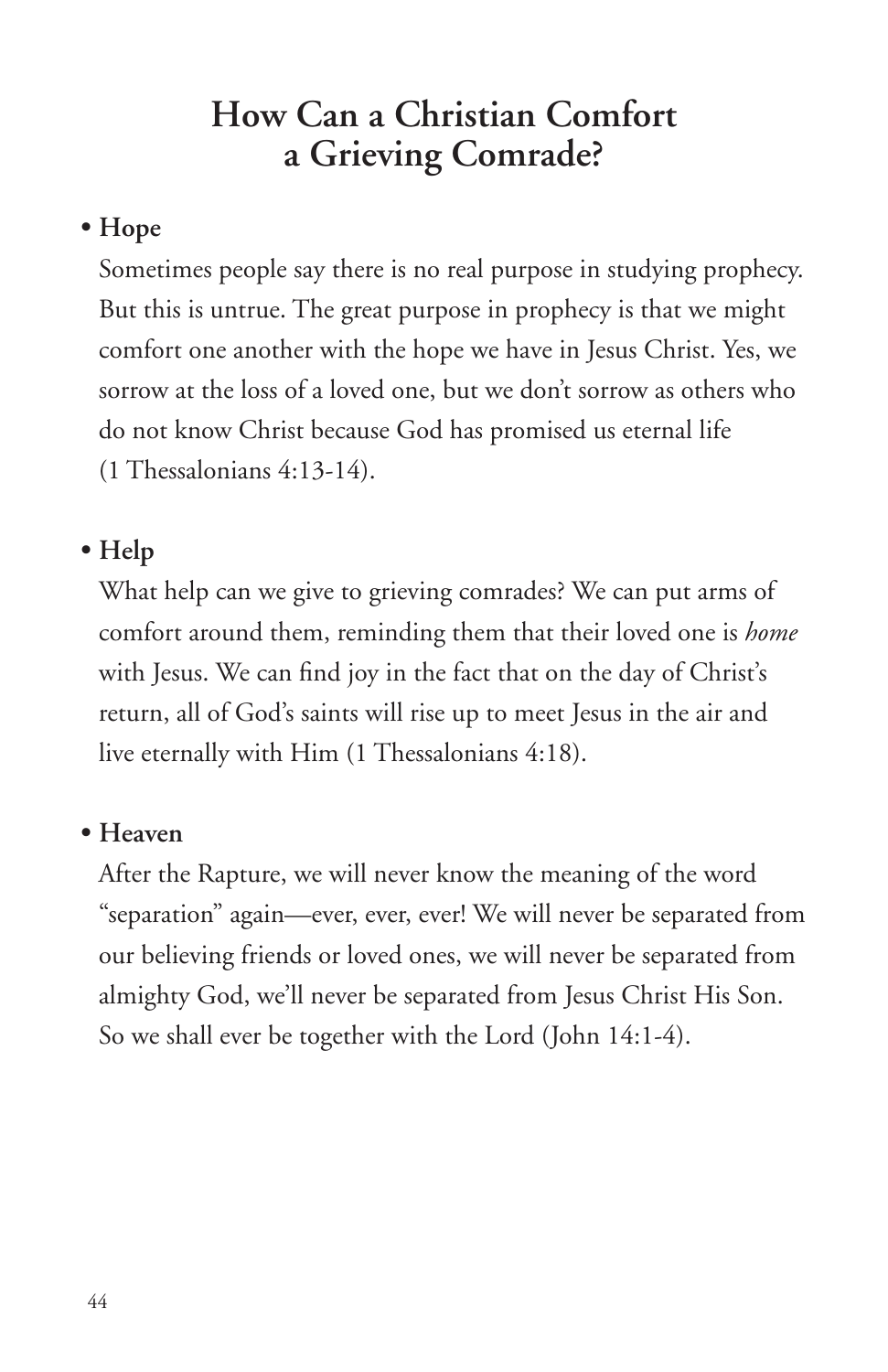## **We Are Called to Remember** *Remember the Lord's Table*

*For as often as you eat this bread and drink this cup, you proclaim the Lord's death till He comes.*

#### **1 Corinthians 11:26**

Corporate organizations have methods for staying true to their roots—for staying on mission. They continually ask themselves two questions: "What business are we in?" and "How's business?"

If the church fails to look back regularly, it will lose its way as it looks forward. And the way the church looks back is by consistently celebrating Communion, or the Lord's Table, together. In that service, the church is reminded of what the Founder and Head of the church accomplished by coming into the world—by His death, resurrection, and coming again. Approaching the Lord's Table in a worthy manner means taking one's personal spiritual pulse: "How is my part of the work of Jesus Christ? Am I being faithful to the Founder and His mission?"

Christians who excuse themselves from the Lord's Table run the risk of forgetting the work to which they have been called.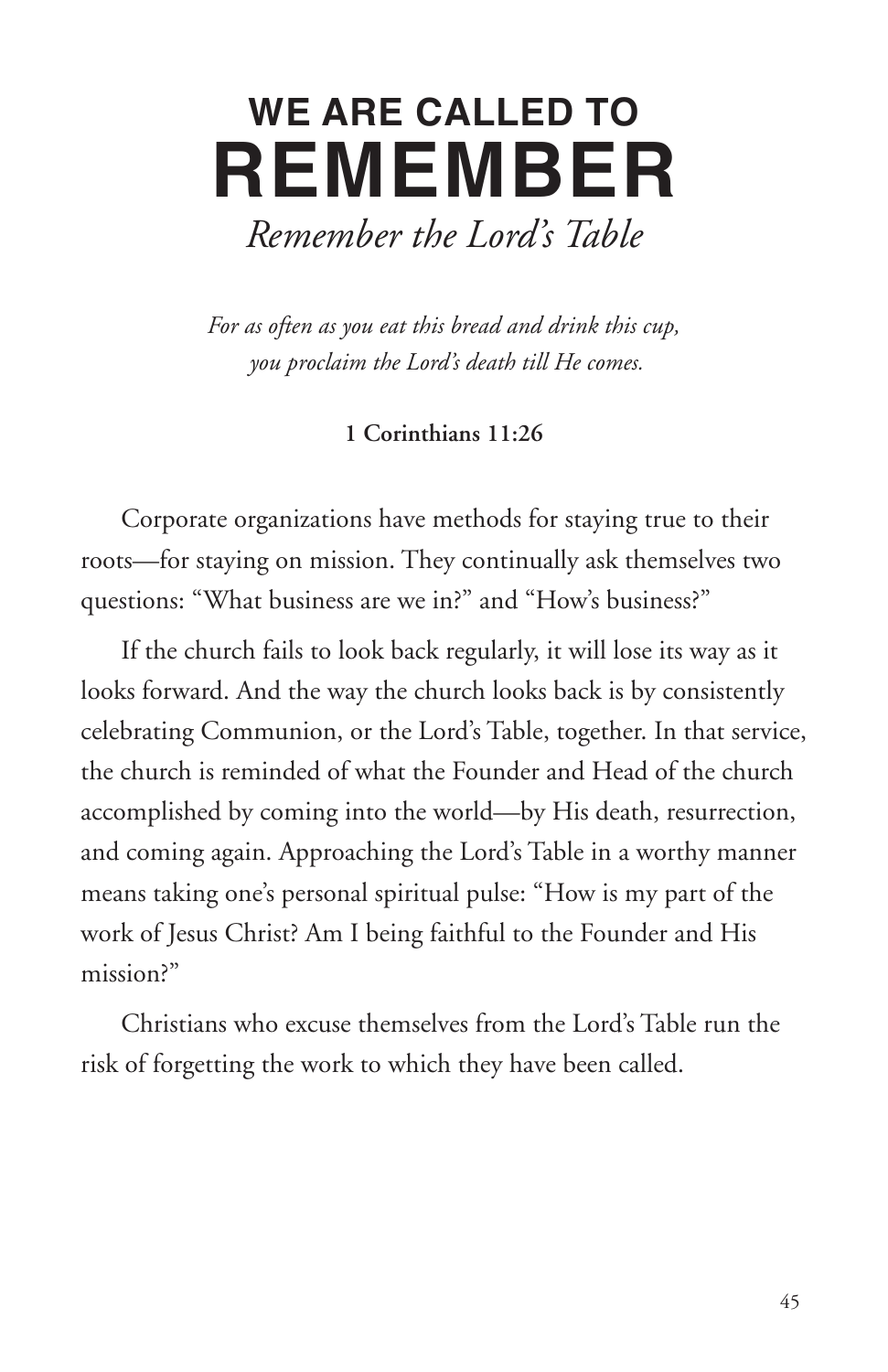#### **Why Is It Important for the Christian to Remember the Lord's Table?**

- **The Recollection—We Recall What Happened to Jesus**  When we partake of the Lord's Supper, we come together for the purpose of recalling what Christ did for us. Paul uses the term remembrance, which means to "re-live" the event, to consciously call to mind the occurrence. The bread and the cup are emblems we take in our hands for the express purpose of calling to mind what Jesus did in dying upon the cross. We need to call to memory His sacrifice on our behalf.
- **• The Proclamation—We Proclaim that Christ Died for Our Sins**  "For as often as you eat this bread and drink this cup, you proclaim the Lord's death till He comes" (1 Corinthians 11:26). Every time we take Communion, we are preaching a sermon. Every time we partake in Communion, we are proclaiming Christ's death till He comes.

#### **• The Expectation—We Expect His Imminent Return**

The Lord's Table begins by looking backward at what Christ has done, but it also involves looking forward to the day when He will return. One day we will be united with Him in perfect fellowship. Our expectation is that He will come soon; and through communion, we remind ourselves of that fact.